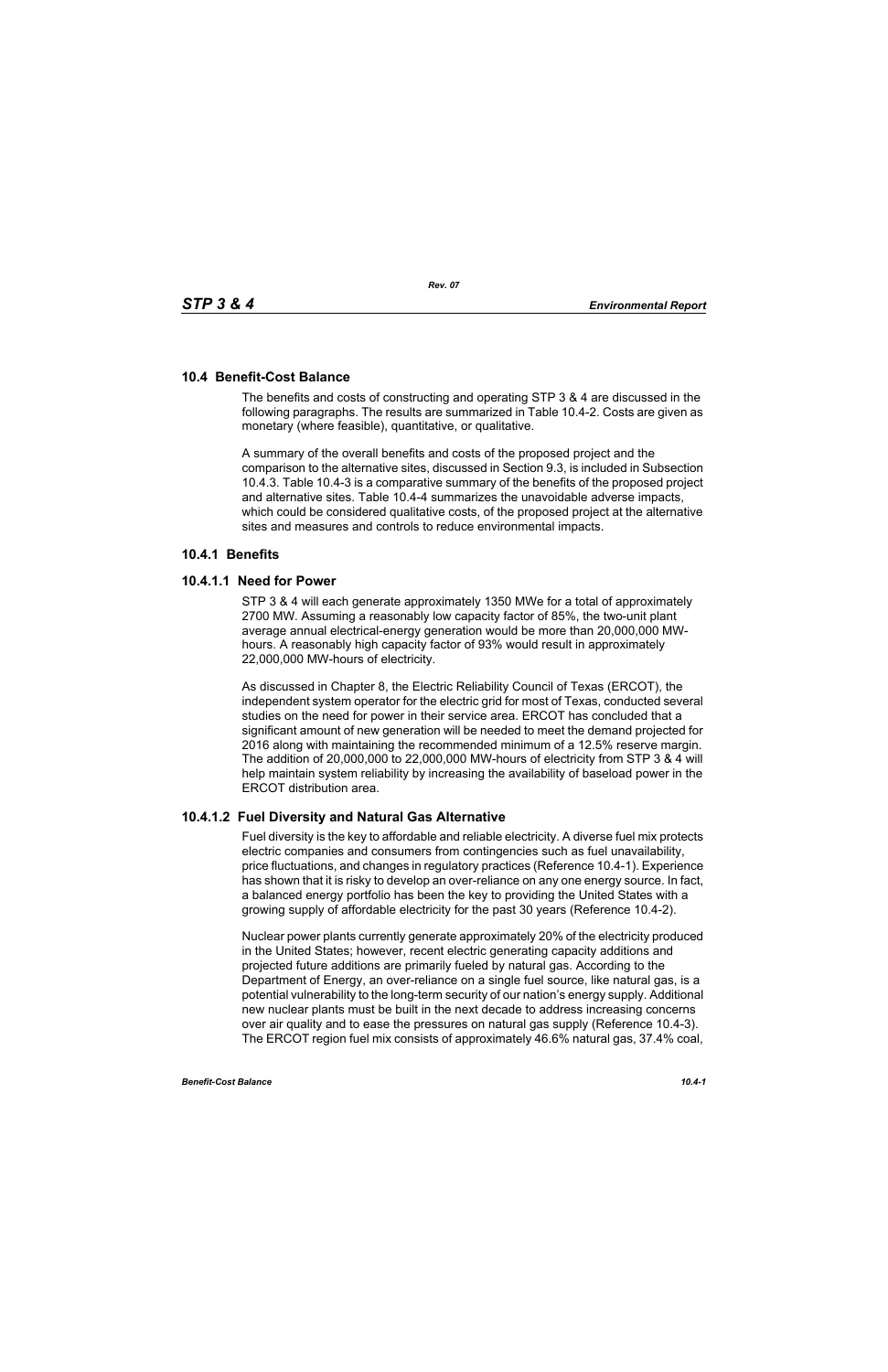13.6% nuclear, 1.9% renewables and 0.4% from other sources (actual energy production values June 2005–May 2006) (Reference 10.4-4).

Maintaining fuel diversity is a matter of maintaining a balance of fuel mixes. Relying heavily on natural gas is a matter of choosing a limited resource over more abundant fuels. High prices for natural gas and the intense, recurring periods of price volatility experienced over the last several years are influenced partly by demand for natural gas in the electric generation sector. Electric sector demand for natural gas is being driven by new gas-fired electric generating capacity built in the United States during the last decade. More than 90% of all new electric generating capacity added over the past 5 years is fueled with natural gas. New nuclear plants provide forward price stability that is not available from generating plants fueled with natural gas. The intense volatility in natural gas prices experienced over the last several years is likely to continue, and leaves the U.S. economy vulnerable. Although nuclear plants are capital-intensive to build, the operating costs are stable and dampen the volatility elsewhere in the electricity market (Reference 10.4-5). Natural gas has uses that are not readily served by other fuel choices, such as many manufacturing processes. This led the U. S. House of Representatives to prepare a Majority Staff report that included the following findings (Reference 10.4-6):

- To enhance competitiveness and protect American jobs, natural gas must not be used for baseload electricity generation or for new generating capacity. Natural gas should be reserved for industries that use it as a feedstock or for primary energy and cannot substitute for it by fuel-switching.
- Nuclear energy must become the primary generator of base load electricity, thereby relieving the pressure on natural gas prices and dramatically improving atmospheric emissions.

For Texas, the addition of STP 3 & 4 would represent a step towards maintaining what has been a successful mix of fuel types for generating electricity. STP 3 & 4 will help maintain the state's fuel diversity while meeting state and national goals of creating new baseload generation that would not use natural gas as a fuel.

# **10.4.1.3 Emissions Reduction**

Nuclear generation contributes considerable air quality benefits to the nation. Unlike electricity generated from coal and natural gas, nuclear energy does not result in significant emissions of air pollutants associated with global warming and climate change (e.g., nitrogen oxides, sulfur dioxide, carbon dioxide) or methyl mercury (Reference 10.4-6). Fossil fuel-fired power plants are responsible for 64% of the nation's sulfur dioxide emissions, 26% of nitrogen oxide emissions, 33% of mercury emissions, and 36% of man-made carbon dioxide emissions. The majority of the industry's emissions are from coal-fired plants (Reference 10.4-6).

Subsections 9.2.3.1 and 9.2.3.2 analyze coal- and gas-fired alternatives to STP 3 & 4, respectively. Air emissions from these alternatives and for nuclear power are summarized in Table 10.4-1.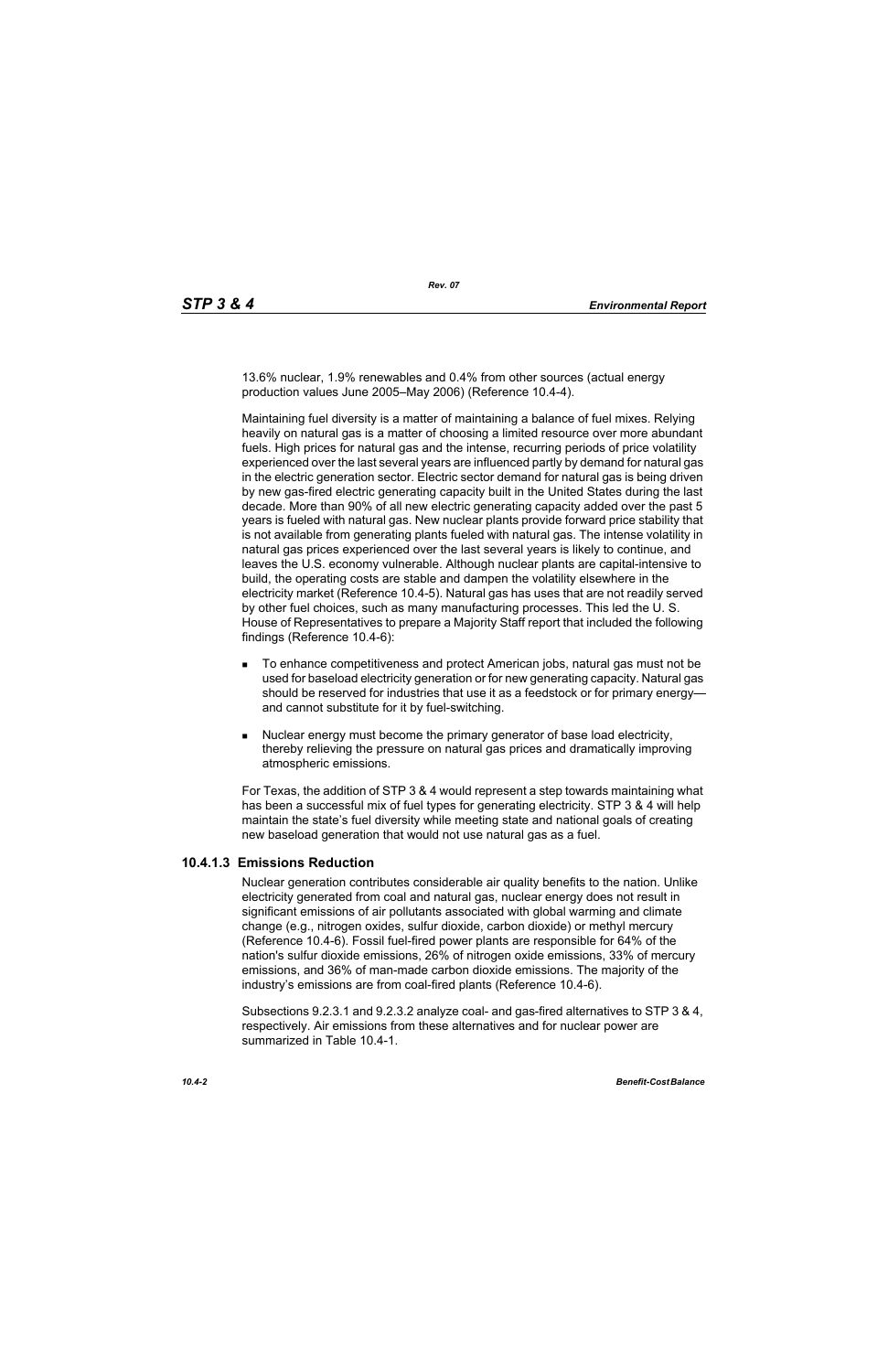Regardless of which reasonable alternative one compares to nuclear power, STP 3 & 4 would represent a substantial benefit in emission reduction, or emission avoidance, assuming that an alternative power source would be constructed if STP 3 & 4 were not.

# **10.4.1.4 Advantages of Nuclear Power**

Concerns about global warming and climatic change make it reasonable to expect that, eventually, the United States may have to strictly curb emissions from fossil-fuel electric generation plants, conceivably to the point of displacing coal- and gas-fired electricity generation. If environmental policies greatly restrict carbon emissions in the future, the cost of building and operating fossil-fired plants could increase by 50% to 100%. Nuclear power is the only technology currently available that is a viable alternative to fossil-fired plants for baseload generation. In view of the time that it takes the nuclear industry to regain its capacity for construction and operation, the prospect of needing nuclear power to displace fossil-fuel power is one of the reasons for national concern with maintaining a nuclear energy capability (Reference 10.4-7).

# **10.4.1.5 Licensing Certainty**

The regulatory scheme used for the existing domestic fleet of nuclear plants, under 10 CFR 50, was a two-step process that resulted in much uncertainty about cost projections and, in retrospect, final costs. This was due, in part, to the fact that the industry had to make large capital investments before resolving licensing issues. In large, capital-intensive construction projects, interest costs are a significant portion of the project cost. Interest charges on overnight capital costs account for a quarter of the levelized cost of electricity from nuclear power plants (Reference 10.4-7). For existing nuclear power plants built under 10 CFR 50, licensing delays quickly and substantially increased project cost. Design changes, whether driven by licensing concerns, backfit requirements, or other factors, had similar effects.

STPNOC is looking to NRC's 10 CFR 52 process to increase the licensing certainty of proposed new nuclear power plants. This new regulatory process provides for early resolution of siting issues before making large investments of financial capital and human resources in new plant design and construction, early resolution of issues on the environmental impacts of construction and operation of proposed reactors, the ability to bank sites on which nuclear plants may be located, and the facilitation of future decisions on whether to build new nuclear plants. STPNOC believes that the resultant increase in licensing certainty will reduce project costs by decreasing premiums associated with uncertainty and making licensing and construction scheduling more controllable and reliable.

# **10.4.1.6 Tax Payments**

During construction, STPNOC has projected the sales tax payments to be an estimated \$23.9 million per unit, with \$5.8 million due to Bay City and \$18.1 million to the state of Texas over the construction period. These payments would provide a total of \$11.6 million to Bay City over the 7-year construction period. Increased tax revenues will also come from housing purchases by the incoming workforce and increased school and property taxes as a result of the construction of STP 3 & 4.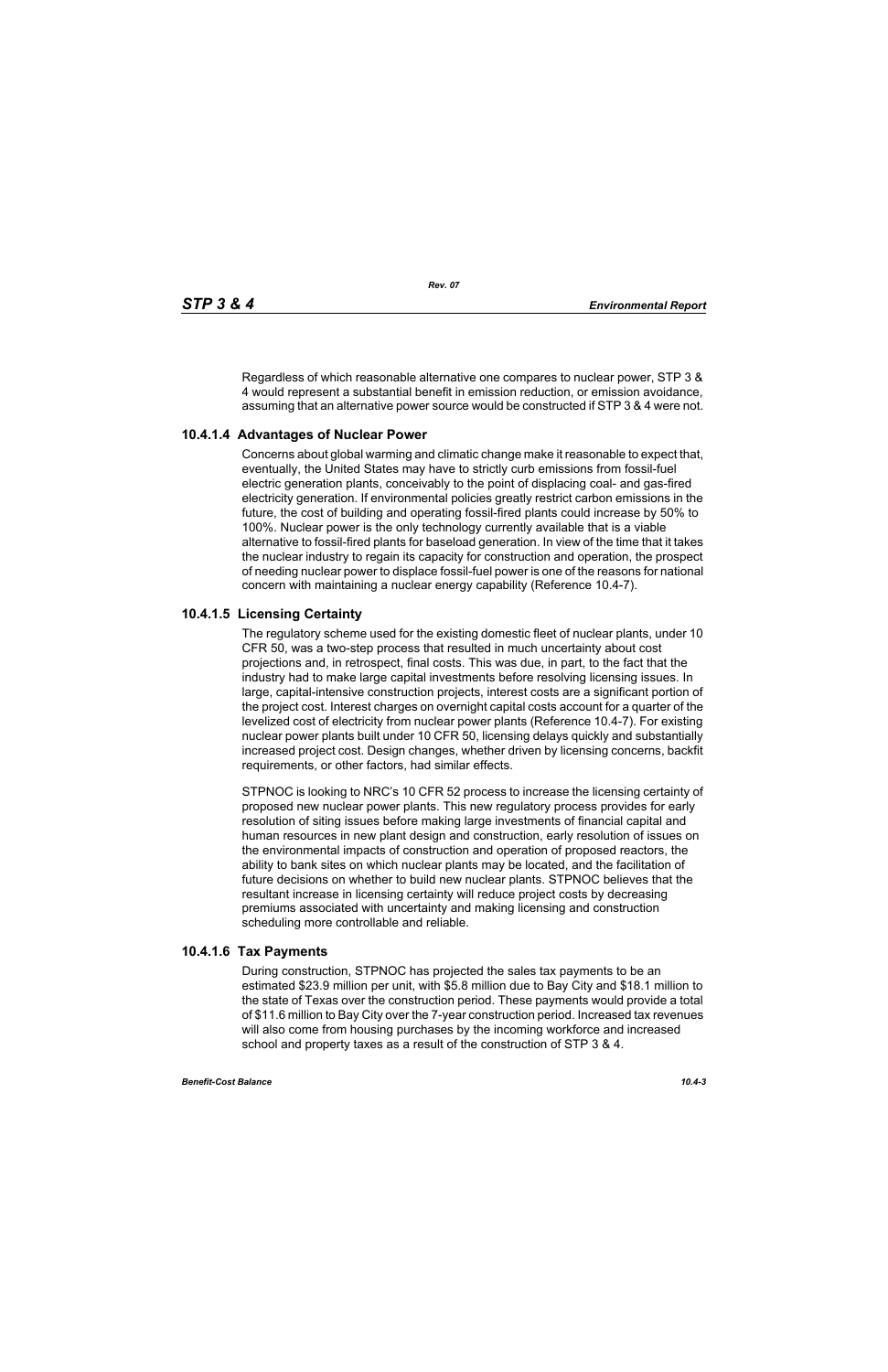The owners will pay property taxes on STP 3 & 4 for the duration of the 40-year operating licenses. Matagorda County receives the taxes paid on STP property. As described in Subsection 5.8.2.2.2, over the life of the plant, annual franchise tax payments could range from approximately \$4.7 million during initial operations to approximately \$10 million in the last years of the 40-year operational life. Additional tax revenue would be generated from sales and use taxes, and property taxes on the operational workforce housing. Most people consider large tax payments a benefit to the taxing entity because they support the development of infrastructure which supports further economic development.

# **10.4.1.7 Local Economy**

STP 3 & 4 would require a construction peak workforce of 5950 people. As presented in Subsection 4.4.2.2.1, 4790 direct and indirect jobs would be created during the 7 year construction period, assuming that 50% of the workforce migrates into the 50-mile region. The creation of these jobs could inject between \$67.6 and \$676 million dollars into the regional economy during the life of the construction project, reduce unemployment by up to 20%, and create business opportunities for housing and service-related industries.

STP 3 & 4 would require an operations workforce of about 888 people. Of this total, 444 are assumed to migrate into the 50-mile region. According to the multiplier effect, for every one job at STP 3 & 4, an estimated 1.47 jobs would be created within the 50 mile region. This would result in the creation of 653 additional indirect jobs. In total, 1097 new jobs within about a 50-mile radius of the plant (Subsection 5.8.2.2.1) would be created by the startup of STP 3 & 4 and would be maintained throughout the life of the plant. Many of these indirect jobs would be in the service sector and could be filled by local residents, lessening demands on social service agencies in addition to strengthening the economy. The economic multiplier effect of the increased spending by the direct and indirect labor force created as a result of STP 3 & 4 would increase the economic activity in the region, most noticeably in rural Matagorda County. The dollar impact of these jobs, as discussed in Subsection 5.8.2.2.1, would be approximately \$45,000,000 to \$55,000,000 per year within the 50-mile region.

Nuclear plants such as the STP site are estimated to generate approximately \$350 million in total output for the local community and roughly \$60 million in total labor income. The Southern States Energy Board reference (Reference 10.4-8) does not provide specific years for the \$350 and \$60 million figures, nor does it specifically identify the studies done by the NEI to support this statement. However, the Southern States Energy Board is considered a reliable source of data. STPNOC believes that the Southern States Energy Board's interpretation of NEI's data is correct, reasonably current (within the late 1990s to early 2000s), and useful for this analysis, even if the exact years of the data cannot be determined. These figures include direct effects, which reflect expenditures for goods, services, and labor, and indirect effects, which include subsequent spending in the community. The economic multiplier effect is one way of measuring indirect effects. Every dollar spent by nuclear plants results in the creation of an additional \$1.13 in the community (Reference 10.4-8).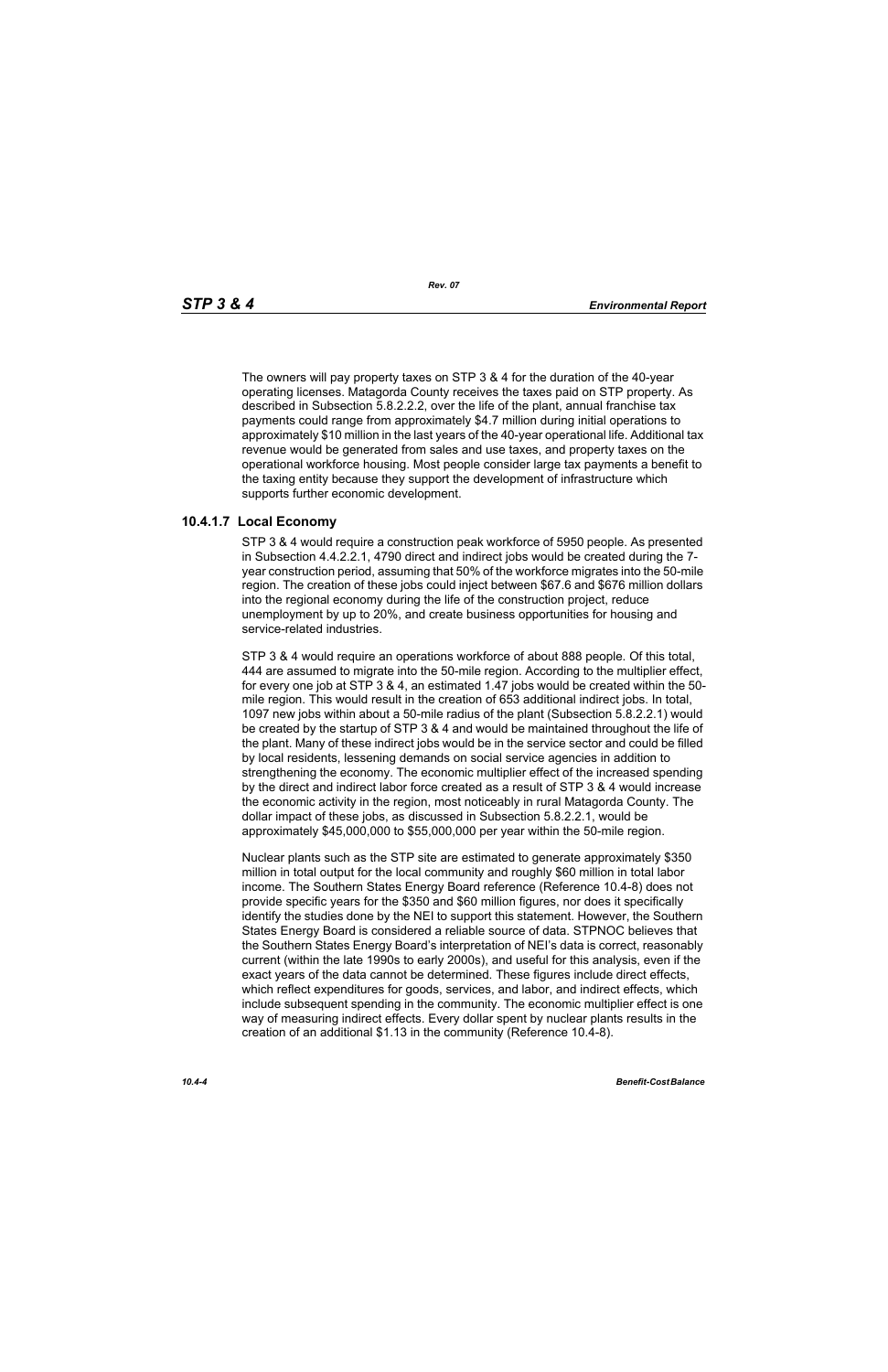# **10.4.1.8 Benefit Summary**

Table 10.4-2 includes a summary of the benefits of the proposed project (STP Units 3 & 4). In ER Section 9.3, STPNOC evaluated environmental impacts of construction and operation of the proposed project at three alternate sites (Red 2 greenfield site, Allens Creek greenfield site, and Trinity 2 greenfield site). Two additional sites were previously selected and evaluated as alternate sites in other revisions of the ER: Malakoff and Limestone. For completeness, similar evaluations of these two sites are also included in ER Section 9.3. Table 10.4-3 provides a comparison of the benefits of construction and operation of STP Units 3 & 4 to those at the three alternate sites and the two additional sites.

# **10.4.2 Costs**

# **10.4.2.1 Monetary–Construction**

In evaluating the STP 3 & 4 monetary cost, STPNOC reviewed published literature, vendor information, internally generated general information, and internally generated site-specific information. There are many cost studies available in the literature with a wide range of cost estimates. STPNOC found four studies to be most authoritative due to the breadth and depth of their analyses and the fact that other studies tend to be based on them. These are:

- **University of Chicago Study (Reference 10.4-7)**
- **MIT Study (Reference 10.4-9)**
- OECD Study (Reference 10.4-10)
- EIA Study (Reference 10.4-11)

The phrase commonly used to describe the monetary cost of constructing a nuclear plant is "overnight capital cost." The capital costs are those incurred during construction, when the actual outlays for equipment, construction, and engineering are expended. Overnight costs are exclusive of interest and include engineering, procurement, and construction costs, owner's costs, and contingencies (Reference 10.4-7).

Estimates of overnight capital costs in 2003 dollars range from \$1000 per kW to \$2500 per kW (Reference 10.4-10), with \$1500 to \$2000 per kW being the most representative range (Reference 10.4-10). Many factors account for the range in cost, such as:

- The specific technology used
- **EXECUTE:** Assumptions about the number of like-units built
- Allocation of first-of-a-kind cost
- Site location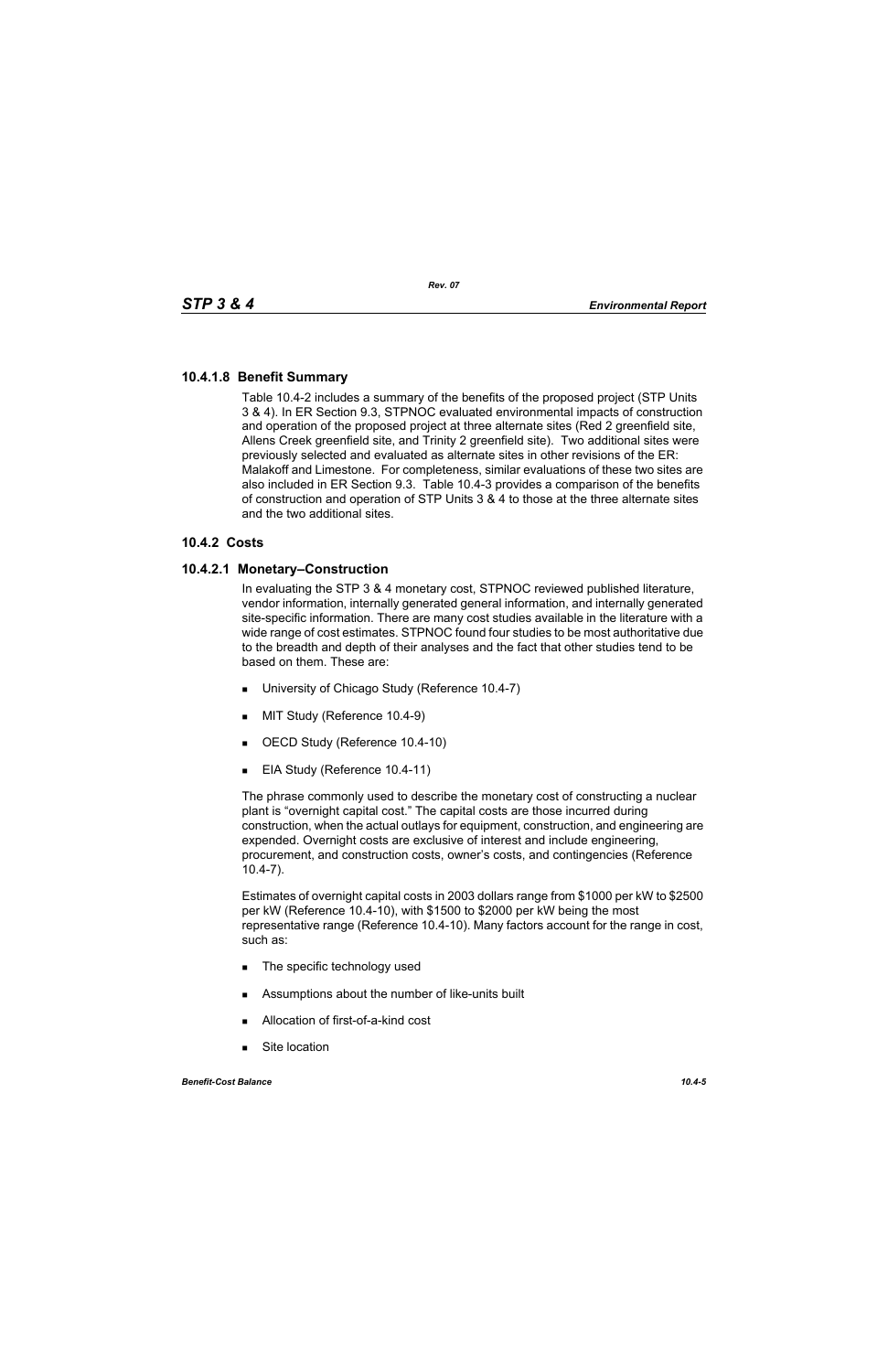- Parity adjustments to allow comparison between countries
- Allowances for contingencies

The estimates are not based on nuclear plant construction experience in this country, which is more than 20 years old. Actual construction costs overseas have been less than the most recent domestic construction, suggesting that the industry has learned from the domestic experience. There is an assumption that the overseas experience can be applied domestically and the studies have found the overseas experience to be most applicable to estimating the cost of new domestic nuclear plant construction (Reference 10.4-7). There is reason to believe that new reactors will be less expensive to build than those currently in operation in the United States. Over the past 30 years, there have been technological advances in construction techniques that would reduce costs. In addition, simplified, standardized, and pre-approved designs clearly result in cost savings. The newer plants have fewer components and therefore would be less expensive. Because the designs of advanced reactors are pre-approved by the NRC, much of the design work will be done before construction begins, and this will lower the costs (Reference 10.4-11)

The four studies tend to support \$2000 per kW as a reasonable high-end overnight capital cost estimate. The \$2500 value is based on construction in Japan. While no explanation is offered as to why the cost in Japan is so high in this study, it is reasonable to suggest that contributing factors are the high cost of living in Japan (labor accounts for more than 20% of costs) and difficulties associated with construction on an island. Construction experience with ABWR plants worldwide will be used to minimize First of a Kind Engineering (FOAKE) costs discussed in the studies. For the purposes of analysis in this environmental report, to avoid understating the cost, STPNOC has chosen to use the \$2000 per kW value (year 2003 dollars). Together with an installed capacity of 2700 MWe, \$2000 per kW results in a STP 3 & 4 construction cost of approximately \$5.4 billion in 2003 dollars.

# **10.4.2.2 Monetary–Operation**

The four studies discussed in Subsection 10.4.2.1 show a wide range of operation cost estimates. Operation costs are frequently expressed as levelized cost of electricity, which is the price at the busbar needed to cover operating costs and annualized capital costs. The levelized cost of a project is equivalent to the constant dollar ("real") price of electricity that would be necessary over the life of the plant to cover all operating expenses, interest, and principal repayment obligations on project debt, taxes, and provide an acceptable return to equity investors over the economic life of the project (Reference 10.4-9). Overnight capital costs account for a third of the levelized cost, and interest costs on the overnight costs account for another 25%. Levelized cost estimates range from \$36 to \$65 per MW-hour (3.6 to 6.5 cents per kW hour) (Reference 10.4-7). Factors affecting the range include choices for discount rate, construction duration, plant lifespan, capacity factor, cost of debt and equity and split between debt and equity financing, depreciation time, tax rates, and premium for uncertainty. It is concluded that \$65 per MW-hour (6.5 cents per kW-hour) is a reasonably conservative high-end levelized cost of electricity for nuclear generation. This includes nuclear fixed operation and maintenance and fuel costs of approximately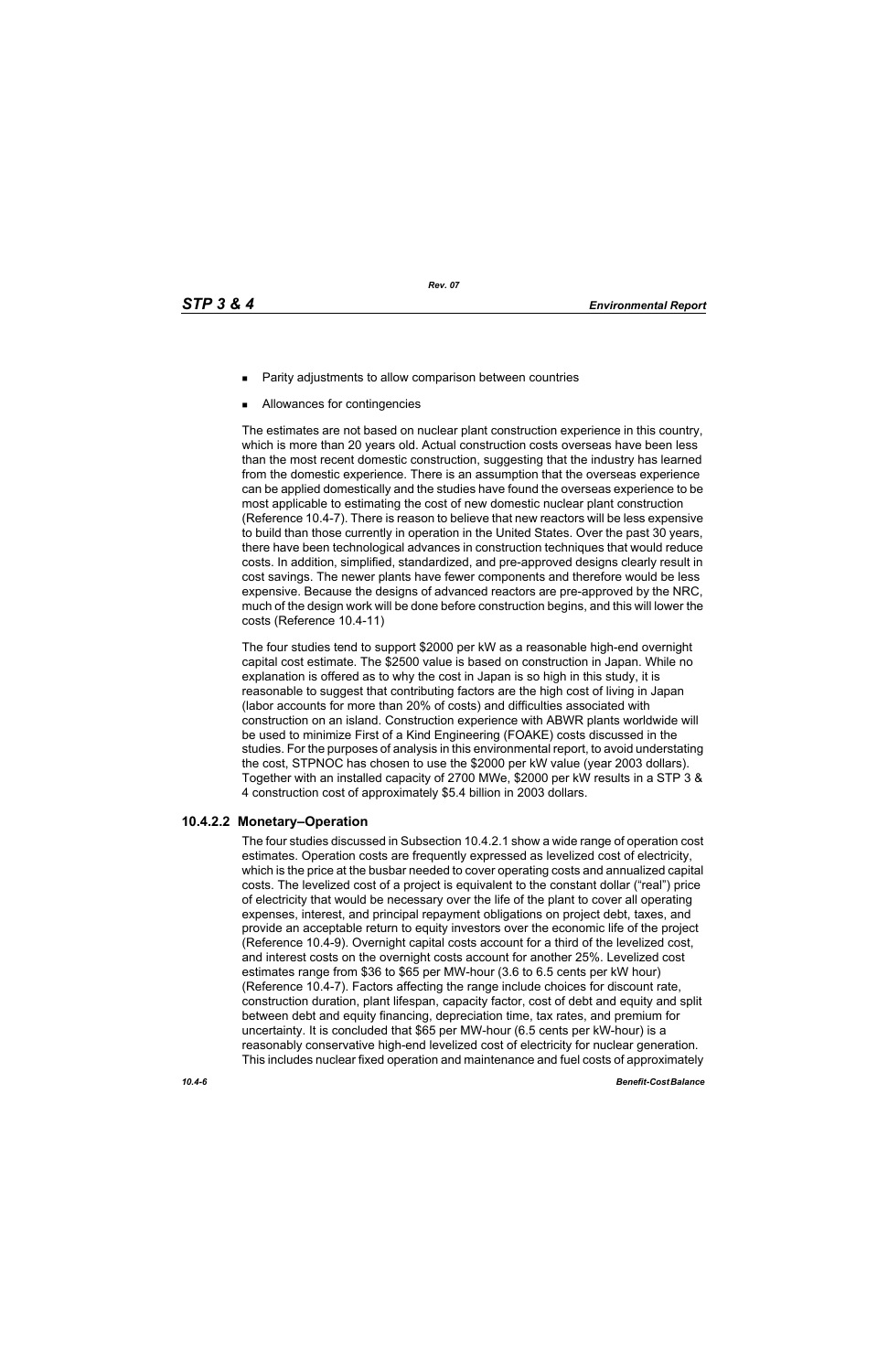\$60,000 per MW-hr (\$60 per kW – hour) and \$4.35 per MW-hr (0.435 cents per kWhour), respectively. Decommissioning costs have been estimated for one reactor at STP to be approximately \$517 million (in year 2006 dollars), consistent with the formula established by the NRC in 10 CFR 50.75.

In addition to nuclear plant costs, the four studies provide coal- and gas-fired generation costs for comparison to nuclear generation costs. One study shows nuclear costs competitive with coal and gas (Reference 10.4-10). The other studies show nuclear costs that exceed those of coal and gas. The MIT study indicates that new nuclear power is not economically competitive but goes on to suggest steps that the government could take to improve nuclear economic viability (Reference 10.4-9). Since this study, the government has undertaken those steps as follows:

- U. S. Department of Energy has provided financial support for plants testing the U. S. NRC licensing processes for early site permits and combined operating **licenses**
- The U. S. government has endorsed nuclear energy as a viable carbon-free generation option.
- The Energy Policy Act of 2005 instituted a production tax credit for the first advanced reactors brought on line in the United States.

STPNOC has concluded that the government steps have negated the MIT study's conclusion that new nuclear power is not economically competitive.

# **10.4.2.3 Environmental and Material**

Section 10.1 identifies unavoidable adverse impacts of the proposed action (i.e., impacts after consideration of proposed mitigation actions), and Section 10.2 identifies irretrievable commitments of resources. Table 10.4-2 includes these costs. The qualitative costs that are unavoidable impacts to the environment are in the general categories of land and water.

Environmental impacts of construction and operation of the proposed project at three alternate sites (Red 2 greenfield site, Allens Creek greenfield site, and Trinity 2 greenfield site) are discussed in ER Section 9.3. Two additional sites were previously selected and evaluated as alternate sites in other revisions of the ER: Malakoff and Limestone. For completeness, similar evaluations of these two sites are also included in ER Section 9.3. Table 10.4-4 describes the impacts of construction and operation of the proposed project at the three alternate sites and the two additional sites, and provides details regarding potential mitigation, and the unavoidable adverse impacts after mitigation has been considered.

Consistent with Regulatory Guide (RG) 4.2, each site was evaluated using publicly available and reconnaissance level information. Consequently, the costs of mitigation must be estimated. Many costs would be built into the project design (e.g., scheduling to ensure that construction is completed in the shortest possible time; using construction best management practices to limit erosion, fugitive dust, runoff, spills,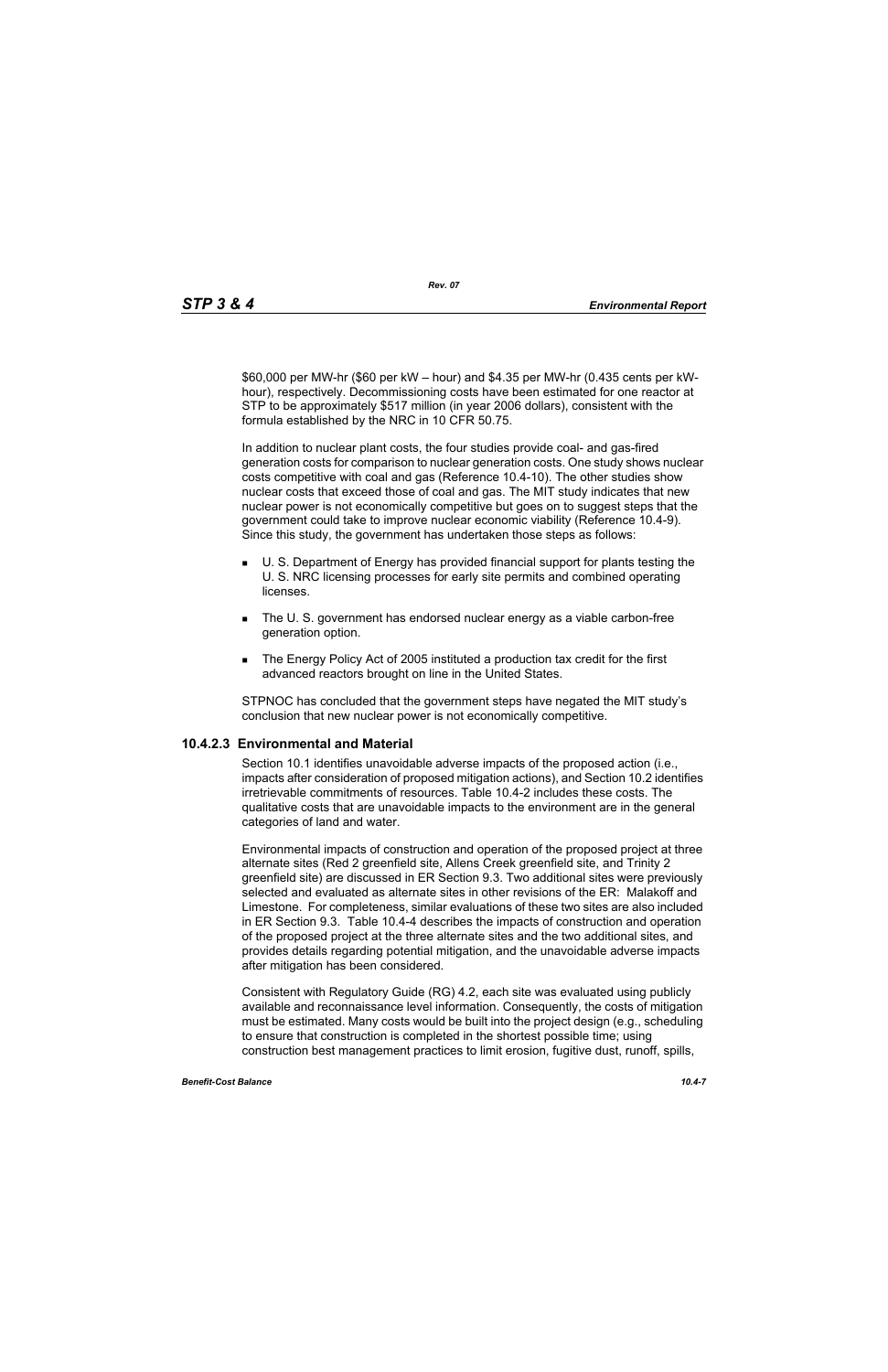and air emissions; providing first aid stations at the construction site). Other cost categories would be dependent on communications between STPNOC and the affected communities to mitigate the impacts and associated costs.

# **10.4.3 Summary**

Table 10.4-3 summarizes benefits of the proposed action in comparison to the benefits of constructing the units at alternate sites, as identified in Section 9.3. Table 10.4-4 summarizes the environmental costs (adverse impacts) associated with construction and operation of the proposed project at the three alternate sites. Most of the impacts associated with construction of the proposed project, particularly operational impacts, would be the similar regardless of the location of the site.

## **10.4.4 References**

- 10.4-1 "Fuel Diversity," Edison Electric Institute 2006. Available at http://www. eei.org/industry\_issues/energy\_infrastructure/fuel\_diversity/index.htm, accessed March 19, 2007.
- 10.4-2 "Fuel Diversity," Center for Energy and Economic Development 2006. Available at http://www.ceednet.org/ceed/index.cfm?cid=7500,7583, accessed March 19, 2007.
- 10.4-3 "Nuclear Power 2010," U.S. Department of Energy, available at http://nuclear.energy.gov/np2010/neNP2010a.html, accessed March 22, 2007.
- 10.4-4 "Electric Reliability and Resource Adequacy Update," Electric Reliability Council of Texas July 13, 2006. Available at http://www.ercot.com/news/ presentations/2006/index.html, accessed August 7, 2007.
- 10.4-5 "Nuclear Energy's Role in Reducing Demand for Natural Gas Through Diversification of Energy Sources Used for Electricity Generation," Nuclear Energy Institute 2005, January 24, 2005, responding to questions posed by the Senate Energy and Natural Resource Committee for its Natural Gas Supply and Demand Conference, Quotation from Report of the President's National Energy Policy Development Group, May 2001. Available at http://www.nei.org/ documents/White\_Paper\_Reducing\_Demand\_Natural\_Gas\_1-24-05.pdf, accessed March 19, 2007.
- 10.4-6 "U. S. House of Representatives, Securing America's Energy Future, Majority Staff Report to Committee on Government Reform and Subcommittee on Energy and resources," Nuclear Energy Institute 2005, May 8, 2006. Available at http://www.nei.org/documents/House\_Energy\_Report\_5-8-06.pdf, accessed March 19, 2007.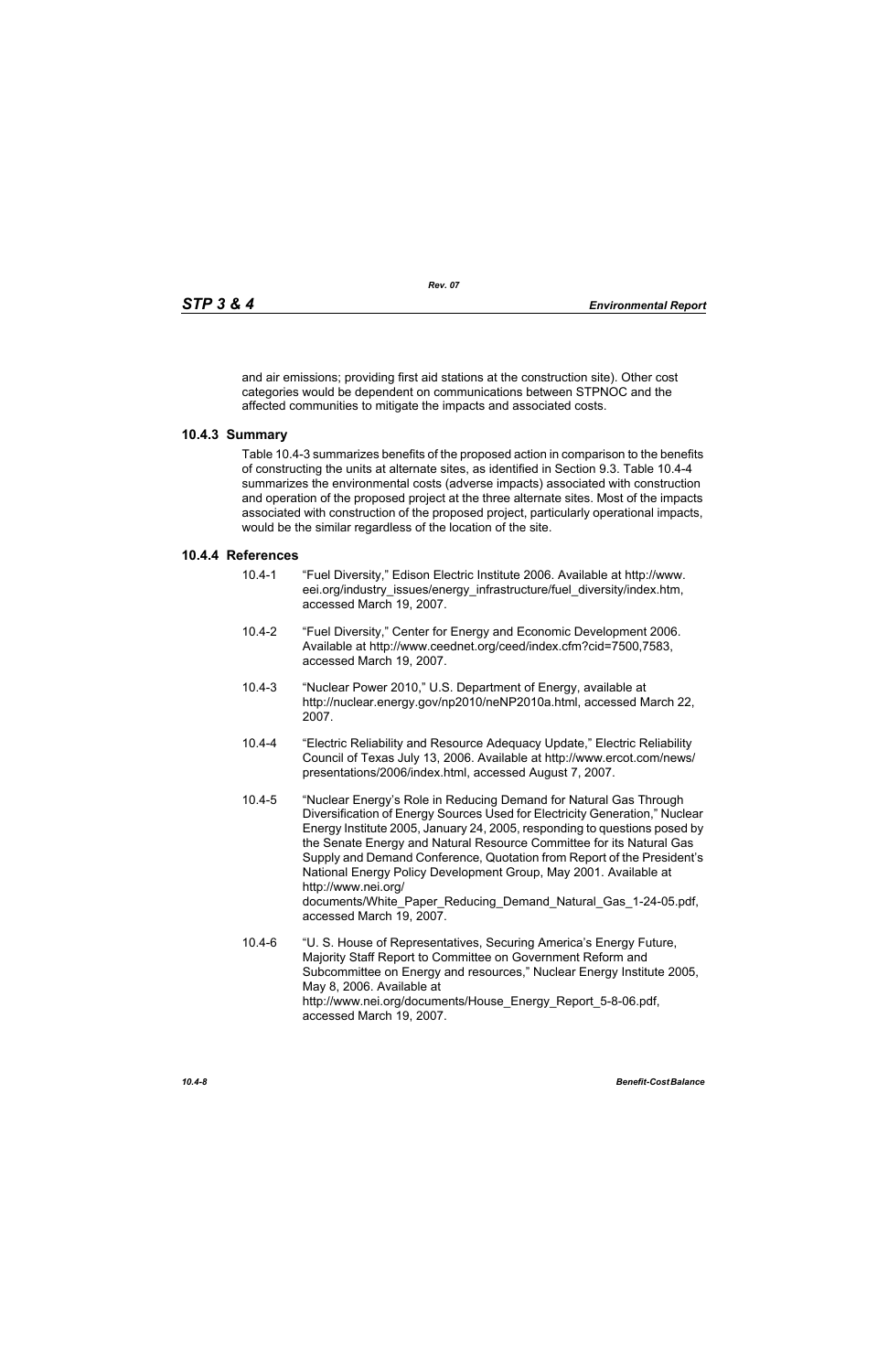- 10.4-7 "The Economic Future of Nuclear Power; A Study Conducted at The University of Chicago," University of Chicago 2004, August 2004. Available at http://np2010.ne.doe.gov/reports/NuclIndustryStudy.pdf, accessed March 19, 2007.
- 10.4-8 "Nuclear Energy: Cornerstone of Southern Living, Today and Tomorrow," Southern States Energy Board 2006. Available at http://np2010.ne.doe.gov/ reports/NuclIndustryStudy.pdf, accessed March 19, 2007.
- 10.4-9 "The Future of Nuclear Power, An Interdisciplinary MIT Study," Massachusetts Institute of Technology 2003. Available at http://web.mit.edu/nuclearpower/, accessed March 19, 2007.
- 10.4-10 International Energy Agency, Organization for Economic Co-operation and Development, and International Energy Agency, Projected Costs of Generating Electricity; 2005 Update, available at http://www.iea/org/Textbase/ publications/free\_new\_Desc.asp?PUBS\_ID=1472, accessed March 23, 2007.
- 10.4-11 "Annual Energy Outlook 2004,"Energy Information Administration. Available at http://www.eia.doe.gov/oiaf/archive/aeo04/pdf/0383(2004).pdf, accessed April 2, 2007.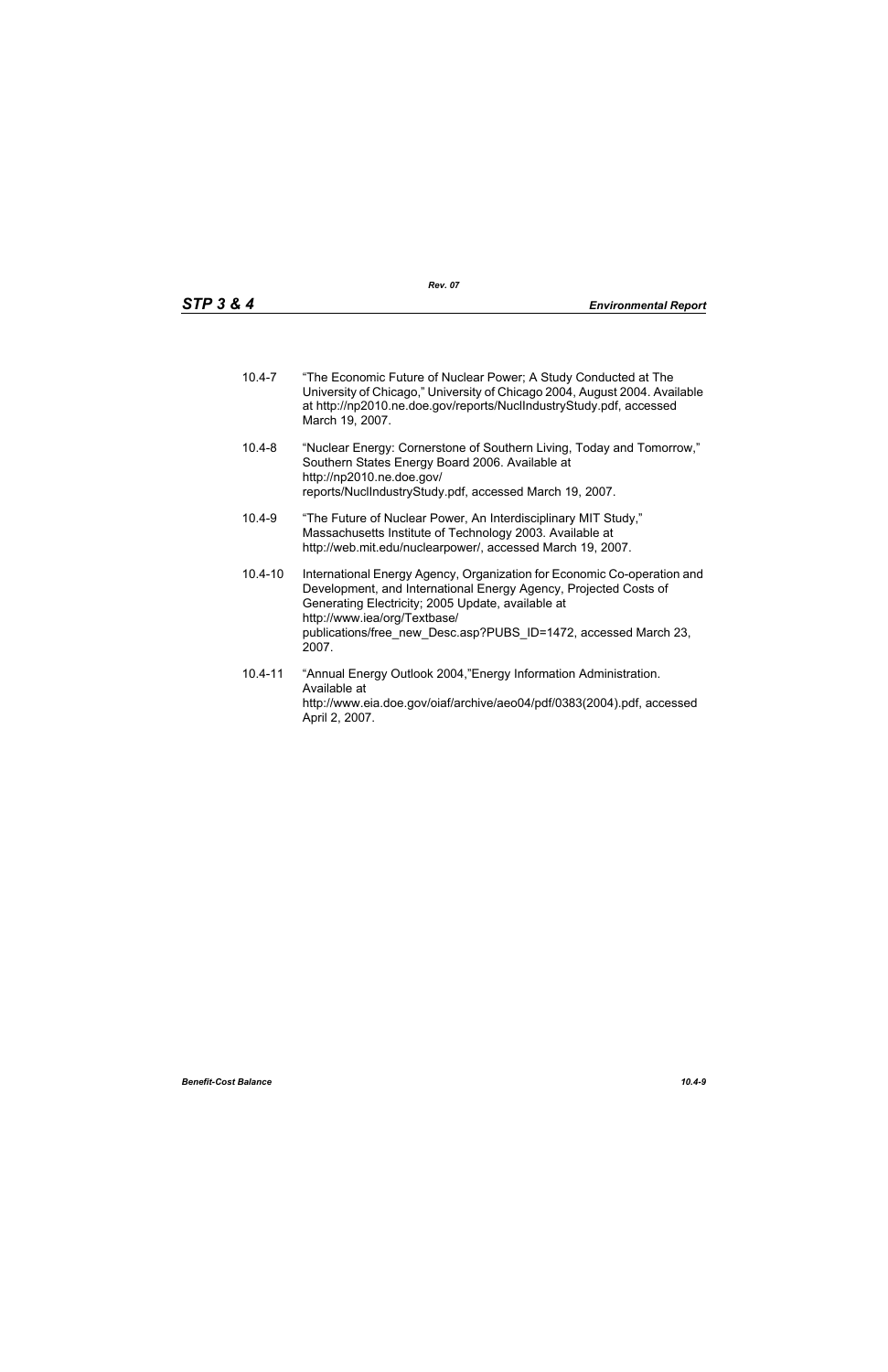| <b>Pollutant</b>                                           | <b>Coal Emissions</b><br>(tons per year/<br>2700 MWe) [1] | <b>Gas Emissions</b><br>(tons per year/<br>2700 MWe) [1] | <b>Nuclear</b><br><b>Emissions</b><br>(tons per year)<br>[2] |
|------------------------------------------------------------|-----------------------------------------------------------|----------------------------------------------------------|--------------------------------------------------------------|
| Sulfur dioxide                                             | 2,900                                                     | 41                                                       |                                                              |
| Nitrogen oxides                                            | 2,000                                                     | 680                                                      |                                                              |
| Carbon monoxide                                            | 2,800                                                     | 141                                                      | O                                                            |
| Carbon dioxide                                             | 27,000,000                                                | 6,900,000                                                |                                                              |
| Mercury                                                    | 0.46                                                      | 0                                                        | 0                                                            |
| Particulates having a diameter<br>of less than 10 microns  | 50                                                        | 0                                                        | O                                                            |
| Particulates having a diameter<br>of less than 2.5 microns | 13                                                        | 119                                                      |                                                              |

# **Table 10.4-1 Avoided Air Pollutant Emissions**

[1] Based on constructing two units to replace the power produced by STP 3 & 4 (gross power) (see Section 9.2).

[2] Nuclear power plants have emergency and auxiliary equipment that is fossil-fuelfired and emits pollutants. The equipment is generally operated only for testing purposes for less than 250 hours per year. As such, the emissions are considered minimal and are excluded here.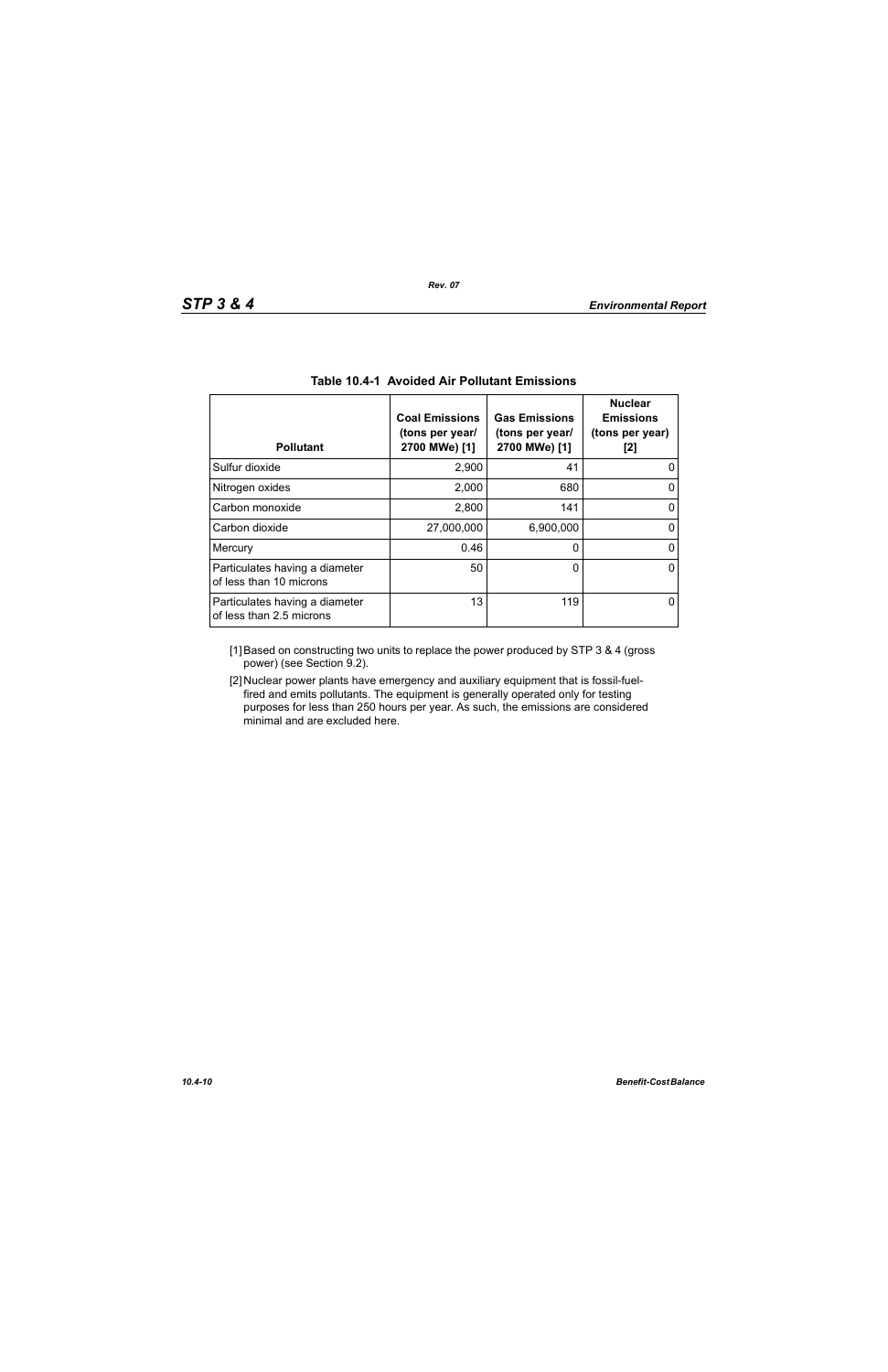| <b>Benefit-Cost Category</b>               | <b>Description</b>                                                                                                                                                                                                                                                                                                                                                                                                                                                                                                                                                                                                                                              |
|--------------------------------------------|-----------------------------------------------------------------------------------------------------------------------------------------------------------------------------------------------------------------------------------------------------------------------------------------------------------------------------------------------------------------------------------------------------------------------------------------------------------------------------------------------------------------------------------------------------------------------------------------------------------------------------------------------------------------|
|                                            | <b>Benefits</b>                                                                                                                                                                                                                                                                                                                                                                                                                                                                                                                                                                                                                                                 |
| <b>Electricity generated</b>               | 20,000,000 (85% capacity) to 22,000,000 (93% capacity)<br>MW-hours per year                                                                                                                                                                                                                                                                                                                                                                                                                                                                                                                                                                                     |
| Generating capacity                        | 2700 MW (gross)                                                                                                                                                                                                                                                                                                                                                                                                                                                                                                                                                                                                                                                 |
| Fuel diversity and natural gas alternative | Nuclear option to coal- and gas-fired baseload generation                                                                                                                                                                                                                                                                                                                                                                                                                                                                                                                                                                                                       |
| <b>Emissions reduction</b>                 | Avoidance of 41 to 2900 tons per year sulfur dioxide<br>Avoidance of 680 to 2000 tons per year nitrogen oxides<br>Avoidance of 141 to 2800 tons per year carbon monoxide<br>Avoidance of 6,900,000 to 27,000,000 tons per year<br>carbon dioxide<br>Avoidance of 13 to 119 tons per year fine particulates                                                                                                                                                                                                                                                                                                                                                      |
| Advanced Light Water Reactor development   | Maintaining domestic nuclear technology capability as<br>hedge against possible need to control global warming                                                                                                                                                                                                                                                                                                                                                                                                                                                                                                                                                  |
| Tax payments (construction and operation)  | Projected sales tax payments on construction goods at an<br>estimated \$23.9 million per unit, with \$5.8 million due to<br>Bay City and \$18.1 million to the State of Texas over the 7<br>yr construction period.<br>\$4.7 to \$5.4 million in franchise taxes in 2015, the first<br>year of operation for STP 3, and an estimated \$8.6 to<br>\$10.0 million in 2016, when STP 4 comes on line, and in<br>subsequent years.                                                                                                                                                                                                                                  |
| Socioeconomics                             | 2975 direct and 1815 indirect jobs added to local<br>economy during construction.<br>444 direct jobs and 653 indirect jobs added to local<br>economy during operation.<br>The creation of jobs during construction could inject<br>between \$67.6 and \$676 million dollars into the regional<br>economy during the life of the construction project,<br>reduce unemployment by up to 20 percent, and create<br>business opportunities for housing and service-related<br>industries. The operations workforce impact on the<br>regional economy would be estimated at between<br>approximately \$45,000,000 to \$55,000,000 per year in<br>the 50-mile region. |

# **Table 10.4-2 Benefit-Cost Summary**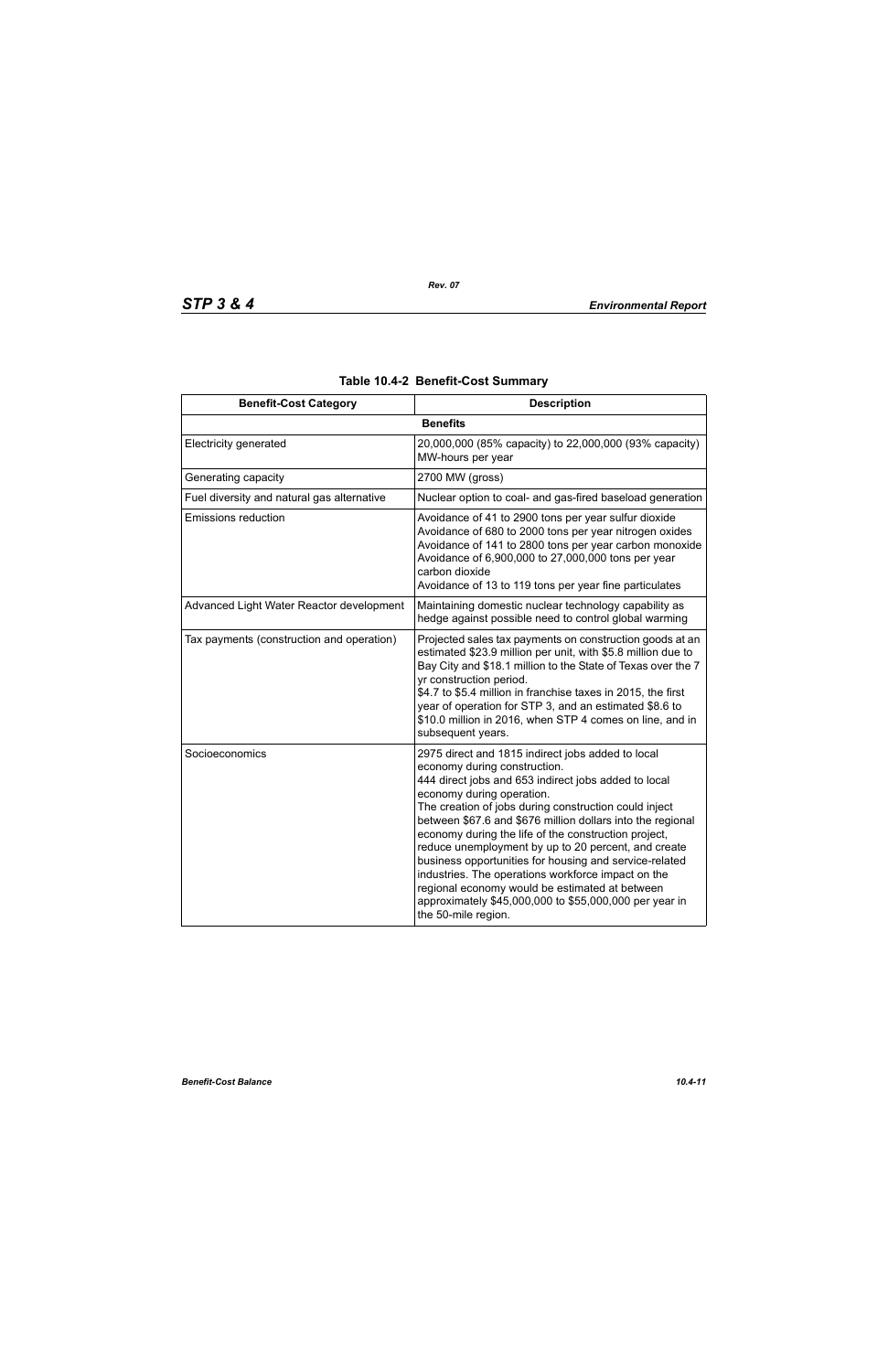| <b>Benefit-Cost Category</b>    | <b>Description</b>                                                                                                                                                                                                                                                                                  |
|---------------------------------|-----------------------------------------------------------------------------------------------------------------------------------------------------------------------------------------------------------------------------------------------------------------------------------------------------|
|                                 | <b>Costs</b>                                                                                                                                                                                                                                                                                        |
| Construction cost               | \$5.4 billion dollars (overnight capital cost)                                                                                                                                                                                                                                                      |
| Operating cost                  | 6.5 cents per kW-hour (levelized cost of electricity)<br>\$60 per kW fixed O&M cost<br>0.435 cents per kW hour nuclear fuel cost<br>\$517 million for decommissioning of one reactor                                                                                                                |
| Land use                        | 90 acres (excluding the Main Cooling Reservoir [MCR])<br>occupied on long-term basis by STP 3 & 4 and associated<br>infrastructure. On-site landfill may restrict future uses of<br>that land.                                                                                                      |
|                                 | Total annual land requirements for fuel cycle support<br>would be 21 permanently committed acres and 160<br>temporarily committed acres per unit.                                                                                                                                                   |
| Hydrology - Groundwater use     | During operations, the expected average rate of<br>groundwater removal for STP 3 & 4 would be 975 gpm for<br>normal operations and 3434 gpm for maximum (peak)<br>operations. During the construction period, dewatering of<br>shallow, water-table aquifer would have only small, local<br>effect. |
| Hydrology - Surface water use   | The expected rate of withdrawal of Colorado River water<br>to replace water losses from the MCR (attributable to STP<br>Units 3 & 4) will be 22,799 gpm for normal two-unit<br>operations and 47,489 gpm during maximum (peak) use<br>operations                                                    |
| Material (per reactor building) | 240,000 yards concrete<br>13,000 tons structural steel<br>2,500,000 linear feet cable for reactor building<br>6,500,000 linear feet of cable for a single reactor<br>55,000 feet of piping having diameter > 2.5 inches<br>17,000 metric tons of uranium                                            |

|  | Table 10.4-2 Benefit-Cost Summary (Continued) |  |  |
|--|-----------------------------------------------|--|--|
|--|-----------------------------------------------|--|--|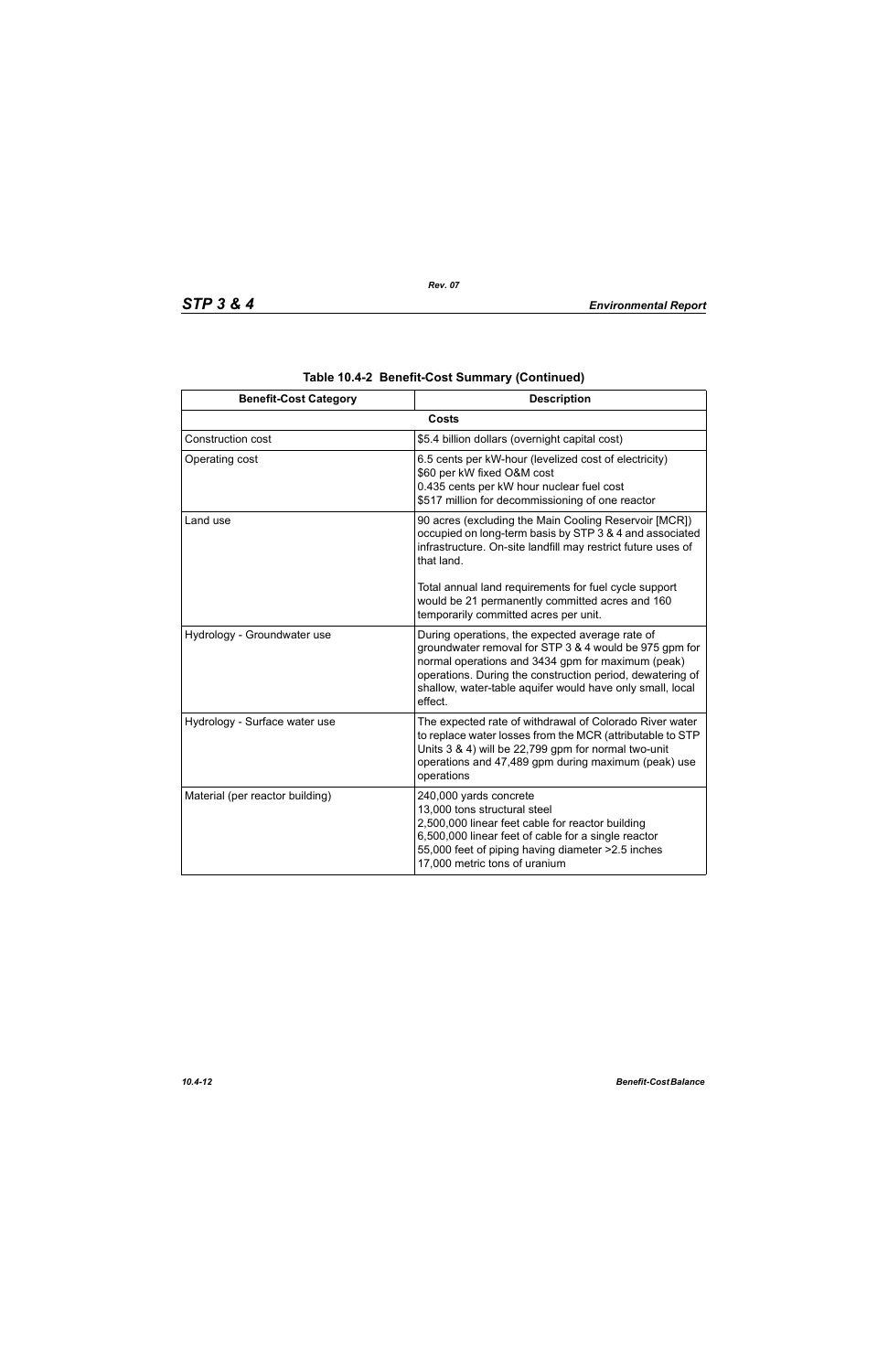| <b>Benefit Category</b>          | Project as<br><b>Proposed</b>                                                                                                                                                                                                                                                                                                                                                                                        | <b>Alternate Site #1</b>                                                                                                                                                    | <b>Alternate Site #2</b>                                                                                                                                                    | <b>Alternate Site #3</b>                                                                                                                                                              | <b>Additional Site #1</b>                                                                                                                                                             | <b>Additional Site #2</b>                                                                                                                                                             |
|----------------------------------|----------------------------------------------------------------------------------------------------------------------------------------------------------------------------------------------------------------------------------------------------------------------------------------------------------------------------------------------------------------------------------------------------------------------|-----------------------------------------------------------------------------------------------------------------------------------------------------------------------------|-----------------------------------------------------------------------------------------------------------------------------------------------------------------------------|---------------------------------------------------------------------------------------------------------------------------------------------------------------------------------------|---------------------------------------------------------------------------------------------------------------------------------------------------------------------------------------|---------------------------------------------------------------------------------------------------------------------------------------------------------------------------------------|
| <b>Description of</b><br>Project | STP Units 3 & 4                                                                                                                                                                                                                                                                                                                                                                                                      | <b>Proposed Project</b><br>at Red 2 Site<br>(Greenfield)                                                                                                                    | <b>Proposed Project</b><br>at Allens Creek<br>Site (Greenfield)                                                                                                             | <b>Proposed Project</b><br>at Trinity 2 Site<br>(Greenfield)                                                                                                                          | <b>Proposed Project</b><br>at Malakoff Site<br>(Greenfield)                                                                                                                           | <b>Proposed Project</b><br>at Limestone Site<br>(Greenfield)                                                                                                                          |
|                                  |                                                                                                                                                                                                                                                                                                                                                                                                                      |                                                                                                                                                                             | <b>Monetary Benefits</b>                                                                                                                                                    |                                                                                                                                                                                       |                                                                                                                                                                                       |                                                                                                                                                                                       |
| Electricity<br>Generated         |                                                                                                                                                                                                                                                                                                                                                                                                                      | The following description applies to all proposed/alternate/additional sites.<br>20,000,000 to 22,000,000 MW-hours per year                                                 |                                                                                                                                                                             |                                                                                                                                                                                       |                                                                                                                                                                                       |                                                                                                                                                                                       |
| Generating<br>Capacity           | 2,700 MW                                                                                                                                                                                                                                                                                                                                                                                                             | The following description applies to all proposed/alternate/additional sites.                                                                                               |                                                                                                                                                                             |                                                                                                                                                                                       |                                                                                                                                                                                       |                                                                                                                                                                                       |
|                                  |                                                                                                                                                                                                                                                                                                                                                                                                                      |                                                                                                                                                                             | <b>State and Local Tax Payments</b>                                                                                                                                         |                                                                                                                                                                                       |                                                                                                                                                                                       |                                                                                                                                                                                       |
| <b>During Construction</b>       | During the 7-year<br>construction period<br>for STP 3&4, NRG<br>would not pay<br>franchise tax, but<br>would pay<br>additional property<br>taxes, and state will<br>see an increase in<br>sales tax revenues.<br>Projected sales tax<br>payments on<br>construction goods<br>at an estimated<br>\$23.9 million per<br>unit, with \$5.8<br>million due to Bay<br>City and \$18.1<br>million to the State<br>of Texas. | During the 7-year<br>construction period,<br>additional property<br>tax will be paid to<br>Fannin County and<br>the state will see an<br>increase in sales<br>tax revenues. | During the 7-year<br>construction period,<br>additional property<br>tax will be paid to<br>Austin County and<br>the state will see an<br>increase in sales<br>tax revenues. | During the 7-year<br>construction period,<br>additional property<br>tax will be paid to<br><b>Freestone County</b><br>and the state will<br>see an increase in<br>sales tax revenues. | During the 7-year<br>construction period,<br>additional property<br>tax will be paid to<br><b>Henderson County</b><br>and the state will<br>see an increase in<br>sales tax revenues. | During the 7-year<br>construction period,<br>additional property<br>tax will be paid to<br><b>Freestone County</b><br>and the state will<br>see an increase in<br>sales tax revenues. |

*STP 3 & 4*

 $10.4 - 13$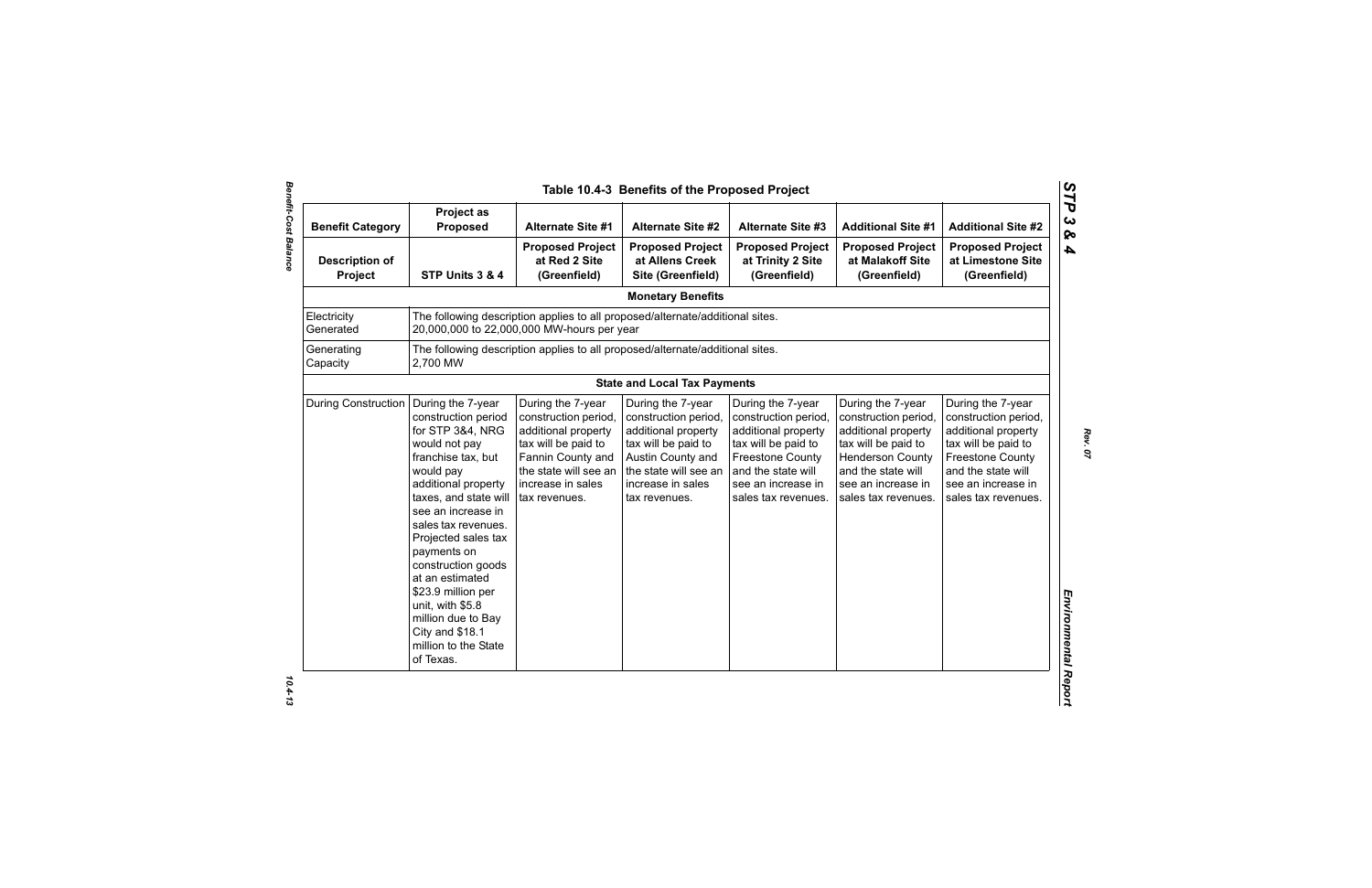| Table 10.4-3 Benefits of the Proposed Project (Continued)<br>$\boldsymbol{C}$ |                                                                                                                                                                                                                           |                                                                                                                                              |                                                                                               |                                                                                                                                                                                                                                                            |                                                                                                  |                                                                                                  |
|-------------------------------------------------------------------------------|---------------------------------------------------------------------------------------------------------------------------------------------------------------------------------------------------------------------------|----------------------------------------------------------------------------------------------------------------------------------------------|-----------------------------------------------------------------------------------------------|------------------------------------------------------------------------------------------------------------------------------------------------------------------------------------------------------------------------------------------------------------|--------------------------------------------------------------------------------------------------|--------------------------------------------------------------------------------------------------|
| <b>Benefit Category</b>                                                       | <b>Project as</b><br>Proposed                                                                                                                                                                                             | <b>Alternate Site #1</b>                                                                                                                     | <b>Alternate Site #2</b>                                                                      | <b>Alternate Site #3</b>                                                                                                                                                                                                                                   | <b>Additional Site #1</b>                                                                        | <b>Additional Site #2</b>                                                                        |
| <b>Description of</b><br>Project                                              | STP Units 3 & 4                                                                                                                                                                                                           | <b>Proposed Project</b><br>at Red 2 Site<br>(Greenfield)                                                                                     | <b>Proposed Project</b><br>at Allens Creek<br>Site (Greenfield)                               | <b>Proposed Project</b><br>at Trinity 2 Site<br>(Greenfield)                                                                                                                                                                                               | <b>Proposed Project</b><br>at Malakoff Site<br>(Greenfield)                                      | <b>Proposed Project</b><br>at Limestone Site<br>(Greenfield)                                     |
| <b>During Operations</b>                                                      | \$4.7 to \$5.4 million<br>in franchise taxes in<br>2015, the first year<br>of operation for STP<br>3, and an estimated<br>\$8.6 to \$10.0 million<br>in 2016, when STP<br>4 comes on line,<br>and in subsequent<br>years. | During operation,<br>tax payments for<br>the 2 new units will<br>be made to Fannin<br>County.                                                | During operation,<br>tax payments for<br>the 2 new units will<br>be made to Austin<br>County. | During operation,<br>tax payments for<br>the 2 new units will<br>be made to<br>Freestone County.                                                                                                                                                           | During operation,<br>tax payments for<br>the 2 new units will<br>be made to<br>Henderson County. | During operation,<br>tax payments for<br>the 2 new units will<br>be made to<br>Freestone County. |
|                                                                               |                                                                                                                                                                                                                           |                                                                                                                                              | <b>Effects on Regional Productivity</b>                                                       |                                                                                                                                                                                                                                                            |                                                                                                  |                                                                                                  |
| <b>During Construction</b>                                                    | project.                                                                                                                                                                                                                  | The following description applies to all proposed/alternate/additional sites.                                                                |                                                                                               | 5,950 direct jobs (2,975 would in-migrate) and 1,815 indirect jobs added to local economy. The creation of jobs during<br>construction could inject between \$67.6 and \$676 million dollars into the regional economy during the life of the construction |                                                                                                  |                                                                                                  |
| <b>During Operation</b>                                                       |                                                                                                                                                                                                                           | The following description applies to all proposed/alternate/additional sites.<br>estimated at between \$45,090,864 to \$55,064,880 per year. |                                                                                               | 888 direct jobs and 1,305 indirect jobs added to local economy. The operations workforce impact on the regional economy is                                                                                                                                 |                                                                                                  |                                                                                                  |
|                                                                               |                                                                                                                                                                                                                           |                                                                                                                                              | <b>Technical and Other Non-Monetary Benefits</b>                                              |                                                                                                                                                                                                                                                            |                                                                                                  |                                                                                                  |
| <b>Fuel Diversity</b>                                                         |                                                                                                                                                                                                                           | The following description applies to all proposed/alternate/additional sites.<br>Nuclear option to coal- and gas-fired baseload generation.  |                                                                                               |                                                                                                                                                                                                                                                            |                                                                                                  |                                                                                                  |
| Emissions<br>Reduction                                                        |                                                                                                                                                                                                                           | The following description applies to all proposed/alternate/additional sites.                                                                |                                                                                               | Avoidance of 41 to 2,900 tons per year sulfur dioxide, 680 to 2,000 tons per year nitrogen oxides; 141 to 2,800 tons per year<br>carbon monoxide; 6,900,000 to 27,000,000 tons per year carbon dioxide; 13 to 119 tons per year fine particulates.         |                                                                                                  |                                                                                                  |
| <b>Advanced Light</b><br><b>Water Reactor</b><br>Development                  |                                                                                                                                                                                                                           | The following description applies to all proposed/alternate/additional sites.                                                                |                                                                                               | Maintaining domestic nuclear technology capability as hedge against possible need to control global warming.                                                                                                                                               |                                                                                                  |                                                                                                  |

*10.4-14*

*Benefit-Cost Balance* 

**Benefit-Cost Balance** 

*STP 3 & 4*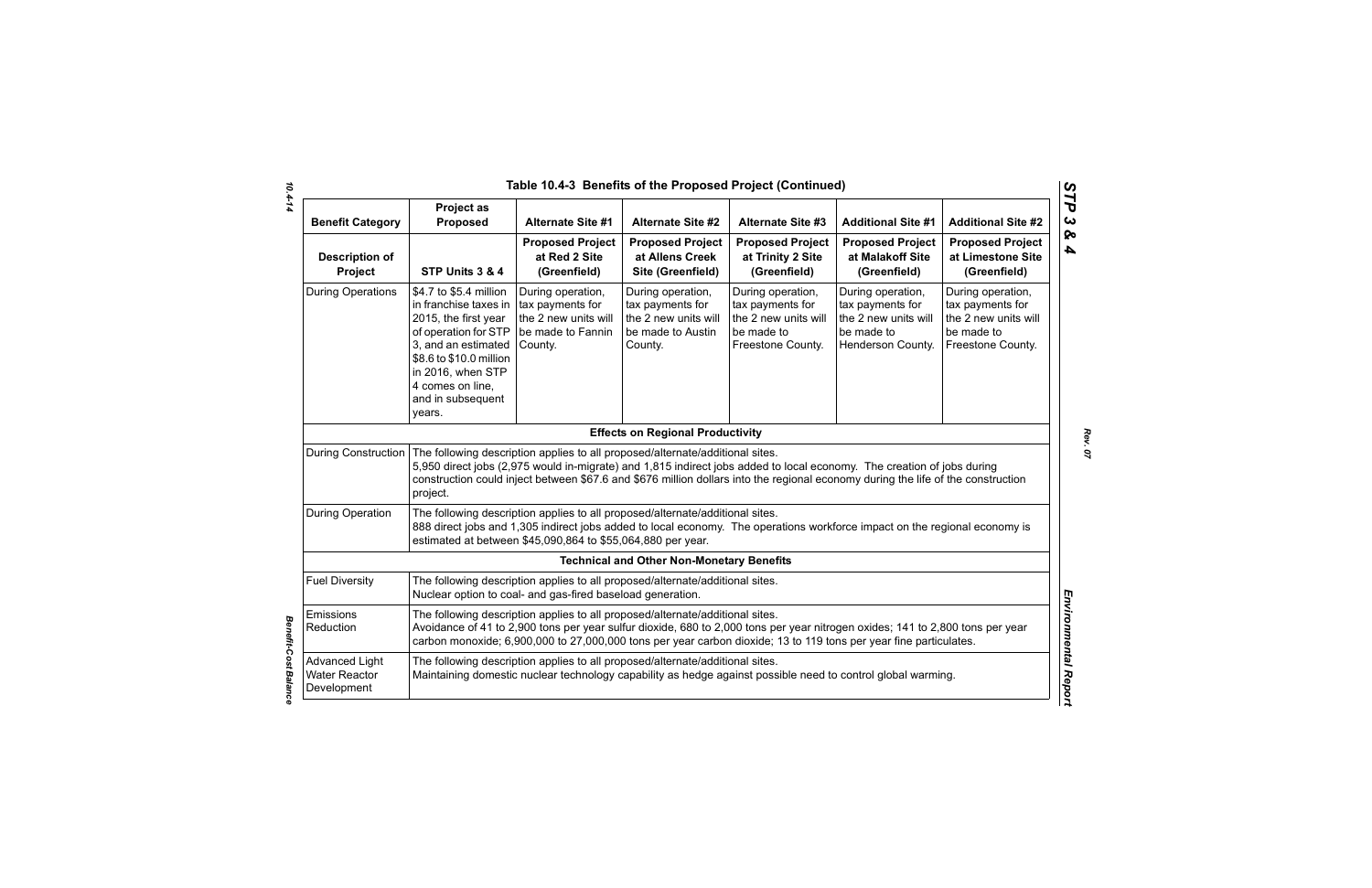| Category              | <b>Alternate Site #1</b>       | <b>Alternate Site #2</b>     | <b>Alternate Site #3</b>     | <b>Additional Site #1</b>    | <b>Additional Site #2</b>     |  |
|-----------------------|--------------------------------|------------------------------|------------------------------|------------------------------|-------------------------------|--|
|                       |                                | <b>Proposed Project at</b>   | <b>Proposed Project at</b>   | <b>Proposed Project at</b>   | <b>Proposed Project at</b>    |  |
| <b>Description of</b> | <b>Proposed Project at</b>     | <b>Allens Creek Site</b>     | <b>Trinity 2 Site</b>        | <b>Malakoff Site</b>         | <b>Limestone Site</b>         |  |
| Project               | <b>Red 2 Site (Greenfield)</b> | (Greenfield)                 | (Greenfield)                 | (Greenfield)                 | (Greenfield)                  |  |
|                       |                                |                              | <b>Construction-Related</b>  |                              |                               |  |
| Land Use              | Adverse Impact-                | Adverse Impact-              | Adverse Impact-              | Adverse Impact-              | Adverse Impact-               |  |
|                       | Approximately 2,500 acres      | Approximately 10,300 acres   | Approximately 2,500 acres    | Approximately 3,100 acres    | Approximately 4,000 acres     |  |
|                       | of the site would be           | of the site would be         | of the site would be         | of the site would be         | of the site would be          |  |
|                       | disturbed during               | disturbed during             | disturbed during             | disturbed during             | disturbed during              |  |
|                       | construction (including        | construction. This includes  | construction (including      | construction (including      | construction (including       |  |
|                       | construction of a cooling      | 9,500 acres (cumulative) for | construction of a cooling    | construction of a cooling    | construction of a cooling     |  |
|                       | reservoir up to 1,700-acres    | a cooling water reservoir to | reservoir up to 1,700-acres  | reservoir up to 2,300-acres  | reservoir up to 3,200-acres   |  |
|                       | in size, based on existing     | support the nuclear plant    | in size, based on existing   | in size, based on existing   | in size, based on existing    |  |
|                       | topography).                   | combined with a water        | topography).                 | topography).                 | topography).                  |  |
|                       | Land devoted to                | supply reservoir currently   | Land devoted to              | Land devoted to              | Land devoted to               |  |
|                       | construction of access         | planned for the same         | construction of access       | construction of access       | construction of makeup        |  |
|                       | roads (20 acres), rail spur    | location by the Brazos River | roads (27 acres), rail spur  | roads (29 acres), rail spur  | water intake line (582 acres) |  |
|                       | line (26 acres), and makeup    | Authority to supply future   | line (120 acres), and        | line (16 acres), and makeup  | would not be available for    |  |
|                       | water intake line (35 acres)   | water supply needs of the    | makeup water intake line     | water intake line (42 acres) | other uses.                   |  |
|                       | would not be available for     | City of Houston; the         | (36 acres), would not be     | would not be available for   | Mitigation Measure -          |  |
|                       | other uses.                    | proposed reservoir size is   | available for other uses.    | other uses.                  | Comply with applicable        |  |
|                       | Mitigation Measure -           | based in part on existing    | Mitigation Measure -         | Mitigation Measure -         | laws, regulations, zoning     |  |
|                       | Comply with applicable         | topography.                  | Comply with applicable       | Comply with applicable       | and permit requirements       |  |
|                       | laws, regulations, zoning      | Land devoted to              | laws, regulations, zoning    | laws, regulations, zoning    | and use good engineering      |  |
|                       | and permit requirements        | construction of access       | and permit requirements      | and permit requirements      | construction practices (Best  |  |
|                       | and use good engineering       | roads (11 acres), rail spur  | and use good engineering     | and use good engineering     | Management Practices or       |  |
|                       | construction practices (Best   | line (5 acres), and makeup   | construction practices (Best | construction practices (Best | BMP). Implement               |  |
|                       | Management Practices or        | water intake line (36 acres) | Management Practices or      | Management Practices or      | environmental controls        |  |
|                       | BMP). Implement                | would not be available for   | BMP). Implement              | BMP). Implement              | required in a Stormwater      |  |
|                       | environmental controls         | other uses.                  | environmental controls       | environmental controls       | Pollution Protection Plan     |  |
|                       | required in a Stormwater       | Mitigation Measure -         | required in a Stormwater     | required in a Stormwater     | (SWPPP) such as weekly        |  |
|                       | Pollution Protection Plan      | Comply with applicable       | Pollution Protection Plan    | Pollution Protection Plan    | compliance inspections,       |  |
|                       | (SWPPP) such as weekly         | laws, regulations, zoning    | (SWPPP) such as weekly       | (SWPPP) such as weekly       | documentation of runoff       |  |
|                       | compliance inspections,        | and permit requirements      | compliance inspections,      | compliance inspections,      | controls, etc. Restrict       |  |
|                       | documentation of runoff        | and use good engineering     | documentation of runoff      | documentation of runoff      | construction to designated    |  |
|                       | controls, etc. Restrict        | construction practices (Best | controls, etc. Restrict      | controls, etc. Restrict      | areas within the site. Re-    |  |

# **Benefit-Cost Balance** *Benefit-Cost Balance 10.4-15*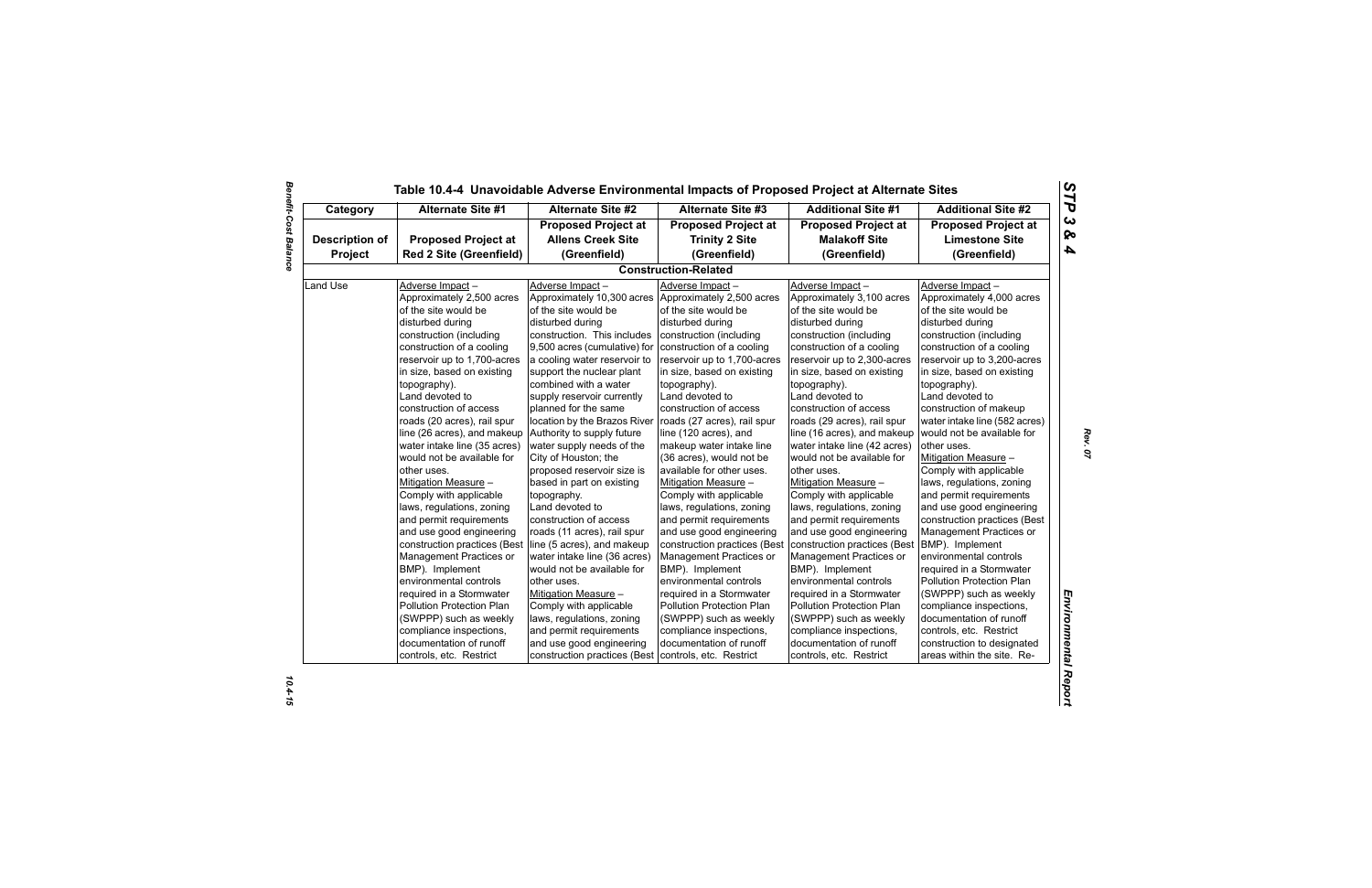| Category                       | <b>Alternate Site #1</b>                                                                                                                                                                                                                                                                                                                                                                                                                                                                                                                                          | <b>Alternate Site #2</b>                                                                                                                                                                                                                                                                                                                                                                                                                                                                                                                                       | Alternate Site #3                                                                                                                                                                                                                                                                                                                                                                                                                                                                                                                                                     | <b>Additional Site #1</b>                                                                                                                                                                                                                                                                                                                                                                                                                                                                                                                                         | <b>Additional Site #2</b>                                                                                                                                                                                                                                                                                                                                                                                                                                                                                                                                            |
|--------------------------------|-------------------------------------------------------------------------------------------------------------------------------------------------------------------------------------------------------------------------------------------------------------------------------------------------------------------------------------------------------------------------------------------------------------------------------------------------------------------------------------------------------------------------------------------------------------------|----------------------------------------------------------------------------------------------------------------------------------------------------------------------------------------------------------------------------------------------------------------------------------------------------------------------------------------------------------------------------------------------------------------------------------------------------------------------------------------------------------------------------------------------------------------|-----------------------------------------------------------------------------------------------------------------------------------------------------------------------------------------------------------------------------------------------------------------------------------------------------------------------------------------------------------------------------------------------------------------------------------------------------------------------------------------------------------------------------------------------------------------------|-------------------------------------------------------------------------------------------------------------------------------------------------------------------------------------------------------------------------------------------------------------------------------------------------------------------------------------------------------------------------------------------------------------------------------------------------------------------------------------------------------------------------------------------------------------------|----------------------------------------------------------------------------------------------------------------------------------------------------------------------------------------------------------------------------------------------------------------------------------------------------------------------------------------------------------------------------------------------------------------------------------------------------------------------------------------------------------------------------------------------------------------------|
|                                |                                                                                                                                                                                                                                                                                                                                                                                                                                                                                                                                                                   | <b>Proposed Project at</b>                                                                                                                                                                                                                                                                                                                                                                                                                                                                                                                                     | <b>Proposed Project at</b>                                                                                                                                                                                                                                                                                                                                                                                                                                                                                                                                            | <b>Proposed Project at</b>                                                                                                                                                                                                                                                                                                                                                                                                                                                                                                                                        | <b>Proposed Project at</b>                                                                                                                                                                                                                                                                                                                                                                                                                                                                                                                                           |
| <b>Description of</b>          | <b>Proposed Project at</b>                                                                                                                                                                                                                                                                                                                                                                                                                                                                                                                                        | <b>Allens Creek Site</b>                                                                                                                                                                                                                                                                                                                                                                                                                                                                                                                                       | <b>Trinity 2 Site</b>                                                                                                                                                                                                                                                                                                                                                                                                                                                                                                                                                 | <b>Malakoff Site</b>                                                                                                                                                                                                                                                                                                                                                                                                                                                                                                                                              | <b>Limestone Site</b>                                                                                                                                                                                                                                                                                                                                                                                                                                                                                                                                                |
| Project                        | <b>Red 2 Site (Greenfield)</b>                                                                                                                                                                                                                                                                                                                                                                                                                                                                                                                                    | (Greenfield)                                                                                                                                                                                                                                                                                                                                                                                                                                                                                                                                                   | (Greenfield)                                                                                                                                                                                                                                                                                                                                                                                                                                                                                                                                                          | (Greenfield)                                                                                                                                                                                                                                                                                                                                                                                                                                                                                                                                                      | (Greenfield)                                                                                                                                                                                                                                                                                                                                                                                                                                                                                                                                                         |
| <b>Land Use</b><br>(continued) | construction to designated<br>areas within the site. Re-<br>contour and re-vegetate<br>land used for temporary<br>construction purposes.<br>Identify and avoid wetlands<br>to the extent possible<br>(although no high quality<br>wetlands were identified on<br>the site). Install fencing<br>around wetlands during<br>construction to protect<br>against inadvertent<br>excursion into the area.<br>Stabilize and contour<br>permanently disturbed<br>locations in accordance with<br>design specifications.<br>Unavoidable Adverse<br>Environmental Impacts - | Management Practices or<br>BMP). Implement<br>environmental controls<br>required in a Stormwater<br>Pollution Protection Plan<br>(SWPPP) such as weekly<br>compliance inspections,<br>documentation of runoff<br>controls, etc. Restrict<br>construction to designated<br>areas within the site. Re-<br>contour and re-vegetate<br>land used for temporary<br>construction purposes.<br>Identify and avoid wetlands<br>to the extent possible (high<br>quality wetlands would be<br>affected by reservoir<br>construction). Install<br>fencing around wetlands | construction to designated<br>areas within the site. Re-<br>contour and re-vegetate<br>land used for temporary<br>construction purposes.<br>Identify and avoid wetlands<br>to the extent possible (high<br>quality wetlands would be<br>impacted by reservoir<br>construction). Install<br>fencing around wetlands<br>during construction to<br>protect against inadvertent<br>excursion into the area.<br>Stabilize and contour<br>permanently disturbed<br>locations in accordance with<br>design specifications.<br>Unavoidable Adverse<br>Environmental Impacts - | construction to designated<br>areas within the site. Re-<br>contour and re-vegetate<br>land used for temporary<br>construction purposes.<br>Identify and avoid wetlands<br>to the extent possible<br>(although no high quality<br>wetlands were identified on<br>the site). Install fencing<br>around wetlands during<br>construction to protect<br>against inadvertent<br>excursion into the area.<br>Stabilize and contour<br>permanently disturbed<br>locations in accordance with<br>design specifications.<br>Unavoidable Adverse<br>Environmental Impacts - | contour and re-vegetate<br>land used for temporary<br>construction purposes.<br>Identify and avoid wetlands<br>to the extent possible<br>(although no high quality<br>wetlands were identified on<br>the site). Install fencing<br>around wetlands during<br>construction to protect<br>against inadvertent<br>excursion into the area.<br>Stabilize and contour<br>permanently disturbed<br>locations in accordance with<br>design specifications.<br>Unavoidable Adverse<br><b>Environmental Impacts -</b><br>Areas within the exclusion<br>zone would be excluded |
|                                | Areas within the exclusion<br>zone would be excluded<br>from future agricultural and<br>recreational use. Small to<br>moderate unavoidable<br>adverse impacts would be<br>expected during<br>construction of the plant.                                                                                                                                                                                                                                                                                                                                           | during construction to<br>protect against inadvertent<br>excursion into the area.<br>Stabilize and contour<br>permanently disturbed<br>locations in accordance with<br>design specifications.<br>Unavoidable Adverse<br>Environmental Impacts -<br>Areas within the exclusion<br>zone (if necessary) would<br>be excluded from future<br>agricultural and recreational                                                                                                                                                                                         | Areas within the exclusion<br>zone would be excluded<br>from future agricultural and<br>recreational use. Small to<br>moderate unavoidable<br>adverse impacts would be<br>expected during<br>construction of the plant.                                                                                                                                                                                                                                                                                                                                               | Areas within the exclusion<br>zone would be excluded<br>from future agricultural and<br>recreational use. Small to<br>moderate unavoidable<br>adverse impacts would be<br>expected during<br>construction of the plant,<br>depending on final size of<br>reservoir and extent to<br>which forested areas are<br>affected.                                                                                                                                                                                                                                         | from future agricultural and<br>recreational use. Small<br>unavoidable adverse<br>impacts would be expected<br>during construction within<br>immediate site footprint<br>(since most of area has<br>been previously disturbed);<br>small to moderate adverse<br>impacts at reservoir site<br>depending on final size of<br>reservoir and extent to<br>which forested areas are                                                                                                                                                                                       |

*Benefit-Cost Balance*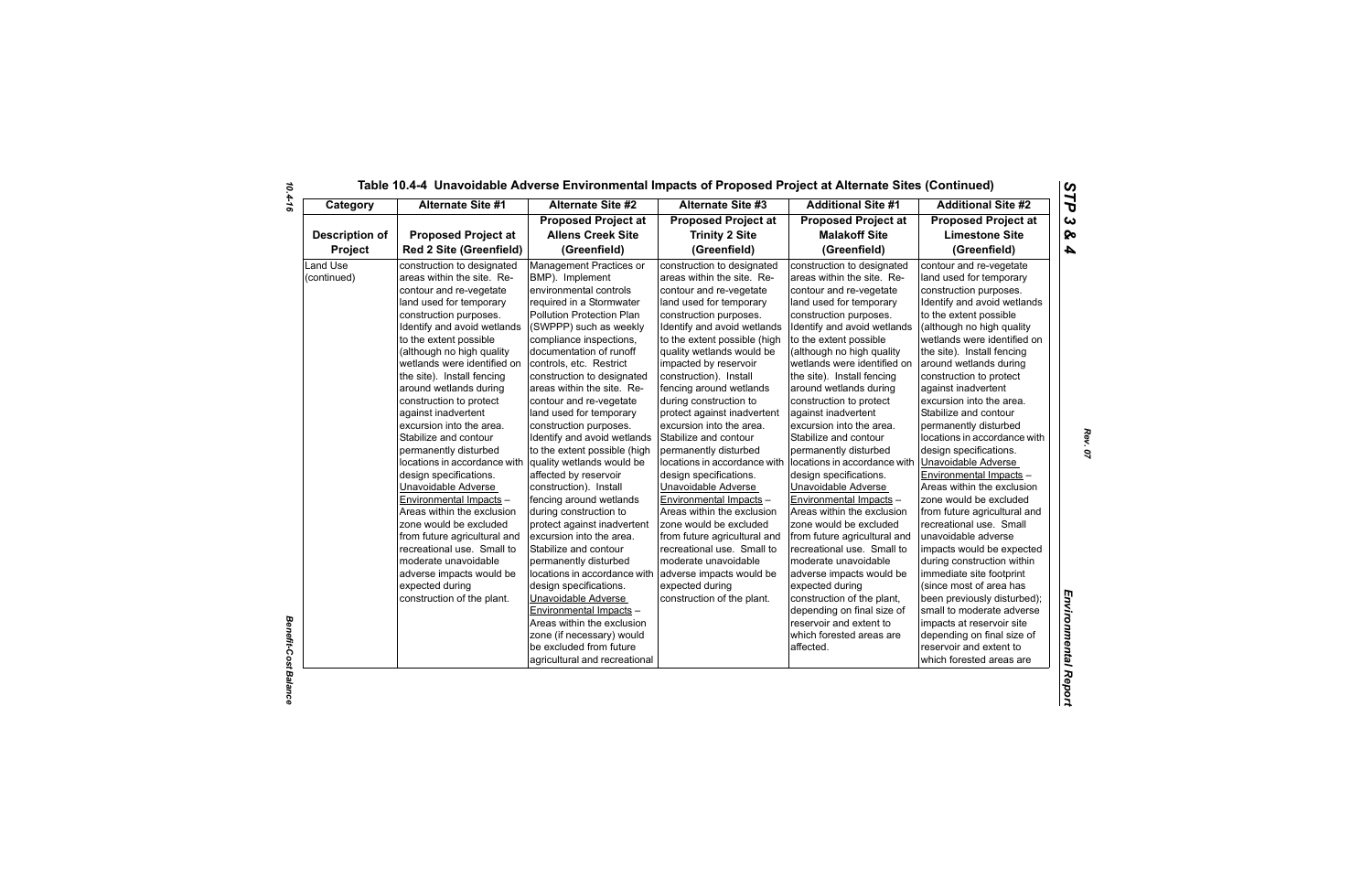| Category                         | <b>Alternate Site #1</b><br><b>Alternate Site #2</b>         |                                                                                                                                                                                                                                      | <b>Alternate Site #3</b>                                            | <b>Additional Site #1</b>                                          | <b>Additional Site #2</b>                                           |
|----------------------------------|--------------------------------------------------------------|--------------------------------------------------------------------------------------------------------------------------------------------------------------------------------------------------------------------------------------|---------------------------------------------------------------------|--------------------------------------------------------------------|---------------------------------------------------------------------|
| <b>Description of</b><br>Project | <b>Proposed Project at</b><br><b>Red 2 Site (Greenfield)</b> | <b>Proposed Project at</b><br><b>Allens Creek Site</b><br>(Greenfield)                                                                                                                                                               | <b>Proposed Project at</b><br><b>Trinity 2 Site</b><br>(Greenfield) | <b>Proposed Project at</b><br><b>Malakoff Site</b><br>(Greenfield) | <b>Proposed Project at</b><br><b>Limestone Site</b><br>(Greenfield) |
| Land Use<br>(continued)          |                                                              | use. Moderate to large<br>unavoidable adverse<br>impacts would be expected<br>during construction of the<br>plant (considering<br>cumulative impacts from<br>planned construction of<br>water supply reservoir at<br>same location). |                                                                     |                                                                    | affected.                                                           |
| Land Use                         | Adverse Impact - Three                                       | Adverse Impact - Three                                                                                                                                                                                                               | Adverse Impact - Three                                              | Adverse Impact - Three                                             | Adverse Impact - Three                                              |
| (Transmission)                   | new 345-kilovolt                                             | new 345-kilovolt                                                                                                                                                                                                                     | new 345-kilovolt                                                    | new 345-kilovolt                                                   | new 345-kilovolt                                                    |
|                                  | transmission lines would be                                  | transmission lines would be                                                                                                                                                                                                          | transmission lines would be                                         | transmission lines would be                                        | transmission lines would be                                         |
|                                  | required in a new 200-foot                                   | required, each in a new                                                                                                                                                                                                              | required in a new 200-foot                                          | required, each in a new                                            | required in a new 200-foot                                          |
|                                  | wide corridor. Construction                                  | 200-foot wide corridor.                                                                                                                                                                                                              | wide corridor. Construction                                         | 200-foot wide corridor.                                            | wide corridor. Construction                                         |
|                                  | of new transmission line                                     | Construction of new                                                                                                                                                                                                                  | of new transmission line                                            | Construction of new                                                | of new transmission lines                                           |
|                                  | corridor (120 acres) would                                   | transmission line corridors                                                                                                                                                                                                          | corridor (120 acres) would                                          | transmission line corridors                                        | corridors (total of 24 acres)                                       |
|                                  | occur in an area consisting                                  | (2,060 acres) would be                                                                                                                                                                                                               | occur in area consisting                                            | (total of 970 acres) would                                         | would be required.                                                  |
|                                  | primarily of pasture and                                     | required.                                                                                                                                                                                                                            | primarily of open pasture                                           | require new right-of-way,                                          | Mitigation Measure - The                                            |
|                                  | crops.                                                       | Mitigation Measure - Where and woodland.                                                                                                                                                                                             |                                                                     | and would occur in an area                                         | proposed site is                                                    |
|                                  | Mitigation Measure - Where                                   | possible select corridors                                                                                                                                                                                                            | Mitigation Measure - Where                                          | consisting primarily of                                            | approximately 1 mile east of                                        |
|                                  | possible select corridors                                    | that follow existing rights-of- possible select corridors                                                                                                                                                                            |                                                                     | farmland and woodlands.                                            | the existing Limestone                                              |
|                                  | that follow existing rights-of-                              | way. Avoid impacts to                                                                                                                                                                                                                | that follow existing rights-of-                                     | Mitigation Measure – Where   power plant where multiple            |                                                                     |
|                                  | way. Avoid impacts to                                        | streams, ponds, reservoirs                                                                                                                                                                                                           | way. Avoid impacts to                                               | possible select corridors                                          | 345 kV connections exist.                                           |
|                                  | streams, ponds, reservoirs                                   | and wetlands. If required,                                                                                                                                                                                                           | streams, ponds, reservoirs                                          | that follow existing rights-of- Once at the Limestone              |                                                                     |
|                                  | and wetlands. If required,                                   | conduct siting study that                                                                                                                                                                                                            | and wetlands. If required,                                          | way. Avoid impacts to                                              | plant, it is assumed that the                                       |
|                                  | conduct siting study that                                    | takes into account                                                                                                                                                                                                                   | conduct siting study that                                           | streams, ponds, reservoirs                                         | lines could parallel existing                                       |
|                                  | takes into account                                           | environmental impacts.                                                                                                                                                                                                               | takes into account                                                  | and wetlands. If required,                                         | ROW (with potential need                                            |
|                                  | environmental impacts.                                       | Incorporate                                                                                                                                                                                                                          | environmental impacts.                                              | conduct siting study that                                          | for expansion). Minimal                                             |
|                                  | Incorporate                                                  | recommendations of federal                                                                                                                                                                                                           | Incorporate                                                         | takes into account                                                 | impact given the short                                              |
|                                  | recommendations of federal                                   | and state agencies into                                                                                                                                                                                                              | recommendations of federal                                          | environmental impacts.                                             | distance between site and                                           |
|                                  | and state agencies into                                      | route selections. Site new                                                                                                                                                                                                           | and state agencies into                                             | Incorporate                                                        | transmission tie-in, and area                                       |
|                                  | route selection decisions.                                   | corridors to avoid state or                                                                                                                                                                                                          | route selection decisions.                                          | recommendations of federal   has been previously                   |                                                                     |
|                                  | Route new corridors to                                       | federal parks, and critical or                                                                                                                                                                                                       | Route new corridors to                                              | and state agencies into                                            | disturbed. Additional siting                                        |
|                                  | avoid state or federal parks,                                | sensitive habitats or species avoid state or federal parks,                                                                                                                                                                          |                                                                     | route selection decisions.                                         | study not expected to be                                            |
|                                  | and critical or sensitive                                    | as much as possible.                                                                                                                                                                                                                 | and critical or sensitive                                           | Route new corridors to                                             | required. Restrict                                                  |

 $10.4 - 17$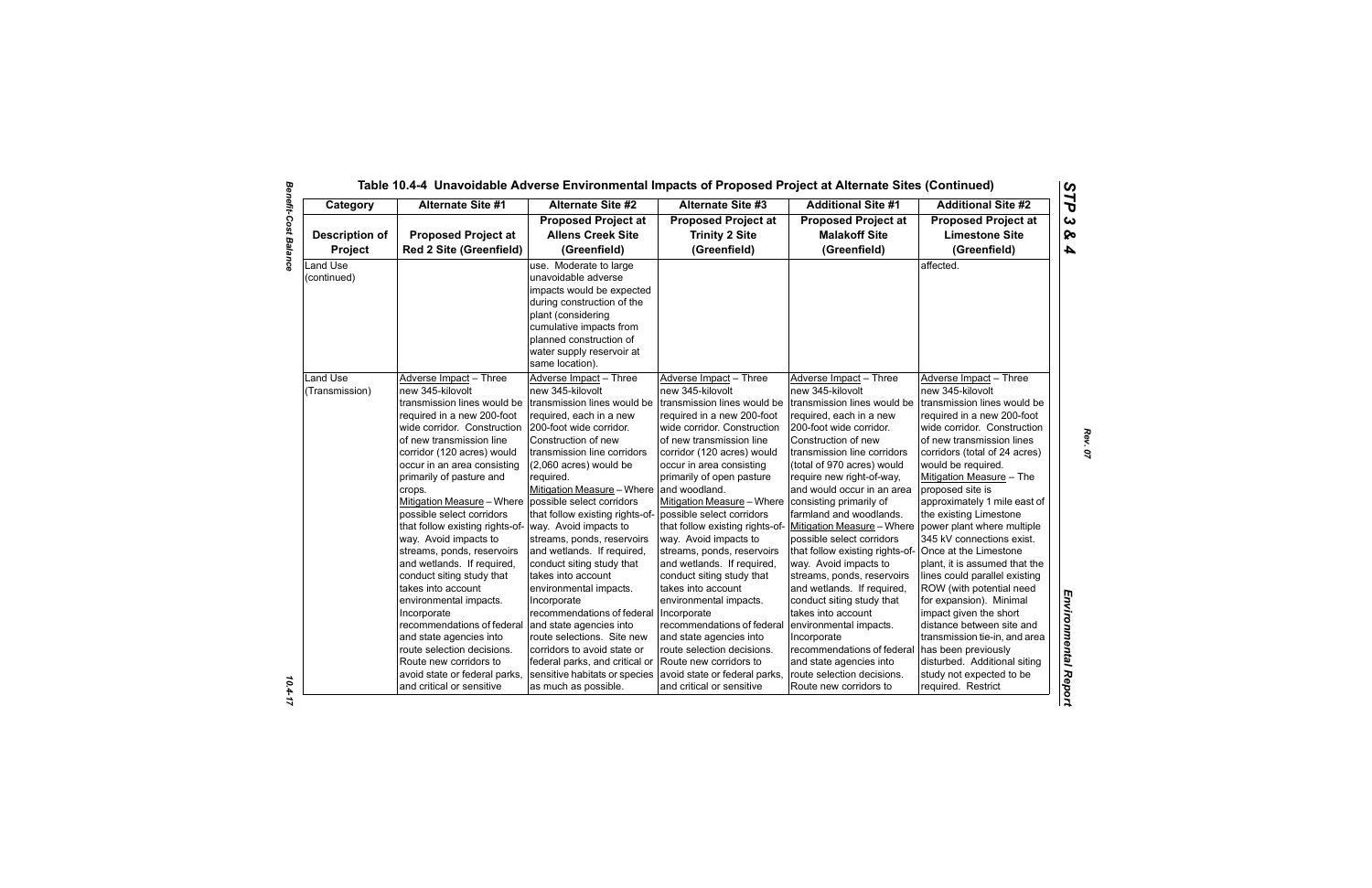| Table 10.4-4 Unavoidable Adverse Environmental Impacts of Proposed Project at Alternate Sites (Continued) |  |  |  |
|-----------------------------------------------------------------------------------------------------------|--|--|--|
|-----------------------------------------------------------------------------------------------------------|--|--|--|

| Category                                         | <b>Alternate Site #1</b>                                                                                                                                                                                                                                                                                                                                                                                                                                                                                                                                                                       | <b>Alternate Site #2</b>                                                                                                                                                                                                                                                                                                                                                                                                                                                                                                               | <b>Alternate Site #3</b>                                                                                                                                                                                                                                                                                                                                                                                                                                                                                                                                                                | <b>Additional Site #1</b>                                                                                                                                                                                                                                                                                                                                                                                                                                                                                                                                                                                                                                                                                                                               | <b>Additional Site #2</b>                                                                                                                                                                                                                                                                                                                                                                                                                                                                                                                                                                                            |
|--------------------------------------------------|------------------------------------------------------------------------------------------------------------------------------------------------------------------------------------------------------------------------------------------------------------------------------------------------------------------------------------------------------------------------------------------------------------------------------------------------------------------------------------------------------------------------------------------------------------------------------------------------|----------------------------------------------------------------------------------------------------------------------------------------------------------------------------------------------------------------------------------------------------------------------------------------------------------------------------------------------------------------------------------------------------------------------------------------------------------------------------------------------------------------------------------------|-----------------------------------------------------------------------------------------------------------------------------------------------------------------------------------------------------------------------------------------------------------------------------------------------------------------------------------------------------------------------------------------------------------------------------------------------------------------------------------------------------------------------------------------------------------------------------------------|---------------------------------------------------------------------------------------------------------------------------------------------------------------------------------------------------------------------------------------------------------------------------------------------------------------------------------------------------------------------------------------------------------------------------------------------------------------------------------------------------------------------------------------------------------------------------------------------------------------------------------------------------------------------------------------------------------------------------------------------------------|----------------------------------------------------------------------------------------------------------------------------------------------------------------------------------------------------------------------------------------------------------------------------------------------------------------------------------------------------------------------------------------------------------------------------------------------------------------------------------------------------------------------------------------------------------------------------------------------------------------------|
| <b>Description of</b><br>Project                 | <b>Proposed Project at</b><br><b>Red 2 Site (Greenfield)</b>                                                                                                                                                                                                                                                                                                                                                                                                                                                                                                                                   | <b>Proposed Project at</b><br><b>Allens Creek Site</b><br>(Greenfield)                                                                                                                                                                                                                                                                                                                                                                                                                                                                 | <b>Proposed Project at</b><br><b>Trinity 2 Site</b><br>(Greenfield)                                                                                                                                                                                                                                                                                                                                                                                                                                                                                                                     | <b>Proposed Project at</b><br><b>Malakoff Site</b><br>(Greenfield)                                                                                                                                                                                                                                                                                                                                                                                                                                                                                                                                                                                                                                                                                      | <b>Proposed Project at</b><br><b>Limestone Site</b><br>(Greenfield)                                                                                                                                                                                                                                                                                                                                                                                                                                                                                                                                                  |
| <b>Land Use</b><br>(Transmission)<br>(continued) | habitats or species as much<br>as possible. Restrict<br>construction activities to<br>transmission corridors and<br>access roads. Before site<br>disturbance, conduct<br>archaeological and<br>ecological surveys and<br>determine site-specific<br>erosion control measures.<br>Comply with all applicable<br>laws, regulations, permits,<br>zoning requirements, good<br>engineering, environmental<br>management, and<br>construction practices.<br>Unavoidable Adverse<br>Environmental Impacts -<br>Small unavoidable adverse<br>impacts of new transmission   use.<br>lines on land use. | Restrict construction<br>activities to transmission<br>corridors and access roads.<br>Before site disturbance,<br>conduct archaeological and<br>ecological surveys and<br>determine site-specific<br>erosion control measures.<br>Comply with all applicable<br>laws, regulations, permits,<br>zoning requirements, good<br>engineering, environmental<br>management, and<br>construction practices.<br>Unavoidable Adverse<br>Environmental Impacts -<br>Moderate unavoidable<br>adverse impacts of new<br>transmission lines on land | habitats or species as much<br>as possible. Restrict<br>construction activities to<br>transmission corridors and<br>access roads. Before site<br>disturbance, conduct<br>archaeological and<br>ecological surveys and<br>determine site-specific<br>erosion control measures.<br>Comply with all applicable<br>laws, regulations, permits,<br>zoning requirements, good<br>engineering, environmental<br>management, and<br>construction practices.<br>Unavoidable Adverse<br>Environmental Impacts -<br>Small unavoidable adverse<br>impacts of new transmission<br>lines on land use. | avoid state or federal parks,<br>and critical or sensitive<br>habitats or species as much<br>as possible. Restrict<br>construction activities to<br>transmission corridors and<br>access roads. Before site<br>disturbance, conduct<br>archaeological and<br>ecological surveys and<br>determine site-specific<br>erosion control measures.<br>Comply with all applicable<br>laws, regulations, permits,<br>zoning requirements, good<br>engineering, environmental<br>management, and<br>construction practices.<br>Unavoidable Adverse<br>Environmental Impacts -<br>Moderate unavoidable<br>adverse impacts of new<br>transmission lines on land<br>use, based on assumption<br>that portion would be in<br>previously undisturbed<br>rights-of-way. | construction activities to<br>transmission corridors and<br>access roads. Sensitive<br>resources not expected to<br>be found within the<br>corridors; however, before<br>site disturbance, conduct<br>archaeological and<br>ecological surveys and<br>determine site-specific<br>erosion control measures.<br>Comply with all applicable<br>laws, regulations, permits,<br>zoning requirements, good<br>engineering, environmental<br>management, and<br>construction practices.<br>Unavoidable Adverse<br>Environmental Impacts -<br>Small unavoidable adverse<br>impacts of new transmission<br>lines on land use. |
| Land Use (Waste<br>Management)                   |                                                                                                                                                                                                                                                                                                                                                                                                                                                                                                                                                                                                | The following description applies to all alternate/additional sites.<br>Mitigation Measure - Use waste minimization to reduce volume of debris.<br>construction debris and would not be available for disposal of other wastes.                                                                                                                                                                                                                                                                                                        | Adverse Impact - Construction debris would be disposed in onsite and/or offsite landfills.<br>Unavoidable Adverse Environmental Impacts - Small unavoidable adverse impacts to land use. Landfill space would be consumed for disposal of                                                                                                                                                                                                                                                                                                                                               |                                                                                                                                                                                                                                                                                                                                                                                                                                                                                                                                                                                                                                                                                                                                                         |                                                                                                                                                                                                                                                                                                                                                                                                                                                                                                                                                                                                                      |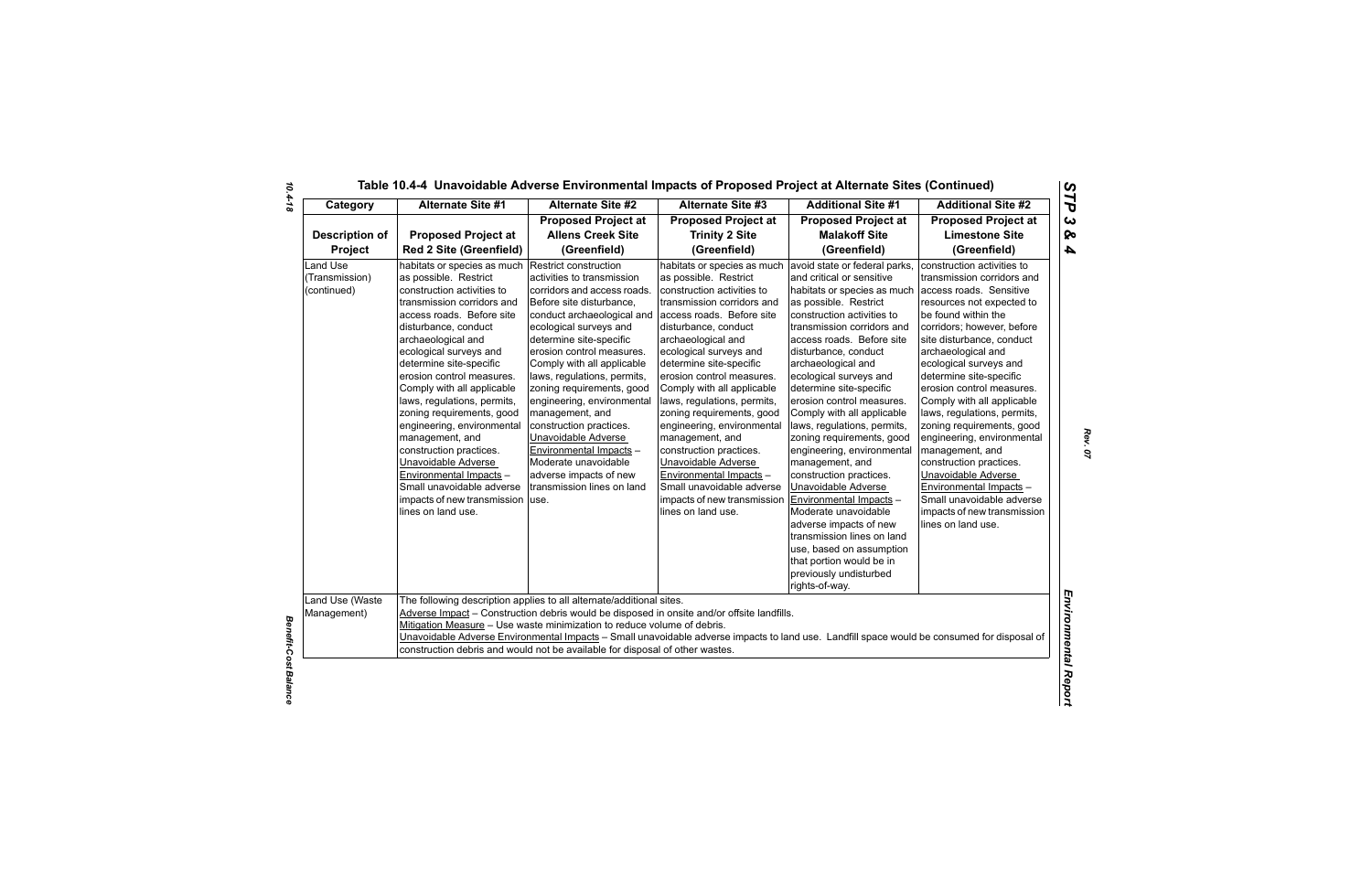| Category                         | <b>Alternate Site #1</b>                                                                                                                                                                                                                                                                                                                                                                                                                                                                                                                                                                                                                                                                                                                                                                                                                                                                                                                                                                                                                                                                                                                                                                          | <b>Alternate Site #2</b>   | <b>Alternate Site #3</b>                                                                                                                                                                                                                                       | <b>Additional Site #1</b>  | <b>Additional Site #2</b>  |
|----------------------------------|---------------------------------------------------------------------------------------------------------------------------------------------------------------------------------------------------------------------------------------------------------------------------------------------------------------------------------------------------------------------------------------------------------------------------------------------------------------------------------------------------------------------------------------------------------------------------------------------------------------------------------------------------------------------------------------------------------------------------------------------------------------------------------------------------------------------------------------------------------------------------------------------------------------------------------------------------------------------------------------------------------------------------------------------------------------------------------------------------------------------------------------------------------------------------------------------------|----------------------------|----------------------------------------------------------------------------------------------------------------------------------------------------------------------------------------------------------------------------------------------------------------|----------------------------|----------------------------|
|                                  |                                                                                                                                                                                                                                                                                                                                                                                                                                                                                                                                                                                                                                                                                                                                                                                                                                                                                                                                                                                                                                                                                                                                                                                                   | <b>Proposed Project at</b> | <b>Proposed Project at</b>                                                                                                                                                                                                                                     | <b>Proposed Project at</b> | <b>Proposed Project at</b> |
| <b>Description of</b>            | <b>Proposed Project at</b>                                                                                                                                                                                                                                                                                                                                                                                                                                                                                                                                                                                                                                                                                                                                                                                                                                                                                                                                                                                                                                                                                                                                                                        | <b>Allens Creek Site</b>   | <b>Trinity 2 Site</b>                                                                                                                                                                                                                                          | <b>Malakoff Site</b>       | <b>Limestone Site</b>      |
| <b>Project</b>                   | <b>Red 2 Site (Greenfield)</b>                                                                                                                                                                                                                                                                                                                                                                                                                                                                                                                                                                                                                                                                                                                                                                                                                                                                                                                                                                                                                                                                                                                                                                    | (Greenfield)               | (Greenfield)                                                                                                                                                                                                                                                   | (Greenfield)               | (Greenfield)               |
| Land Use (Cultural<br>Resources) | The following description applies to all alternate/additional sites.<br>Adverse Impact - Potential to disturb buried historic, archaeological, or paleontological resources.<br>Mitigation Measure – Consult State Historic Preservation Officer. Before site disturbance, conduct archaeological surveys. Develop and<br>implement procedures that include actions to protect or recover cultural, historic, or paleontological resources.<br>unavoidable adverse impacts to cultural resources from construction.                                                                                                                                                                                                                                                                                                                                                                                                                                                                                                                                                                                                                                                                               |                            | Unavoidable Adverse Environmental Impacts - Potential for destruction of unanticipated historic, cultural, or paleontological resources. Small                                                                                                                 |                            |                            |
| Hydrology and<br>Water Use       | The following description applies to all alternate/additional sites.<br>Adverse Impact - Construction would require up to approximately 600 gpm (normalized) of groundwater for use during construction.<br>Mitigation Measure - Comply with applicable water rights requirements, laws, regulations, and permit requirements. Practice water conservation<br>as practical. No other measures or controls would be necessary.<br>Unavoidable Adverse Environmental Impacts - Small unavoidable adverse impacts.<br>Adverse Impact - Install excavation dewatering wells for use during construction.<br>Mitigation Measure - Install drainage system to divert dewatering runoff to settling basin before discharge through a permitted TPDES outfall.<br>Follow best management practices for erosion control.<br>Unavoidable Adverse Environmental Impacts - Small unavoidable adverse impacts.<br>Adverse Impact - Construction along river banks or stream banks could introduce sediments into waterways.<br>the storm water general permit. Stabilize upslope areas and adjacent to shoreline construction sites with erosion control devices and after<br>construction, re-seed the areas. |                            | Mitigation Measure - Develop and implement a construction Storm Water Pollution Prevention Plan (SWPPP); conduct monitoring as required by                                                                                                                     |                            |                            |
|                                  | Unavoidable Adverse Environmental Impacts - Small unavoidable adverse impacts.<br>Prevention Control and Countermeasures (SPCC) Plan for construction activities. Restrict activities using petroleum products that are equipped<br>with spill containment.<br>Unavoidable Adverse Environmental Impacts - Small unavoidable adverse impacts.                                                                                                                                                                                                                                                                                                                                                                                                                                                                                                                                                                                                                                                                                                                                                                                                                                                     |                            | Adverse Impact - Use of heavy equipment introduces the possibility of petroleum spills that could enter surface water.<br>Mitigation Measure - Use good maintenance practices to maintain equipment, and prevent spills and leaks. Prepare and implement Spill |                            |                            |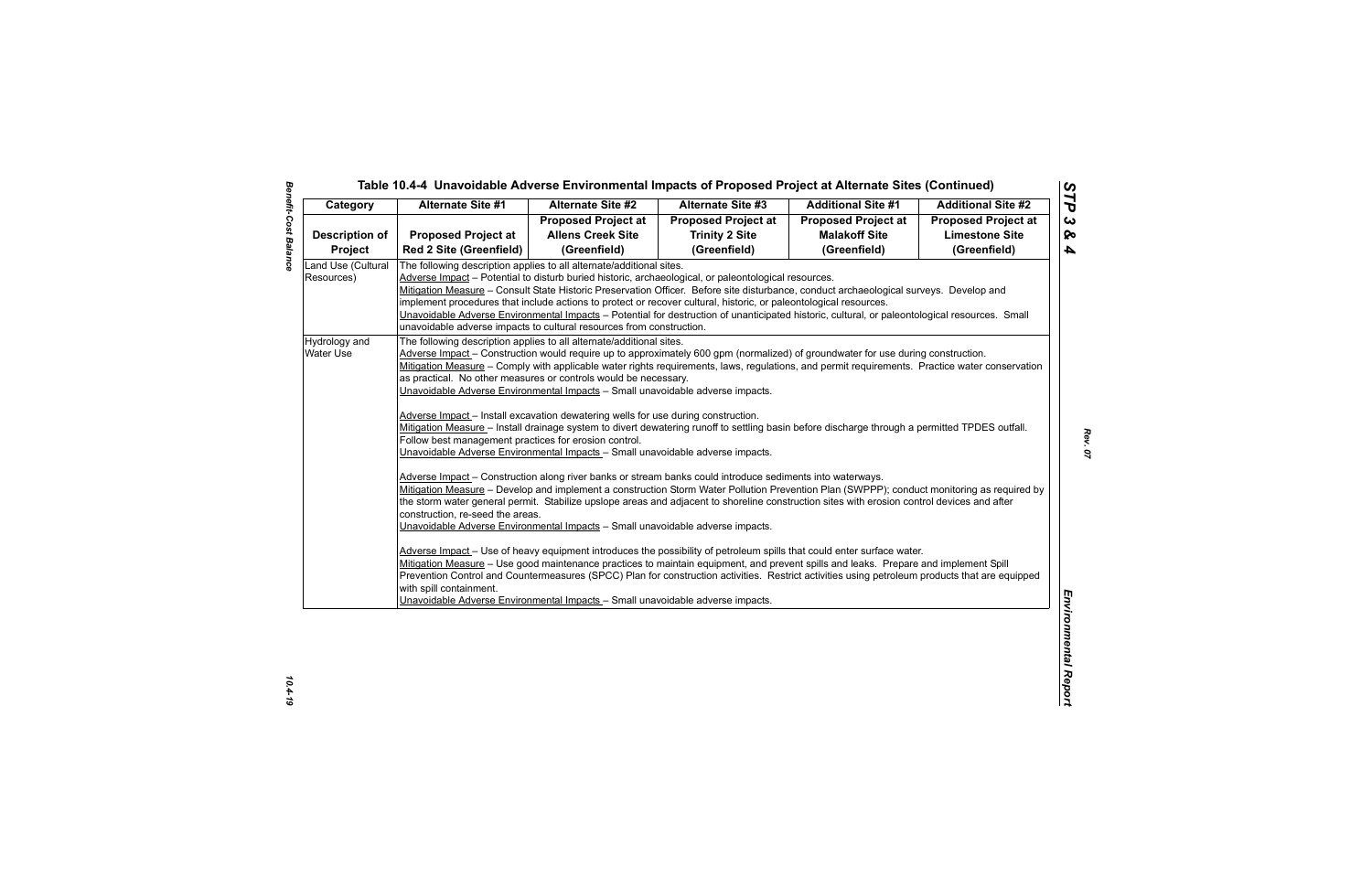| Category               | <b>Alternate Site #1</b>       | <b>Alternate Site #2</b>      | <b>Alternate Site #3</b>                          | <b>Additional Site #1</b>     | <b>Additional Site #2</b>     |
|------------------------|--------------------------------|-------------------------------|---------------------------------------------------|-------------------------------|-------------------------------|
|                        |                                | <b>Proposed Project at</b>    | <b>Proposed Project at</b>                        | <b>Proposed Project at</b>    | <b>Proposed Project at</b>    |
| <b>Description of</b>  | <b>Proposed Project at</b>     | <b>Allens Creek Site</b>      | <b>Trinity 2 Site</b>                             | <b>Malakoff Site</b>          | <b>Limestone Site</b>         |
| Project                | <b>Red 2 Site (Greenfield)</b> | (Greenfield)                  | (Greenfield)                                      | (Greenfield)                  | (Greenfield)                  |
| <b>Aquatic Ecology</b> | Adverse Impact - Reservoir     | Adverse Impact - Reservoir    | Adverse Impact - Reservoir                        | Adverse Impact - Reservoir    | Adverse Impact - Reservoir    |
|                        | construction would inundate    | construction would inundate   | construction would inundate                       | construction would inundate   | construction would inundate   |
|                        | the natural aquatic habitat    | the natural aquatic habitat   | the natural aquatic habitat                       | the natural aquatic habitat   | the natural aquatic habitat   |
|                        | along existing streams in      | along existing streams in     | along existing streams in                         | along existing streams in     | along existing streams in     |
|                        | the area (e.g., Bushy          | the area (e.g., Allens        | the area (e.g., Tehuacana                         | the area (Cedar Creek and     | the area (Red Hollow          |
|                        | Creek). Construction/          | Creek). Construction/         | Creek and Big Brown                               | Walnut Creek). Some high      | Channel and Lynn Creek).      |
|                        | dredging along the reservoir   | dredging along the reservoir  | Creek). Construction/                             | quality wetlands are in the   | Some high quality wetlands    |
|                        | shoreline, including an        | shoreline, including an       | dredging along the reservoir                      | site area.                    | along Lynn Creek are in the   |
|                        | intake structure, would        | intake structure, would       | shoreline, including an                           | Construction/dredging along   | potential reservoir area.     |
|                        | cause the loss of some         | cause the loss of some        | intake structure, would                           | the reservoir shoreline,      | Construction/dredging along   |
|                        | organisms, and temporary       | organisms, and temporary      | cause the loss of some                            | including an intake           | the reservoir shoreline,      |
|                        | degradation of habitat.        | degradation of habitat.       | organisms, and temporary                          | structure, would cause the    | including an intake           |
|                        | However, no Federally listed   | There are no Federally        | degradation of habitat.                           | loss of some organisms and    | structure, would cause the    |
|                        | aquatic species are found in   | listed aquatic species in     | However, no Federally listed                      | temporary degradation of      | loss of some organisms,       |
|                        | Fannin County/Red River.       | Austin County; however, a     | aquatic species are found in habitat. However, no |                               | and temporary degradation     |
|                        | Transmission line and rail     | candidate species             | <b>Freestone County/Trinity</b>                   | Federally listed aquatic      | of habitat. However, no       |
|                        | construction could require     | (sharpnose shiner) has        | River. Transmission line                          | species are found in          | Federally listed aquatic      |
|                        | crossing of waterbodies or     | potential to occur in the     | and rail construction could                       | Henderson County.             | species are found in          |
|                        | erection of towers within      | Brazos River. Transmission    | require crossing of                               | Transmission line and rail    | Freestone County/Trinity      |
|                        | waterbodies and would          | line and rail construction    | waterbodies or erection of                        | construction could require    | River. Construction of water  |
|                        | cause the loss of some         | could require crossing of     | towers within waterbodies                         | crossing of waterbodies or    | intake line could require     |
|                        | organisms and temporary        | waterbodies or erection of    | and would cause the loss of                       | erection of towers within     | crossing of waterbodies and   |
|                        | degradation of habitat.        | towers within waterbodies     | some organisms and                                | waterbodies and would         | would cause temporary         |
|                        | Mitigation Measure - Install   | and would cause the loss of   | temporary degradation of                          | cause the loss of some        | degradation of habitat.       |
|                        | cofferdam and store            | some organisms and            | habitat.                                          | organisms and temporary       | Mitigation Measure - Install  |
|                        | excavated sediment and         | temporary degradation of      | Mitigation Measure - Install                      | degradation of habitat.       | cofferdam and store           |
|                        | soils in spoils area designed  | habitat.                      | cofferdam and store                               | Mitigation Measure - Install  | excavated sediment and        |
|                        | to prevent loading in          | Mitigation Measure - Install  | excavated sediment and                            | cofferdam and store           | soils in spoils area designed |
|                        | wetlands and watercourses;     | cofferdam and store           | soils in spoils area designed                     | excavated sediment and        | to prevent loading in         |
|                        | use storm water retention      | excavated sediment and        | to prevent loading in                             | soils in spoils area designed | wetlands and watercourses;    |
|                        | basins as needed; re-seed      | soils in spoils area designed | wetlands and watercourses;                        | to prevent loading in         | use storm water retention     |
|                        | spoils area after              | to prevent loading in         | use storm water retention                         | wetlands and watercourses;    | basins as needed; re-seed     |
|                        | construction. Develop and      | wetlands and watercourses;    | basins as needed; re-seed                         | use storm water retention     | spoils area after             |
|                        | implement a construction       | use storm water retention     | spoils area after                                 | basins as needed; re-seed     | construction. Develop and     |

*Benefit-Cost Balance*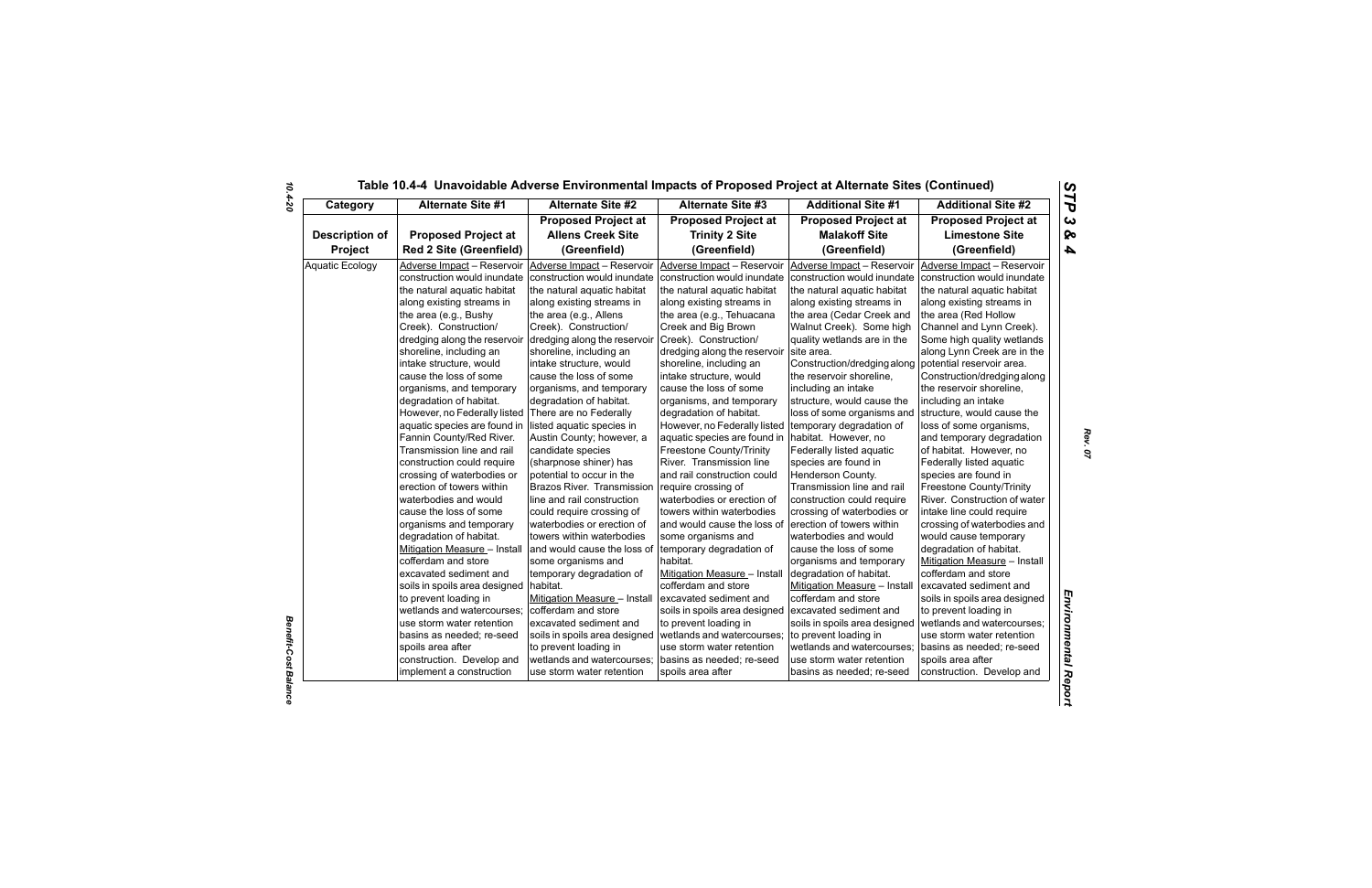| Category               | <b>Alternate Site #1</b>       | <b>Alternate Site #2</b>      | <b>Alternate Site #3</b>      | <b>Additional Site #1</b>     | <b>Additional Site #2</b>      |
|------------------------|--------------------------------|-------------------------------|-------------------------------|-------------------------------|--------------------------------|
|                        |                                | <b>Proposed Project at</b>    | <b>Proposed Project at</b>    | <b>Proposed Project at</b>    | <b>Proposed Project at</b>     |
| <b>Description of</b>  | <b>Proposed Project at</b>     | <b>Allens Creek Site</b>      | <b>Trinity 2 Site</b>         | <b>Malakoff Site</b>          | <b>Limestone Site</b>          |
| Project                | <b>Red 2 Site (Greenfield)</b> | (Greenfield)                  | (Greenfield)                  | (Greenfield)                  | (Greenfield)                   |
| <b>Aquatic Ecology</b> | SWPPP; conduct                 | basins as needed; re-seed     | construction. Develop and     | spoils area after             | implement a construction       |
| (continued)            | monitoring as required by      | spoils area after             | implement a construction      | construction. Develop and     | SWPPP; conduct                 |
|                        | the storm water general        | construction. Develop and     | SWPPP; conduct                | implement a construction      | monitoring as required by      |
|                        | permit. Stabilize upslope      | implement a construction      | monitoring as required by     | SWPPP; conduct                | the storm water general        |
|                        | areas and adjacent to          | SWPPP; conduct                | the storm water general       | monitoring as required by     | permit. Stabilize upslope      |
|                        | shoreline construction sites   | monitoring as required by     | permit. Stabilize upslope     | the storm water general       | areas and adjacent to          |
|                        | with erosion control devices   | the storm water general       | areas and adjacent to         | permit. Stabilize upslope     | shoreline construction sites   |
|                        | and after construction, re-    | permit. Stabilize upslope     | shoreline construction sites  | areas and adjacent to         | with erosion control devices   |
|                        | seed the areas.                | areas and adjacent to         | with erosion control devices  | shoreline construction sites  | and after construction, re-    |
|                        | Avoid wetlands and water       | shoreline construction sites  | and after construction, re-   | with erosion control devices  | seed the areas.                |
|                        | bodies and sensitive areas     | with erosion control devices  | seed the areas.               | and after construction, re-   | Avoid wetlands and water       |
|                        | when possible; plan            | and after construction, re-   | Avoid wetlands and water      | seed the areas.               | bodies and sensitive areas     |
|                        | transmission routes to         | seed the areas.               | bodies and sensitive areas    | Avoid wetlands and water      | when possible; plan water      |
|                        | minimize impacts to            | Avoid wetlands and water      | when possible; plan           | bodies and sensitive areas    | intake pipeline routes to      |
|                        | wetlands and water bodies      | bodies and sensitive areas    | transmission routes to        | when possible; plan           | minimize impacts to            |
|                        | that must be crossed: use      | when possible; plan           | minimize impacts to           | transmission routes to        | wetlands and water bodies      |
|                        | equipment specifically         | transmission routes to        | wetlands and water bodies     | minimize impacts to           | that must be crossed: use      |
|                        | designed for work around       | minimize impacts to           | that must be crossed; use     | wetlands and water bodies     | equipment specifically         |
|                        | wetlands and streams,          | wetlands and water bodies     | equipment specifically        | that must be crossed; use     | designed for work around       |
|                        | install erosion controls, and  | that must be crossed; use     | designed for work around      | equipment specifically        | wetlands and streams,          |
|                        | implement best                 | equipment specifically        | wetlands and streams.         | designed for work around      | install erosion controls, and  |
|                        | management practices to        | designed for work around      | install erosion controls, and | wetlands and streams,         | implement best                 |
|                        | minimize impacts to aquatic    | wetlands and streams,         | implement best                | install erosion controls, and | management practices to        |
|                        | systems. Before                | install erosion controls, and | management practices to       | implement best                | minimize impacts to aquatic    |
|                        | transmission line              | implement best                | minimize impacts to aquatic   | management practices to       | systems. Before water          |
|                        | construction, conduct          | management practices to       | systems. Before               | minimize impacts to aquatic   | intake line construction,      |
|                        | ecological surveys and         | minimize impacts to aquatic   | transmission line             | systems. Before               | conduct ecological surveys     |
|                        | determine site-specific        | systems. Before               | construction, conduct         | transmission line             | and determine site-specific    |
|                        | erosion control measures.      | transmission line             | ecological surveys and        | construction, conduct         | erosion control measures.      |
|                        | If there is potential for      | construction, conduct         | determine site-specific       | ecological surveys and        | If there is potential for      |
|                        | construction of a new          | ecological surveys and        | erosion control measures.     | determine site-specific       | construction of new pipeline   |
|                        | transmission line to degrade   | determine site-specific       | If there is potential for     | erosion control measures.     | to degrade habitat of a listed |
|                        | habitat of a listed aquatic    | erosion control measures.     | construction of a new         | If there is potential for     | aquatic species, work          |
|                        | species, work closely with     | If there is potential for     | transmission line to degrade  | construction of a new         | closely with the state         |
|                        | the state agency to develop    | construction of a new         | habitat of a listed aguatic   | transmission line to degrade  | agency to develop a            |

 $10.4 - 21$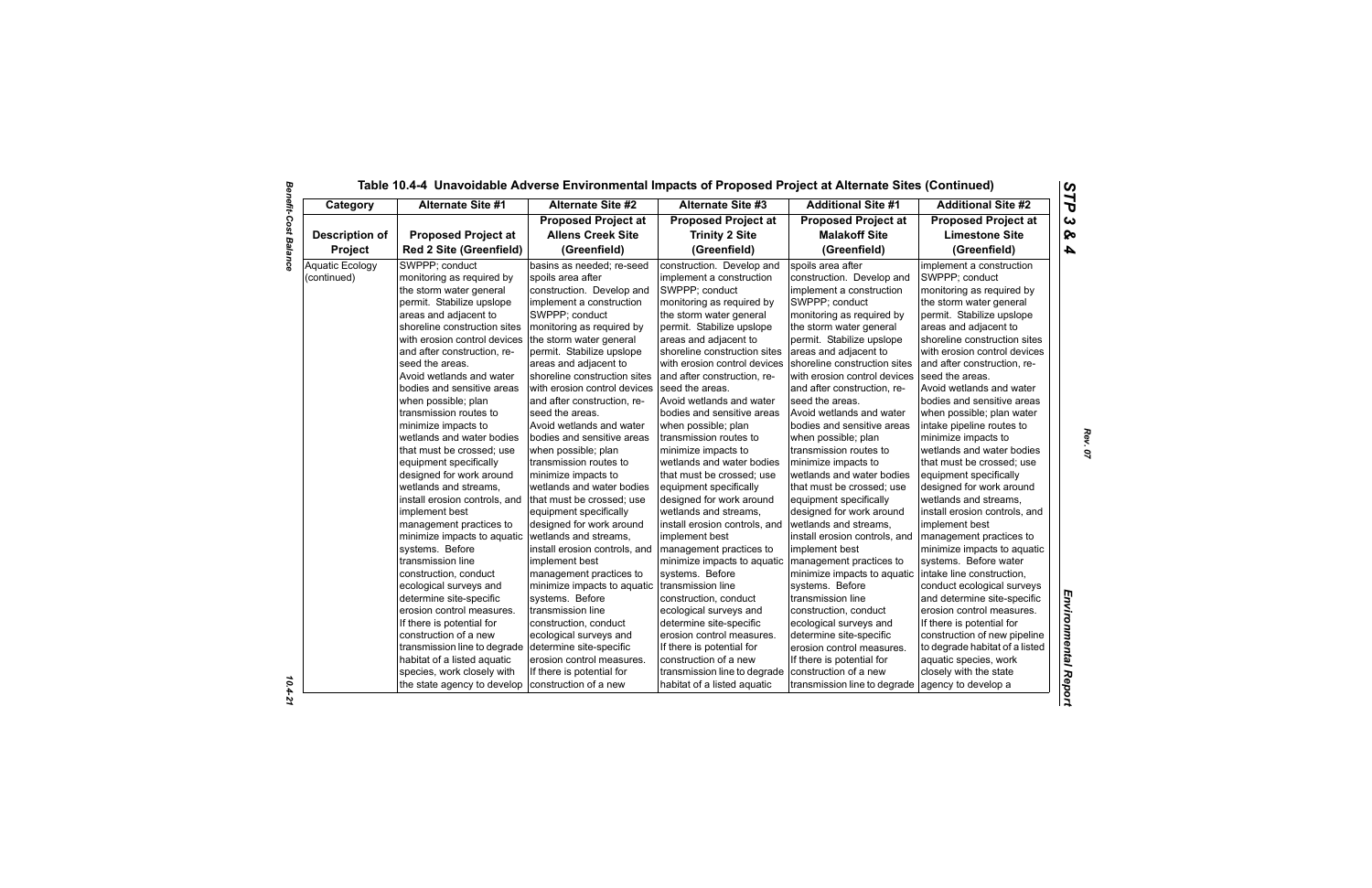| Category                              | <b>Alternate Site #1</b>                                                                                                                                                                                                                                                                                                                                                                                                                                   | <b>Alternate Site #2</b>                                                                                                                                                                                                                                                                                                                                                                                                                       | <b>Alternate Site #3</b>                                                                                                                                                                                                                                                                                                                                                                                                                                     | <b>Additional Site #1</b>                                                                                                                                                                                                                                                                                                                                                                                                                                     | <b>Additional Site #2</b>                                                                                                                                                                                                                                                                                                                                                                                                                       |
|---------------------------------------|------------------------------------------------------------------------------------------------------------------------------------------------------------------------------------------------------------------------------------------------------------------------------------------------------------------------------------------------------------------------------------------------------------------------------------------------------------|------------------------------------------------------------------------------------------------------------------------------------------------------------------------------------------------------------------------------------------------------------------------------------------------------------------------------------------------------------------------------------------------------------------------------------------------|--------------------------------------------------------------------------------------------------------------------------------------------------------------------------------------------------------------------------------------------------------------------------------------------------------------------------------------------------------------------------------------------------------------------------------------------------------------|---------------------------------------------------------------------------------------------------------------------------------------------------------------------------------------------------------------------------------------------------------------------------------------------------------------------------------------------------------------------------------------------------------------------------------------------------------------|-------------------------------------------------------------------------------------------------------------------------------------------------------------------------------------------------------------------------------------------------------------------------------------------------------------------------------------------------------------------------------------------------------------------------------------------------|
| <b>Description of</b><br>Project      | <b>Proposed Project at</b><br><b>Red 2 Site (Greenfield)</b>                                                                                                                                                                                                                                                                                                                                                                                               | <b>Proposed Project at</b><br><b>Allens Creek Site</b><br>(Greenfield)                                                                                                                                                                                                                                                                                                                                                                         | <b>Proposed Project at</b><br><b>Trinity 2 Site</b><br>(Greenfield)                                                                                                                                                                                                                                                                                                                                                                                          | <b>Proposed Project at</b><br><b>Malakoff Site</b><br>(Greenfield)                                                                                                                                                                                                                                                                                                                                                                                            | <b>Proposed Project at</b><br><b>Limestone Site</b><br>(Greenfield)                                                                                                                                                                                                                                                                                                                                                                             |
| <b>Aquatic Ecology</b><br>(continued) | a construction schedule and transmission line to degrade<br>construction techniques that   habitat of a listed aquatic<br>are protective of the habitat species, work closely with<br>and species in question.<br>Unavoidable Adverse<br>Environmental Impacts -<br>Moderate unavoidable<br>adverse impacts.                                                                                                                                               | the state agency to develop<br>a construction schedule and<br>construction techniques that<br>are protective of the habitat<br>and species in question.<br>Unavoidable Adverse<br>Environmental Impacts -<br>Large unavoidable adverse<br>impacts (considering<br>cumulative impacts of larger<br>reservoir compared to other<br>sites; and potentially more<br>waterbody crossings due to<br>longer transmission line<br>length).             | species, work closely with<br>the state agency to develop<br>a construction schedule and the state agency to develop<br>construction techniques that a construction schedule and<br>are protective of the habitat<br>and species in question.<br>Unavoidable Adverse<br>Environmental Impacts -<br>Moderate unavoidable<br>adverse impacts.                                                                                                                  | habitat of a listed aquatic<br>species, work closely with<br>construction techniques that<br>are protective of the habitat<br>and species in question.<br>Unavoidable Adverse<br>Environmental Impacts -<br>Moderate unavoidable<br>adverse impacts at the<br>reservoir location; small<br>unavoidable adverse<br>impacts at power plant site.                                                                                                                | construction schedule and<br>construction techniques that<br>are protective of the habitat<br>and species in question.<br>Unavoidable Adverse<br>Environmental Impacts -<br>Moderate unavoidable<br>adverse impacts at the<br>reservoir location; small<br>unavoidable adverse<br>impacts at power plant site.                                                                                                                                  |
| <b>Terrestrial Ecology</b>            | Adverse Impact - Habitat<br>loss, and potential impacts<br>to threatened or<br>endangered animals at the<br>site or in the vicinity.<br><b>Construction activities</b><br>would result in a permanent<br>loss of 2,000 acres of<br>habitat, including the<br>proposed reservoir.<br>Displacement of animals<br>from the construction site,<br>loss of less mobile<br>individual animals, and the<br>potential degradation of<br>wetlands could also occur. | Adverse Impact - Habitat<br>loss, and potential impacts<br>to threatened or<br>endangered animals at the<br>site or in the vicinity.<br>Construction activities<br>would result in a permanent<br>loss of up to 9,800<br>cumulative acres of habitat,<br>including the proposed<br>reservoir(s) (to support the<br>plant and provide public<br>water supply).<br>Displacement of animals<br>from the construction site,<br>loss of less mobile | Adverse Impact - Habitat<br>loss, and potential impacts<br>to threatened or<br>endangered plants or<br>animals at the site or in the<br>vicinity. Construction<br>activities would result in a<br>permanent loss of 2,000<br>acres of habitat, including<br>the proposed reservoir.<br>There would also be a<br>potential loss of over 300<br>acres of high quality habitat<br>at reservoir site. Moderate<br>to large (permanent)<br>impacts to habitat and | Adverse Impact - Habitat<br>loss, and potential impacts<br>to threatened or<br>endangered animals at the<br>site or in the vicinity.<br><b>Construction activities</b><br>would result in a permanent<br>loss of up to 2,600 acres of<br>habitat, including the<br>proposed reservoir.<br>Displacement of animals<br>from the construction site,<br>loss of less mobile<br>individual animals, and the<br>potential degradation of<br>forested lands and high | Adverse Impact - Habitat<br>loss, and potential impacts<br>to threatened or<br>endangered plants or<br>animals at the site or in the<br>vicinity. Construction<br>activities would result in<br>permanent loss of up to<br>3,500 acres of habitat,<br>including the proposed<br>reservoir. Displacement of<br>animals from the<br>construction site, loss of<br>less mobile individual<br>animals, and the potential<br>degradation of forested |

*Benefit-Cost Balance*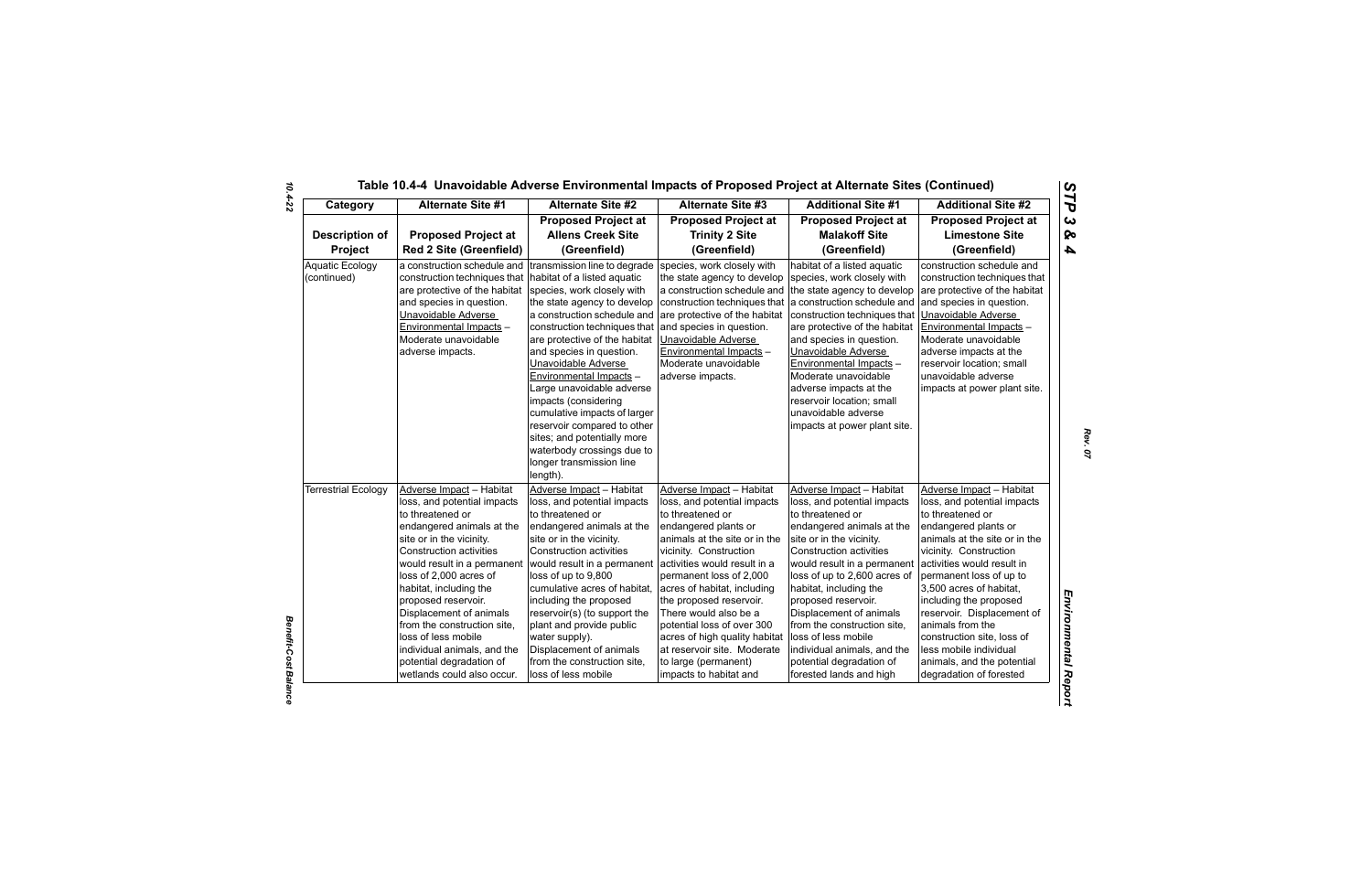| Category                   | <b>Alternate Site #1</b>                                 | <b>Alternate Site #2</b>       | <b>Alternate Site #3</b>      | <b>Additional Site #1</b>      | <b>Additional Site #2</b>     |
|----------------------------|----------------------------------------------------------|--------------------------------|-------------------------------|--------------------------------|-------------------------------|
|                            |                                                          | <b>Proposed Project at</b>     | <b>Proposed Project at</b>    | <b>Proposed Project at</b>     | <b>Proposed Project at</b>    |
| <b>Description of</b>      | <b>Proposed Project at</b>                               | <b>Allens Creek Site</b>       | <b>Trinity 2 Site</b>         | <b>Malakoff Site</b>           | <b>Limestone Site</b>         |
| <b>Project</b>             | <b>Red 2 Site (Greenfield)</b>                           | (Greenfield)                   | (Greenfield)                  | (Greenfield)                   | (Greenfield)                  |
| <b>Terrestrial Ecology</b> | Mitigation Measures - Land   individual animals, and the |                                | wildlife at reservoir site    | quality wetlands could also    | lands and high quality        |
| (continued)                | clearing would be                                        | potential degradation of       | given potential for impacting | occur.                         | wetlands could also occur.    |
|                            | conducted according to                                   | wetlands could also occur.     | high quality habitat during   | Mitigation Measures - Land     | Mitigation Measures - Land    |
|                            | federal and state                                        | Mitigation Measures - Land     | the construction phase of     | clearing would be              | clearing would be             |
|                            | regulations and permits,                                 | clearing would be              | the project. Displacement     | conducted according to         | conducted according to        |
|                            | zoning requirements, good                                | conducted according to         | of animals from the           | federal and state              | federal and state             |
|                            | construction practices, and                              | federal and state              | construction site, loss of    | regulations and permits,       | regulations and permits,      |
|                            | established best                                         | regulations and permits,       | less mobile individual        | zoning requirements, good      | zoning requirements, good     |
|                            | management practices.                                    | zoning requirements, good      | animals, and the potential    | construction practices, and    | construction practices, and   |
|                            | Schedule equipment                                       | construction practices, and    | degradation of wetlands       | established best               | established best              |
|                            | maintenance procedures to                                | established best               | could also occur.             | management practices.          | management practices.         |
|                            | minimize emission and                                    | management practices.          | Mitigation Measures - Land    | Schedule equipment             | Schedule equipment            |
|                            | spills. Minimize fugitive                                | Schedule equipment             | clearing would be             | maintenance procedures to      | maintenance procedures to     |
|                            | dust by watering. Delineate   maintenance procedures to  |                                | conducted according to        | minimize emission and          | minimize emission and         |
|                            | wetlands and determine                                   | minimize emission and          | federal and state             | spills. Minimize fugitive      | spills. Minimize fugitive     |
|                            | impacts and mitigation prior                             | spills. Minimize fugitive      | regulations and permits,      | dust by watering. Delineate    | dust by watering. Delineate   |
|                            | to beginning construction                                | dust by watering. Delineate    | zoning requirements, good     | wetlands and determine         | wetlands and determine        |
|                            | activities (no high quality                              | wetlands and determine         | construction practices, and   | impacts and mitigation prior   | impacts and mitigation prior  |
|                            | wetlands identified).                                    | impacts and mitigation prior   | established best              | to beginning construction      | to beginning construction     |
|                            | Restrict construction to                                 | to beginning construction      | management practices.         | activities (no high quality    | activities (no high quality   |
|                            | designated areas.                                        | activities (no high quality    | Schedule equipment            | wetlands identified).          | wetlands identified).         |
|                            | Unavoidable Adverse                                      | wetlands identified).          | maintenance procedures to     | Restrict construction to       | Restrict construction to      |
|                            | Environmental Impacts -                                  | Restrict construction to       | minimize emission and         | designated areas.              | designated areas.             |
|                            | Small temporary impact to                                | designated areas.              | spills. Minimize fugitive     | Unavoidable Adverse            | Unavoidable Adverse           |
|                            | habitat and wildlife at                                  | Unavoidable Adverse            | dust by watering. Delineate   | Environmental Impacts -        | Environmental Impacts -       |
|                            | immediate plant site during                              | <b>Environmental Impacts -</b> | wetlands and determine        | Small temporary impact to      | Small temporary impact to     |
|                            | the construction phase of                                | Small temporary impact to      | impacts and mitigation prior  | habitat and wildlife at        | habitat and wildlife at       |
|                            | the project. Moderate                                    | habitat and wildlife at        | to beginning construction     | immediate plant site during    | immediate plant site during   |
|                            | (permanent) impacts to                                   | immediate plant site during    | activities (no high quality   | the construction phase of      | the construction phase of     |
|                            | habitat and wildlife at                                  | the construction phase of      | wetlands identified).         | the project. Large             | the project. Moderate to      |
|                            | reservoir site.                                          | the project. Large             | Restrict construction to      | (permanent) impacts to         | large (permanent) impacts     |
|                            |                                                          | (permanent) impacts to         | designated areas.             | habitat and wildlife at        | to habitat and wildlife at    |
|                            |                                                          | habitat and wildlife at        | Unavoidable Adverse           | reservoir site given potential | reservoir site. Potential for |
|                            |                                                          | reservoir site. Moderate to    | Environmental Impacts -       | to impact high quality         | more forested areas to be     |
|                            |                                                          | large impacts along            | Small temporary impact to     | habitat in Cedar               | disturbed than at Malakoff,   |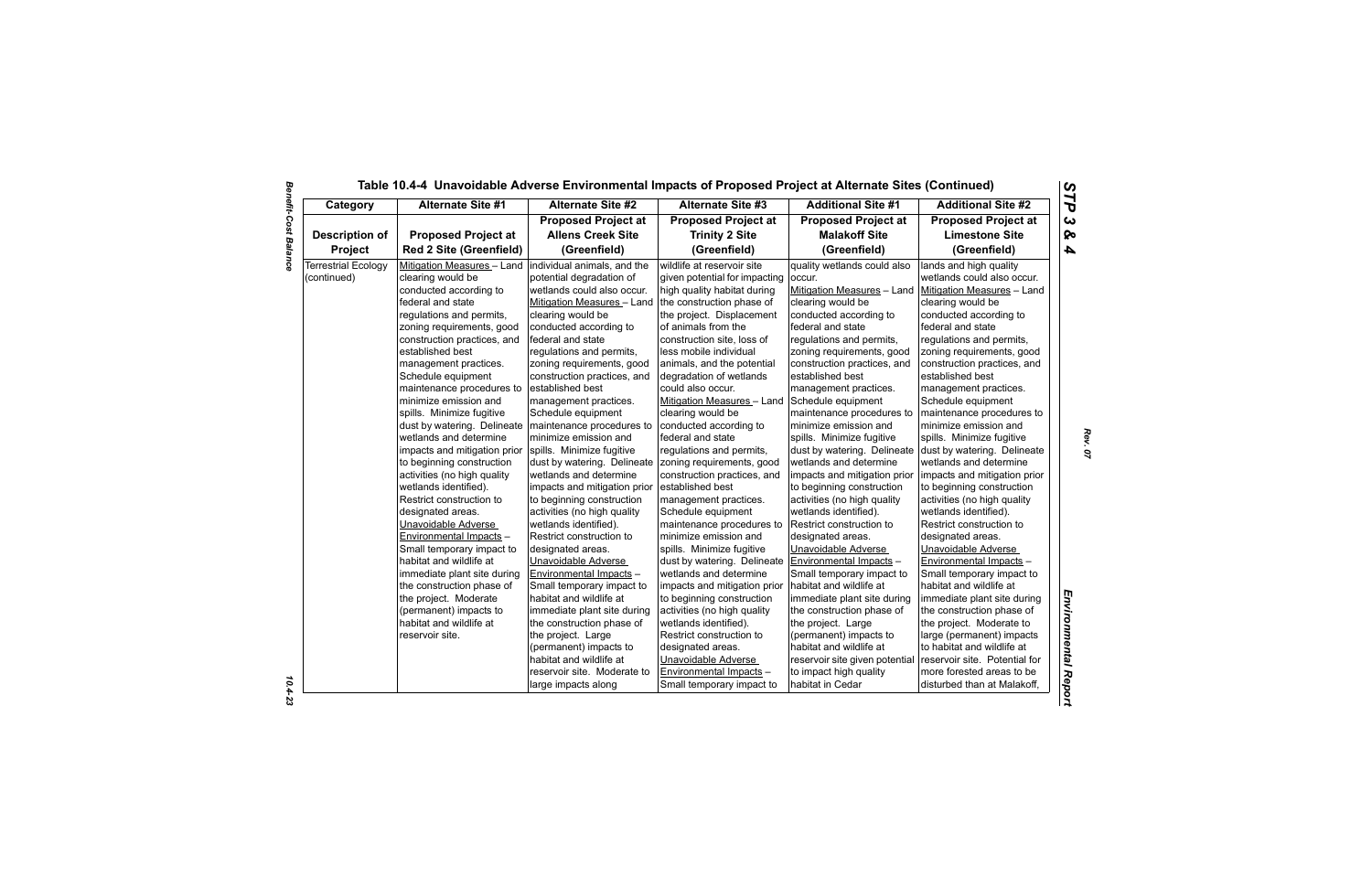| Socioeconomic | <b>Adverse Impa</b><br><b>Construction-</b><br>population in<br>into the regio<br>increase the<br>housing, add<br>enrollment ar<br>need for publ<br>Mitigation Me<br>Project-relate<br>would increas<br>An increased<br>local services<br>classroom sp<br>would be offs<br>increased pro<br>sales/use tax<br>generated by<br>construction<br>counties and<br>use to add st<br>equipment, a |
|---------------|--------------------------------------------------------------------------------------------------------------------------------------------------------------------------------------------------------------------------------------------------------------------------------------------------------------------------------------------------------------------------------------------|

| Category                                  | <b>Alternate Site #1</b>                                                                                                                                                                                                                                                                                                                                                                                                                                                                                                                                                        | <b>Alternate Site #2</b>                                                                                                                                                                                                                                                                                                                                                                                                                                                                                                                                                        |                                                                                                                                                                                                                                                                                                                                                                                                                                                                                                                                                               | <b>Additional Site #1</b>                                                                                                                                                                                                                                                                                                                                                                                                                                                                                                                                                       | <b>Additional Site #2</b>                                                                                                                                                                                                                                                                                                                                                                                                                                                                                                                                    |
|-------------------------------------------|---------------------------------------------------------------------------------------------------------------------------------------------------------------------------------------------------------------------------------------------------------------------------------------------------------------------------------------------------------------------------------------------------------------------------------------------------------------------------------------------------------------------------------------------------------------------------------|---------------------------------------------------------------------------------------------------------------------------------------------------------------------------------------------------------------------------------------------------------------------------------------------------------------------------------------------------------------------------------------------------------------------------------------------------------------------------------------------------------------------------------------------------------------------------------|---------------------------------------------------------------------------------------------------------------------------------------------------------------------------------------------------------------------------------------------------------------------------------------------------------------------------------------------------------------------------------------------------------------------------------------------------------------------------------------------------------------------------------------------------------------|---------------------------------------------------------------------------------------------------------------------------------------------------------------------------------------------------------------------------------------------------------------------------------------------------------------------------------------------------------------------------------------------------------------------------------------------------------------------------------------------------------------------------------------------------------------------------------|--------------------------------------------------------------------------------------------------------------------------------------------------------------------------------------------------------------------------------------------------------------------------------------------------------------------------------------------------------------------------------------------------------------------------------------------------------------------------------------------------------------------------------------------------------------|
|                                           |                                                                                                                                                                                                                                                                                                                                                                                                                                                                                                                                                                                 | <b>Proposed Project at</b>                                                                                                                                                                                                                                                                                                                                                                                                                                                                                                                                                      | <b>Proposed Project at</b>                                                                                                                                                                                                                                                                                                                                                                                                                                                                                                                                    | <b>Proposed Project at</b>                                                                                                                                                                                                                                                                                                                                                                                                                                                                                                                                                      | <b>Proposed Project at</b>                                                                                                                                                                                                                                                                                                                                                                                                                                                                                                                                   |
| <b>Description of</b>                     | <b>Proposed Project at</b>                                                                                                                                                                                                                                                                                                                                                                                                                                                                                                                                                      | <b>Allens Creek Site</b>                                                                                                                                                                                                                                                                                                                                                                                                                                                                                                                                                        | <b>Trinity 2 Site</b>                                                                                                                                                                                                                                                                                                                                                                                                                                                                                                                                         | <b>Malakoff Site</b>                                                                                                                                                                                                                                                                                                                                                                                                                                                                                                                                                            | <b>Limestone Site</b>                                                                                                                                                                                                                                                                                                                                                                                                                                                                                                                                        |
| <b>Project</b>                            | <b>Red 2 Site (Greenfield)</b>                                                                                                                                                                                                                                                                                                                                                                                                                                                                                                                                                  | (Greenfield)                                                                                                                                                                                                                                                                                                                                                                                                                                                                                                                                                                    | (Greenfield)                                                                                                                                                                                                                                                                                                                                                                                                                                                                                                                                                  | (Greenfield)                                                                                                                                                                                                                                                                                                                                                                                                                                                                                                                                                                    | (Greenfield)                                                                                                                                                                                                                                                                                                                                                                                                                                                                                                                                                 |
| <b>Terrestrial Ecology</b><br>(continued) |                                                                                                                                                                                                                                                                                                                                                                                                                                                                                                                                                                                 | transmission depending on<br>percentage of right-of-way<br>that is undisturbed.                                                                                                                                                                                                                                                                                                                                                                                                                                                                                                 | habitat and wildlife at<br>immediate plant site during<br>the construction phase of<br>the project. Moderate to<br>large (permanent) impacts<br>to habitat and wildlife at<br>reservoir site. Small                                                                                                                                                                                                                                                                                                                                                           | Creek/Walnut Creek area,<br>and potential for protected<br>species to be present; small<br>impact in area of facility<br>footprint; and large impact<br>from transmission lines<br>assuming a significant                                                                                                                                                                                                                                                                                                                                                                       | but much of site area has<br>been previously disturbed<br>(industrial area that includes<br>lignite mine) with good<br>existing infrastructure (i.e.,<br>minimal to no acreage<br>required for rail,                                                                                                                                                                                                                                                                                                                                                         |
|                                           |                                                                                                                                                                                                                                                                                                                                                                                                                                                                                                                                                                                 |                                                                                                                                                                                                                                                                                                                                                                                                                                                                                                                                                                                 | impacts are expected at the<br>plant site; and moderate to<br>large impacts at the<br>reservoir site, because of<br>high quality habitat.<br>Adverse Impact-                                                                                                                                                                                                                                                                                                                                                                                                  | portion of the 970 acres<br>would be in previously<br>undisturbed rights-of-way.                                                                                                                                                                                                                                                                                                                                                                                                                                                                                                | transmission and access<br>road).<br>Adverse Impact-                                                                                                                                                                                                                                                                                                                                                                                                                                                                                                         |
| Socioeconomic                             | Adverse Impact-<br>Construction-related<br>population influx of 9,616<br>into the region would<br>increase the demand for<br>housing, add to school<br>enrollment and increase the<br>need for public services.<br>Mitigation Measure -<br>Project-related employment<br>would increase gradually.<br>An increased demand for<br>local services and more<br>classroom space/teachers<br>would be offset by<br>increased property and<br>sales/use tax revenues<br>generated by the<br>construction project, which<br>counties and cities could<br>use to add staff, facilities, | Adverse Impact-<br>Construction-related<br>population influx of 9,616<br>into the region would<br>increase the demand for<br>housing, add to school<br>enrollment and increase the<br>need for public services.<br>Mitigation Measure -<br>Project-related employment<br>would increase gradually.<br>An increased demand for<br>local services and more<br>classroom space/teachers<br>would be offset by<br>increased property and<br>sales/use tax revenues<br>generated by the<br>construction project, which<br>counties and cities could<br>use to add staff, facilities, | Construction-related<br>population influx of 9,616<br>into the region would<br>increase the demand for<br>housing, add to school<br>enrollment and increase the<br>need for public services.<br>Mitigation Measure -<br>Project-related employment<br>would increase gradually.<br>An increased demand for<br>llocal services and more<br>classroom space/teachers<br>would be offset by<br>increased property and<br>sales/use tax revenues<br>generated by the<br>construction project, which<br>counties and cities could<br>use to add staff, facilities, | Adverse Impact-<br>Construction-related<br>population influx of 9,616<br>into the region would<br>increase the demand for<br>housing, add to school<br>enrollment and increase the<br>need for public services.<br>Mitigation Measure -<br>Project-related employment<br>would increase gradually.<br>An increased demand for<br>local services and more<br>classroom space/teachers<br>would be offset by<br>increased property and<br>sales/use tax revenues<br>generated by the<br>construction project, which<br>counties and cities could<br>use to add staff, facilities, | Construction-related<br>population influx of 9,616<br>into the region would<br>increase the demand for<br>housing, add to school<br>enrollment and increase the<br>need for public services.<br>Mitigation Measure -<br>Project-related employment<br>would increase gradually.<br>An increased demand for<br>local services and more<br>classroom space/teachers<br>would be offset by<br>increased property and<br>sales/use tax revenues<br>generated by the<br>construction project, which<br>counties and cities could<br>use to add staff, facilities, |

*Benefit-Cost Balance*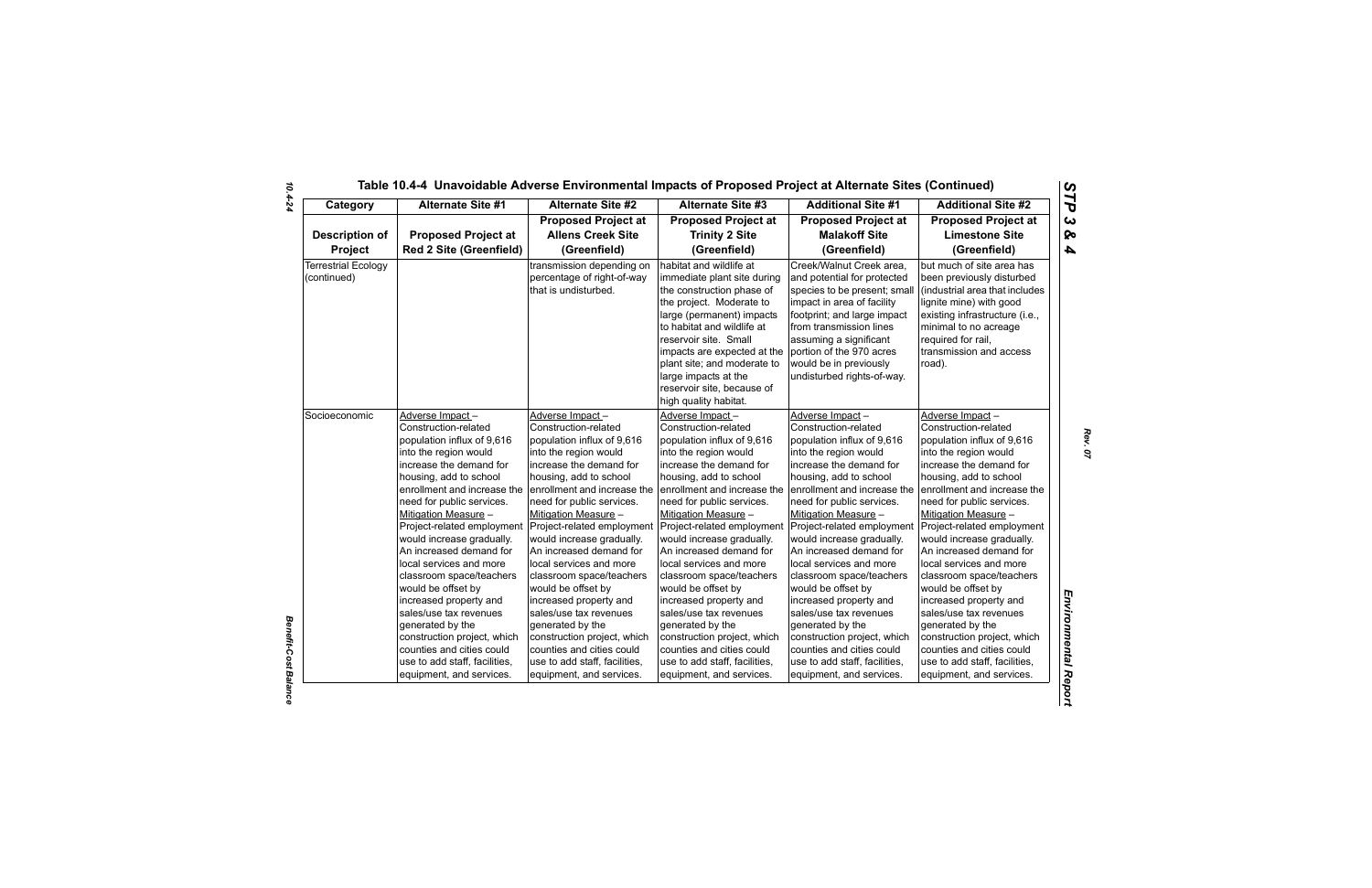|                              | Table 10.4-4 Unavoidable Adverse Environmental Impacts of Proposed Project at Alternate Sites (Continued) |                                                         |                                                         |                                                         |                                                         |
|------------------------------|-----------------------------------------------------------------------------------------------------------|---------------------------------------------------------|---------------------------------------------------------|---------------------------------------------------------|---------------------------------------------------------|
| Category                     | Alternate Site #1                                                                                         | <b>Alternate Site #2</b>                                | <b>Alternate Site #3</b>                                | <b>Additional Site #1</b>                               | <b>Additional Site #2</b>                               |
|                              |                                                                                                           | <b>Proposed Project at</b>                              | <b>Proposed Project at</b>                              | <b>Proposed Project at</b>                              | <b>Proposed Project at</b>                              |
| <b>Description of</b>        | <b>Proposed Project at</b>                                                                                | <b>Allens Creek Site</b>                                | <b>Trinity 2 Site</b>                                   | <b>Malakoff Site</b>                                    | <b>Limestone Site</b>                                   |
| Project                      | <b>Red 2 Site (Greenfield)</b>                                                                            | (Greenfield)                                            | (Greenfield)                                            | (Greenfield)                                            | (Greenfield)                                            |
| Socioeconomic<br>(continued) | Discuss construction plans<br>and anticipated influx of                                                   | Discuss construction plans<br>and anticipated influx of | Discuss construction plans<br>and anticipated influx of | Discuss construction plans<br>and anticipated influx of | Discuss construction plans<br>and anticipated influx of |
|                              | workers with community<br>leaders. Builders and                                                           | workers with community<br>leaders. Builders and         | workers with community<br>leaders. Builders and         | workers with community<br>leaders. Builders and         | workers with community<br>leaders. Builders and         |
|                              | developers would meet the                                                                                 | developers would meet the                               | developers would meet the                               | developers would meet the                               | developers would meet the                               |
|                              | demand for additional                                                                                     | demand for additional                                   | demand for additional                                   | demand for additional                                   | demand for additional                                   |
|                              | housing. Because the                                                                                      | housing. Because the                                    | housing. Because the                                    | housing. Because the                                    | housing. Because the                                    |
|                              | project has a long lead time,                                                                             | project has a long lead time,                           | project has a long lead time,                           | project has a long lead time,                           | project has a long lead time,                           |
|                              | it is likely that if the                                                                                  | it is likely that if the                                | it is likely that if the                                | it is likely that if the                                | it is likely that if the                                |
|                              | community anticipates the                                                                                 | community anticipates the                               | community anticipates the                               | community anticipates the                               | community anticipates the                               |
|                              | increase in population,                                                                                   | increase in population,                                 | increase in population,                                 | increase in population,                                 | increase in population,                                 |
|                              | adequate affordable                                                                                       | adequate affordable                                     | adequate affordable                                     | adequate affordable                                     | adequate affordable                                     |
|                              | housing, classroom space,                                                                                 | housing, classroom space,                               | housing, classroom space,                               | housing, classroom space,                               | housing, classroom space,                               |
|                              | and public services would                                                                                 | and public services would                               | and public services would                               | and public services would                               | and public services would                               |
|                              | be available.                                                                                             | be available.                                           | be available.                                           | be available.                                           | be available.                                           |
|                              | Unavoidable Adverse                                                                                       | Unavoidable Adverse                                     | Unavoidable Adverse                                     | Unavoidable Adverse                                     | Unavoidable Adverse                                     |
|                              | Environmental Impacts -                                                                                   | Environmental Impacts -                                 | Environmental Impacts -                                 | Environmental Impacts -                                 | Environmental Impacts -                                 |
|                              | Large impacts to host                                                                                     | Large impacts to host                                   | Large impacts to host                                   | Moderate impacts to host                                | Large impacts to host                                   |
|                              | county if majority of in-                                                                                 | county if majority of in-                               | county if majority of in-                               | county if majority of in-                               | county if majority of in-                               |
|                              | migrating population resides                                                                              | migrating population resides                            | migrating population resides                            | migrating population resides                            | migrating population resides                            |
|                              | there. Small to moderate                                                                                  | there. Small impacts to two-                            | there. Small to moderate                                | there. Small impacts on                                 | there. Large impacts to                                 |
|                              | impacts on two-county area,                                                                               | county area and region                                  | impacts on two-county area.                             | two-county area, given                                  | two-county area, since area                             |
|                              | given proximity to Sherman-                                                                               | given site's proximity to                               | Small impacts to region.                                | proximity to Dallas                                     | is very rural; small impacts                            |
|                              | Denison metropolitan area                                                                                 | large metropolitan area of                              |                                                         | metropolitan area; Ellis                                | to the region. Note that                                |
|                              | in adjacent Grayson County.                                                                               | Houston and the ability of                              | Adverse Impact-Increased                                | County includes southern                                | impacts could be alleviated                             |
|                              | Small impacts to region.                                                                                  | Houston to easily absorb a                              | traffic on local roads,                                 | suburbs of Dallas and can                               | to a certain extent if the                              |
|                              |                                                                                                           | population influx.                                      | especially combined with                                | readily absorb a population                             | construction workforce                                  |
|                              | Adverse Impact - Increased                                                                                |                                                         | workers commuting to                                    | influx.                                                 | supporting the planned Unit                             |
|                              | traffic on local roads.                                                                                   | Adverse Impact - Increased                              | nearby Big Brown coal plant                             |                                                         | 3 expansion at the                                      |
|                              | Mitigation Measure -                                                                                      | traffic on local roads.                                 | and lignite mining operation.                           | Adverse Impact - Increased                              | Limestone coal plant                                    |
|                              | Develop construction                                                                                      | Mitigation Measure -                                    | Mitigation Measure -                                    | traffic on local roads.                                 | (estimated at 1,000 workers                             |
|                              | management traffic plan                                                                                   | Develop construction                                    | Develop construction                                    | Mitigation Measure -                                    | who would already be living                             |
|                              | prior to the start of                                                                                     | management traffic plan                                 | management traffic plan                                 | Develop construction                                    | in the area) would be                                   |
|                              | construction. Add turn                                                                                    | prior to the start of                                   | prior to the start of                                   | management traffic plan                                 | available to support                                    |
|                              | lanes at construction                                                                                     | construction. Add turn                                  | construction. Add turn                                  | prior to the start of                                   | construction of the new                                 |
|                              | entrance and possible                                                                                     | lanes at construction                                   | lanes at construction                                   | construction. Add turn                                  |                                                         |

 $\frac{10.4 - 25}{10.4 - 25}$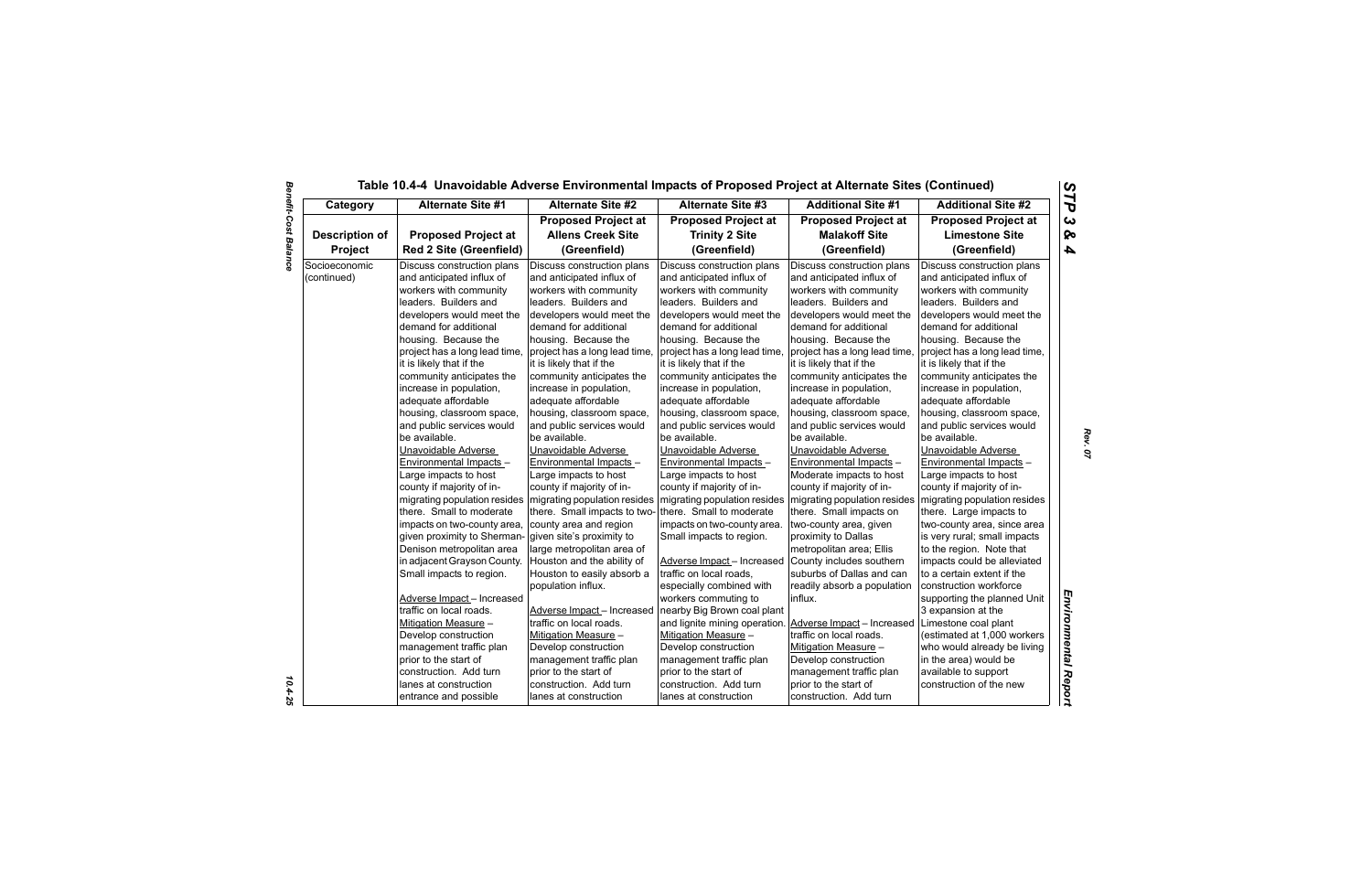| Category                     | <b>Alternate Site #1</b>                                                                                                                                                                                                                                                                                                                                                                                                                                                                                                                         | <b>Alternate Site #2</b>                                                                                                                                                                                                                                                                                                                                                                                                                                                                                                                                                  | <b>Alternate Site #3</b>                                                                                                                                                                                                                                                                                                                                                                                                                                                                                                                                                                             | <b>Additional Site #1</b>                                                                                                                                                                                                                                                                                                                                                                                                                                                                                                                                                                                                                                                                                                                                                                                                        | <b>Additional Site #2</b>                                                                                                                                                                                                                                                                                                                                                                                                                                                                                                                                                                                                                                                                                                                                                                                                                                                                                                                   |
|------------------------------|--------------------------------------------------------------------------------------------------------------------------------------------------------------------------------------------------------------------------------------------------------------------------------------------------------------------------------------------------------------------------------------------------------------------------------------------------------------------------------------------------------------------------------------------------|---------------------------------------------------------------------------------------------------------------------------------------------------------------------------------------------------------------------------------------------------------------------------------------------------------------------------------------------------------------------------------------------------------------------------------------------------------------------------------------------------------------------------------------------------------------------------|------------------------------------------------------------------------------------------------------------------------------------------------------------------------------------------------------------------------------------------------------------------------------------------------------------------------------------------------------------------------------------------------------------------------------------------------------------------------------------------------------------------------------------------------------------------------------------------------------|----------------------------------------------------------------------------------------------------------------------------------------------------------------------------------------------------------------------------------------------------------------------------------------------------------------------------------------------------------------------------------------------------------------------------------------------------------------------------------------------------------------------------------------------------------------------------------------------------------------------------------------------------------------------------------------------------------------------------------------------------------------------------------------------------------------------------------|---------------------------------------------------------------------------------------------------------------------------------------------------------------------------------------------------------------------------------------------------------------------------------------------------------------------------------------------------------------------------------------------------------------------------------------------------------------------------------------------------------------------------------------------------------------------------------------------------------------------------------------------------------------------------------------------------------------------------------------------------------------------------------------------------------------------------------------------------------------------------------------------------------------------------------------------|
|                              |                                                                                                                                                                                                                                                                                                                                                                                                                                                                                                                                                  | <b>Proposed Project at</b>                                                                                                                                                                                                                                                                                                                                                                                                                                                                                                                                                | <b>Proposed Project at</b>                                                                                                                                                                                                                                                                                                                                                                                                                                                                                                                                                                           | <b>Proposed Project at</b>                                                                                                                                                                                                                                                                                                                                                                                                                                                                                                                                                                                                                                                                                                                                                                                                       | <b>Proposed Project at</b>                                                                                                                                                                                                                                                                                                                                                                                                                                                                                                                                                                                                                                                                                                                                                                                                                                                                                                                  |
| <b>Description of</b>        | <b>Proposed Project at</b>                                                                                                                                                                                                                                                                                                                                                                                                                                                                                                                       | <b>Allens Creek Site</b>                                                                                                                                                                                                                                                                                                                                                                                                                                                                                                                                                  | <b>Trinity 2 Site</b>                                                                                                                                                                                                                                                                                                                                                                                                                                                                                                                                                                                | <b>Malakoff Site</b>                                                                                                                                                                                                                                                                                                                                                                                                                                                                                                                                                                                                                                                                                                                                                                                                             | <b>Limestone Site</b>                                                                                                                                                                                                                                                                                                                                                                                                                                                                                                                                                                                                                                                                                                                                                                                                                                                                                                                       |
| <b>Project</b>               | <b>Red 2 Site (Greenfield)</b><br>(Greenfield)                                                                                                                                                                                                                                                                                                                                                                                                                                                                                                   | (Greenfield)                                                                                                                                                                                                                                                                                                                                                                                                                                                                                                                                                              | (Greenfield)                                                                                                                                                                                                                                                                                                                                                                                                                                                                                                                                                                                         | (Greenfield)                                                                                                                                                                                                                                                                                                                                                                                                                                                                                                                                                                                                                                                                                                                                                                                                                     |                                                                                                                                                                                                                                                                                                                                                                                                                                                                                                                                                                                                                                                                                                                                                                                                                                                                                                                                             |
| Socioeconomic<br>(continued) | second entrance. Install<br>traffic-control lighting and<br>directional signage. Post<br>signs near construction<br>entrances and exists to<br>make the public aware of<br>potentially high construction<br>traffic areas. Encourage<br>carpooling, offer shuttle<br>service to workers to and<br>from site, and stagger shifts<br>to avoid traditional<br>congestion time periods.<br>Unavoidable Adverse<br>Environmental Impacts -<br>Small to moderate adverse<br>impacts during construction<br>due to increased traffic on<br>local roads. | entrance and possible<br>second entrance. Install<br>traffic-control lighting and<br>directional signage. Post<br>signs near construction<br>entrances and exists to<br>make the public aware of<br>potentially high construction<br>traffic areas. Encourage<br>carpooling, offer shuttle<br>service to workers to and<br>from site, and stagger shifts<br>to avoid traditional<br>congestion time periods.<br>Unavoidable Adverse<br>Environmental Impacts -<br>Small to moderate adverse<br>impacts during construction<br>due to increased traffic on<br>local roads. | entrance and possible<br>second entrance. Install<br>traffic-control lighting and<br>directional signage. Post<br>signs near construction<br>entrances and exists to<br>make the public aware of<br>potentially high construction   make the public aware of<br>traffic areas. Encourage<br>carpooling, offer shuttle<br>service to workers to and<br>from site, and stagger shifts<br>to avoid traditional<br>congestion time periods.<br>Unavoidable Adverse<br>Environmental Impacts -<br>Small to moderate adverse<br>impacts during construction<br>due to increased traffic on<br>local roads. | lanes at construction<br>entrance and possible<br>second entrance. Install<br>traffic-control lighting and<br>directional signage. Post<br>signs near construction<br>entrances and exists to<br>potentially high construction<br>traffic areas. Encourage<br>carpooling, offer shuttle<br>service to workers to and<br>from site, and stagger shifts<br>to avoid traditional<br>congestion time periods.<br>Unavoidable Adverse<br>Environmental Impacts -<br>Moderate to large adverse<br>impacts during construction<br>due to increased traffic on<br>local roads which also<br>appear to support area<br>recreation. Primary site<br>access would be SH-31<br>which is also part of the<br>Texas Lakes Heritage Trails<br>System, and also provides<br>access to Cedar Creek and<br><b>Richland Chambers</b><br>Reservoirs. | nuclear facility; this would<br>depend on final scheduling<br>for the two construction<br>projects.<br>Adverse Impact - Increased<br>traffic on local roads,<br>especially combined with<br>workers commuting to<br>nearby Limestone plant<br>(including new Unit 3 which<br>is assumed to be<br>constructed well before<br>peak construction for<br>nuclear plant).<br>Mitigation Measure -<br>Develop construction<br>management traffic plan<br>prior to the start of<br>construction. Add turn<br>lanes at construction<br>entrance and possible<br>second entrance. Install<br>traffic-control lighting and<br>directional signage. Post<br>signs near construction<br>entrances and exists to<br>make the public aware of<br>potentially high construction<br>traffic areas. Encourage<br>carpooling, offer shuttle<br>service to workers to and<br>from site, and stagger shifts<br>to avoid traditional<br>congestion time periods. |

*Benefit-Cost Balance*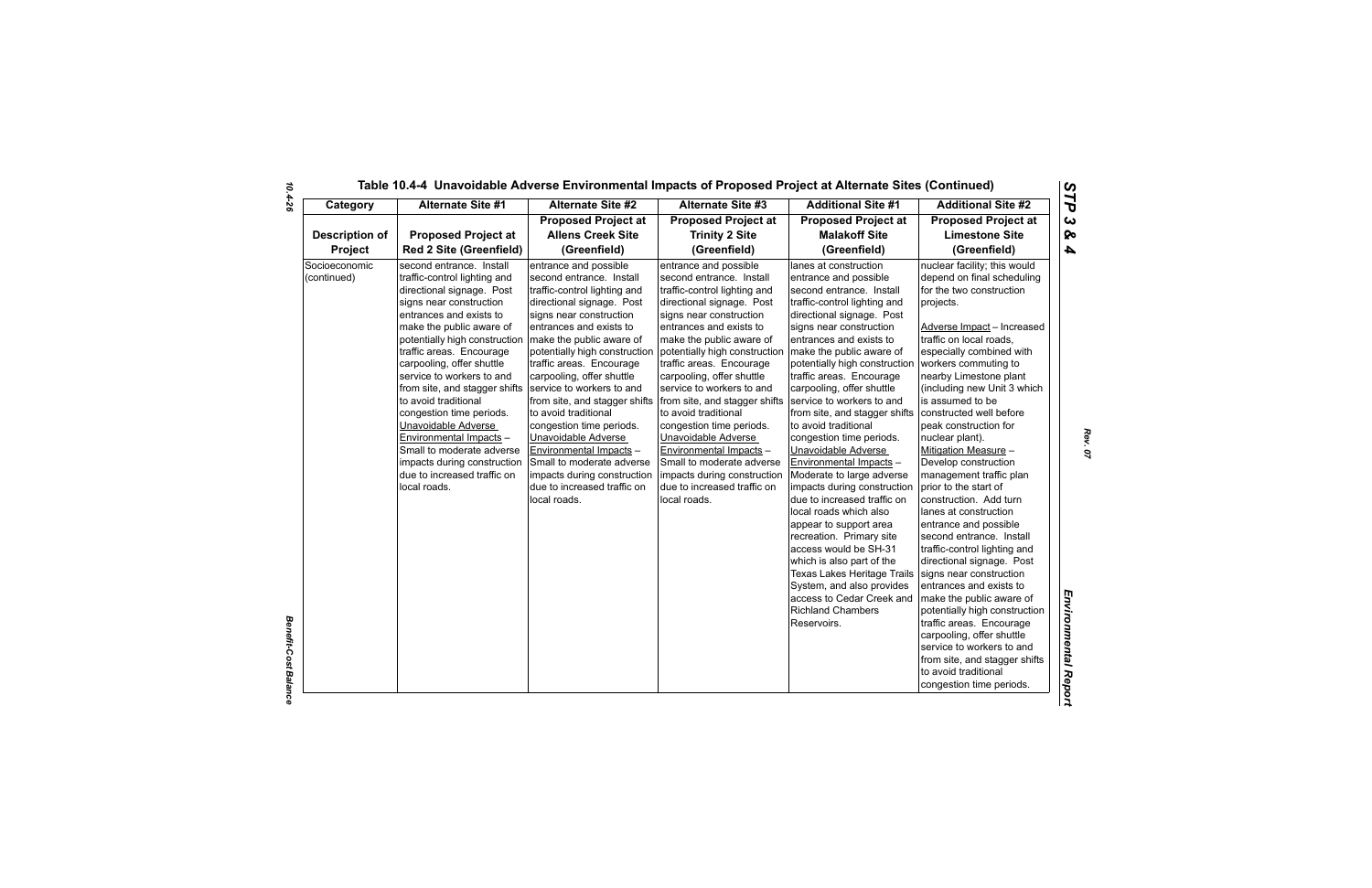| Category              | <b>Alternate Site #1</b>                                                                                                                           | <b>Alternate Site #2</b>                                                                                           | <b>Alternate Site #3</b>                            | <b>Additional Site #1</b>  | <b>Additional Site #2</b>                           |  |  |
|-----------------------|----------------------------------------------------------------------------------------------------------------------------------------------------|--------------------------------------------------------------------------------------------------------------------|-----------------------------------------------------|----------------------------|-----------------------------------------------------|--|--|
|                       | <b>Proposed Project at</b>                                                                                                                         | <b>Proposed Project at</b><br><b>Allens Creek Site</b>                                                             | <b>Proposed Project at</b><br><b>Trinity 2 Site</b> | <b>Proposed Project at</b> | <b>Proposed Project at</b><br><b>Limestone Site</b> |  |  |
| <b>Description of</b> |                                                                                                                                                    |                                                                                                                    |                                                     | <b>Malakoff Site</b>       |                                                     |  |  |
| Project               | <b>Red 2 Site (Greenfield)</b>                                                                                                                     | (Greenfield)                                                                                                       | (Greenfield)                                        | (Greenfield)               | (Greenfield)                                        |  |  |
| Socioeconomic         |                                                                                                                                                    |                                                                                                                    |                                                     |                            | Unavoidable Adverse                                 |  |  |
| (continued)           |                                                                                                                                                    |                                                                                                                    |                                                     |                            | Environmental Impacts -                             |  |  |
|                       |                                                                                                                                                    |                                                                                                                    |                                                     |                            | Large unavoidable adverse                           |  |  |
|                       |                                                                                                                                                    |                                                                                                                    |                                                     |                            | impacts during construction                         |  |  |
|                       |                                                                                                                                                    |                                                                                                                    |                                                     |                            | due to increased traffic on                         |  |  |
|                       |                                                                                                                                                    |                                                                                                                    |                                                     |                            | local roads.                                        |  |  |
| Environmental         | The following description applies to all alternate/additional sites.                                                                               |                                                                                                                    |                                                     |                            |                                                     |  |  |
| Justice               | Adverse Impact - No disproportionately high or adverse impact on minority or low-income populations from construction of the proposed new units    |                                                                                                                    |                                                     |                            |                                                     |  |  |
|                       | have been identified.                                                                                                                              |                                                                                                                    |                                                     |                            |                                                     |  |  |
|                       | Mitigation Measure - None required.                                                                                                                |                                                                                                                    |                                                     |                            |                                                     |  |  |
|                       |                                                                                                                                                    | Unavoidable Adverse Environmental Impacts - Small unavoidable adverse impacts.                                     |                                                     |                            |                                                     |  |  |
| Physical and          | The following description applies to all alternate/additional sites.                                                                               |                                                                                                                    |                                                     |                            |                                                     |  |  |
| Non-Radiological      | Adverse Impact – Temporary and localized noise, fugitive dust, and exhaust emissions during construction.                                          |                                                                                                                    |                                                     |                            |                                                     |  |  |
|                       | Mitigation Measure - Train and appropriately protect construction workers to reduce the risk of potential exposure to noise, dust and exhaust      |                                                                                                                    |                                                     |                            |                                                     |  |  |
|                       | emissions. Make public announcements or prior notification of atypically loud construction activities. Regularly inspect and maintain equipment to |                                                                                                                    |                                                     |                            |                                                     |  |  |
|                       | include exhaust and noise aspects. Operate equipment in accordance with federal, state and local emission requirements. Phase construction to      |                                                                                                                    |                                                     |                            |                                                     |  |  |
|                       | minimize daily emissions. Restrict noise-related activities to daylight hours. Restrict delivery times to daylight hours. Develop and implement a  |                                                                                                                    |                                                     |                            |                                                     |  |  |
|                       | dust control plan that includes mitigation measures such as watering unpaved roads, stabilizing construction roads, phasing grading activities and |                                                                                                                    |                                                     |                            |                                                     |  |  |
|                       | ceasing them during high winds, etc.                                                                                                               |                                                                                                                    |                                                     |                            |                                                     |  |  |
|                       | Unavoidable Adverse Environmental Impacts - Small temporary and localized noise, fugitive dust, and exhaust emissions during construction.         |                                                                                                                    |                                                     |                            |                                                     |  |  |
|                       | Adverse Impact - Construction workers could experience occupational illnesses, injuries, or death.                                                 |                                                                                                                    |                                                     |                            |                                                     |  |  |
|                       |                                                                                                                                                    |                                                                                                                    |                                                     |                            |                                                     |  |  |
|                       |                                                                                                                                                    |                                                                                                                    |                                                     |                            |                                                     |  |  |
|                       | Mitigation Measure - Train contractors on safety requirements. Require construction contractors and subcontractors to develop and implement        |                                                                                                                    |                                                     |                            |                                                     |  |  |
|                       | safety procedures. Provide onsite services for emergency first aid; conduct regular health and safety monitoring.                                  |                                                                                                                    |                                                     |                            |                                                     |  |  |
|                       |                                                                                                                                                    | Unavoidable Adverse Environmental Impacts - Small, temporary impacts during the construction phase of the project. |                                                     |                            |                                                     |  |  |
|                       | The following description applies to all alternate/additional sites.                                                                               |                                                                                                                    |                                                     |                            |                                                     |  |  |
|                       | Adverse Impact - None.                                                                                                                             |                                                                                                                    |                                                     |                            |                                                     |  |  |
|                       | Mitigation Measure - No mitigation required.                                                                                                       |                                                                                                                    |                                                     |                            |                                                     |  |  |
| Radiological          |                                                                                                                                                    | Unavoidable Adverse Environmental Impacts - No unavoidable adverse impacts.                                        |                                                     |                            |                                                     |  |  |
|                       |                                                                                                                                                    |                                                                                                                    |                                                     |                            |                                                     |  |  |
|                       |                                                                                                                                                    |                                                                                                                    |                                                     |                            |                                                     |  |  |
|                       |                                                                                                                                                    |                                                                                                                    |                                                     |                            |                                                     |  |  |
|                       |                                                                                                                                                    |                                                                                                                    |                                                     |                            |                                                     |  |  |
|                       |                                                                                                                                                    |                                                                                                                    |                                                     |                            |                                                     |  |  |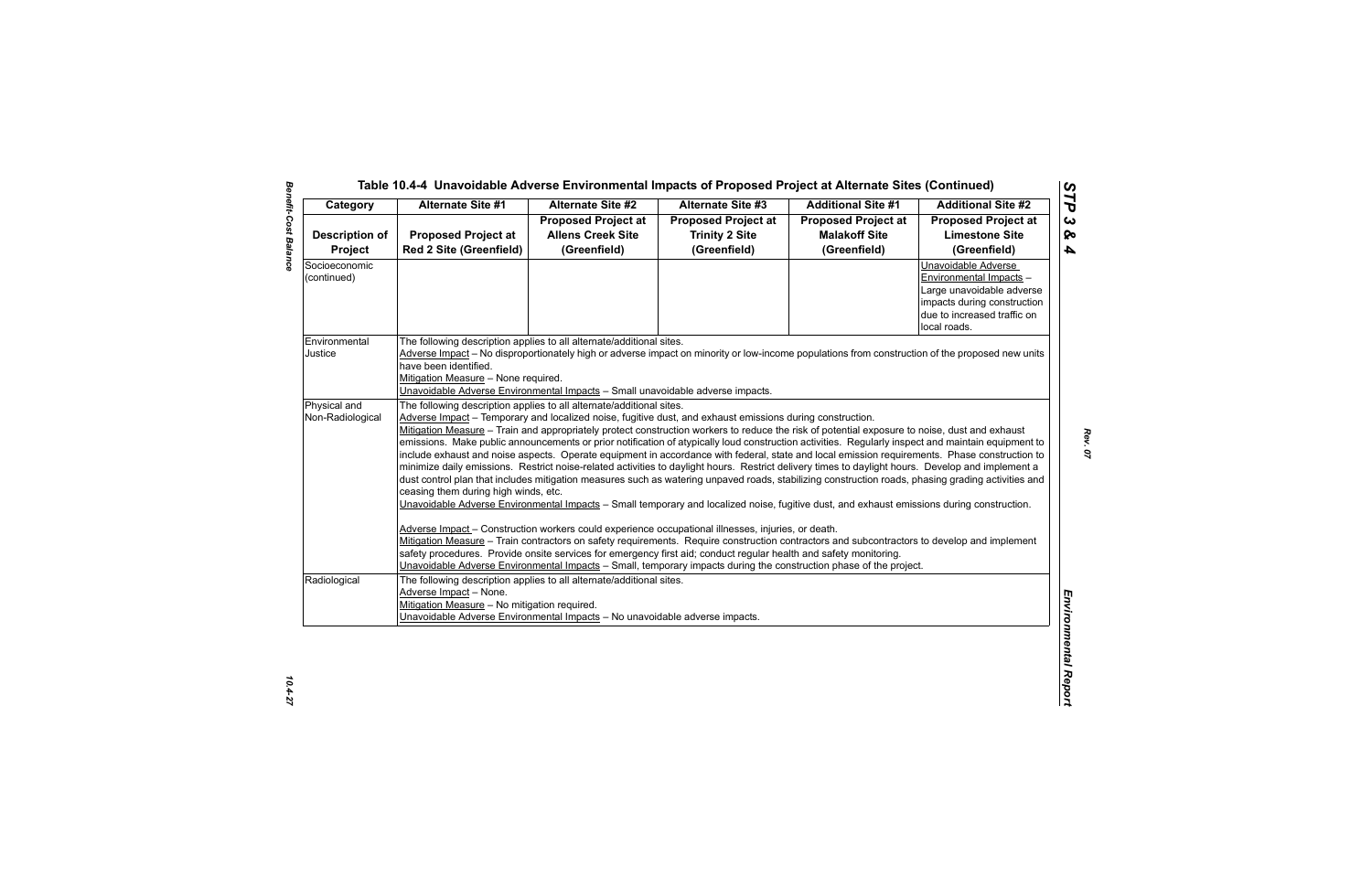| Category              | <b>Alternate Site #1</b>                                                                                                                                                                                                                                           | Alternate Site #2                                                    | <b>Alternate Site #3</b>                                                                                                                       | <b>Additional Site #1</b>                                 | <b>Additional Site #2</b>                                 |  |  |  |
|-----------------------|--------------------------------------------------------------------------------------------------------------------------------------------------------------------------------------------------------------------------------------------------------------------|----------------------------------------------------------------------|------------------------------------------------------------------------------------------------------------------------------------------------|-----------------------------------------------------------|-----------------------------------------------------------|--|--|--|
|                       |                                                                                                                                                                                                                                                                    | <b>Proposed Project at</b>                                           | <b>Proposed Project at</b>                                                                                                                     | <b>Proposed Project at</b>                                | <b>Proposed Project at</b>                                |  |  |  |
| <b>Description of</b> | <b>Proposed Project at</b>                                                                                                                                                                                                                                         | <b>Allens Creek Site</b>                                             | <b>Trinity 2 Site</b>                                                                                                                          | <b>Malakoff Site</b>                                      | <b>Limestone Site</b>                                     |  |  |  |
| <b>Project</b>        | <b>Red 2 Site (Greenfield)</b>                                                                                                                                                                                                                                     | (Greenfield)                                                         | (Greenfield)                                                                                                                                   | (Greenfield)                                              | (Greenfield)                                              |  |  |  |
| Atmospheric and       |                                                                                                                                                                                                                                                                    | The following description applies to all alternate/additional sites. |                                                                                                                                                |                                                           |                                                           |  |  |  |
| Meteorological        |                                                                                                                                                                                                                                                                    |                                                                      | Adverse Impact - Temporary and localized noise, fugitive dust, and exhaust emissions during construction.                                      |                                                           |                                                           |  |  |  |
|                       |                                                                                                                                                                                                                                                                    |                                                                      | Mitigation Measures - Regularly inspect and maintain equipment. Phase construction to minimize daily emissions. Develop and implement a dust   |                                                           |                                                           |  |  |  |
|                       |                                                                                                                                                                                                                                                                    |                                                                      | control plan that includes mitigation measures such as watering unpaved roads, stabilizing construction roads, phasing grading activities, and |                                                           |                                                           |  |  |  |
|                       | suspending grading/earthmoving during high winds and extreme air pollution events, covering truck loads and debris stockpiles, reducing material                                                                                                                   |                                                                      |                                                                                                                                                |                                                           |                                                           |  |  |  |
|                       | handling, limiting vehicle speed, re-vegetating medians and slopes, visually inspecting emission control equipment, etc.<br>Unavoidable Adverse Environmental Impacts - Small, temporary impacts from localized noise, fugitive dust, and exhaust emissions during |                                                                      |                                                                                                                                                |                                                           |                                                           |  |  |  |
|                       |                                                                                                                                                                                                                                                                    |                                                                      |                                                                                                                                                |                                                           |                                                           |  |  |  |
|                       | construction.                                                                                                                                                                                                                                                      |                                                                      |                                                                                                                                                |                                                           |                                                           |  |  |  |
|                       |                                                                                                                                                                                                                                                                    |                                                                      | <b>Operations-Related</b>                                                                                                                      |                                                           |                                                           |  |  |  |
| Land Use              | Adverse Impact - Land                                                                                                                                                                                                                                              | Adverse Impact - Land                                                | Adverse Impact - Land                                                                                                                          | Adverse Impact - Land                                     | Adverse Impact - Land                                     |  |  |  |
|                       | occupied by plant facility                                                                                                                                                                                                                                         | occupied by plant facility                                           | occupied by plant facility                                                                                                                     | occupied by plant facility                                | occupied by plant facility                                |  |  |  |
|                       | and associated reservoir                                                                                                                                                                                                                                           | and associated reservoir(s)                                          | and associated reservoir                                                                                                                       | and associated reservoir                                  | and associated reservoir                                  |  |  |  |
|                       | would be permanently                                                                                                                                                                                                                                               | would be permanently                                                 | would be permanently                                                                                                                           | would be permanently                                      | would be permanently                                      |  |  |  |
|                       | dedicated to the plant until                                                                                                                                                                                                                                       | dedicated until                                                      | dedicated to the plant until                                                                                                                   | dedicated to the plant until                              | dedicated to the plant until                              |  |  |  |
|                       | decommissioning.                                                                                                                                                                                                                                                   | decommissioning.                                                     | decommissioning.                                                                                                                               | decommissioning.                                          | decommissioning.                                          |  |  |  |
|                       | Operation and maintenance                                                                                                                                                                                                                                          | Operation and maintenance                                            |                                                                                                                                                | Operation and maintenance Operation and maintenance       | Operation and maintenance                                 |  |  |  |
|                       | of transmission line and<br>corridors would restrict land                                                                                                                                                                                                          | of transmission line and<br>corridors would restrict land            | of transmission line and<br>corridors would restrict land                                                                                      | of transmission line and<br>corridors would restrict land | of transmission line and<br>corridors would restrict land |  |  |  |
|                       | use within the transmission                                                                                                                                                                                                                                        | use within the transmission                                          | use within the transmission                                                                                                                    | use within the transmission                               | use within the transmission                               |  |  |  |
|                       | rights-of-way, but                                                                                                                                                                                                                                                 | rights-of-way, but                                                   | rights-of-way, but                                                                                                                             | rights-of-way, but                                        | rights-of-way, but                                        |  |  |  |
|                       | transmission operation                                                                                                                                                                                                                                             | transmission operation                                               | transmission operation                                                                                                                         | transmission operation                                    | transmission operation                                    |  |  |  |
|                       | would be potentially                                                                                                                                                                                                                                               | would be potentially                                                 | would be potentially                                                                                                                           | would be potentially                                      | would be potentially                                      |  |  |  |
|                       | compatible with cultivation,                                                                                                                                                                                                                                       | compatible with cultivation,                                         | compatible with cultivation,                                                                                                                   | compatible with cultivation,                              | compatible with cultivation,                              |  |  |  |
|                       | grazing and hunting but                                                                                                                                                                                                                                            | grazing and hunting but                                              | grazing and hunting but                                                                                                                        | grazing and hunting but                                   | grazing and hunting but                                   |  |  |  |
|                       | preclude residential and                                                                                                                                                                                                                                           | preclude residential and                                             | preclude residential and                                                                                                                       | preclude residential and                                  | preclude residential and                                  |  |  |  |
|                       | industrial use.                                                                                                                                                                                                                                                    | industrial use.                                                      | industrial use.                                                                                                                                | industrial use.                                           | industrial use.                                           |  |  |  |
|                       | Mitigation Measure - No                                                                                                                                                                                                                                            | Mitigation Measure - No                                              | Mitigation Measure - No                                                                                                                        | Mitigation Measure - No                                   | Mitigation Measure - No                                   |  |  |  |
|                       | mitigation would be required                                                                                                                                                                                                                                       | mitigation would be required                                         | mitigation would be required                                                                                                                   | mitigation would be required                              | mitigation would be required                              |  |  |  |
|                       | for continued land use post                                                                                                                                                                                                                                        | for continued land use post                                          | for continued land use post                                                                                                                    | for continued land use post                               | for continued land use post                               |  |  |  |
|                       | construction.                                                                                                                                                                                                                                                      | construction.                                                        | construction.                                                                                                                                  | construction.                                             | construction.                                             |  |  |  |
|                       | Unavoidable Adverse                                                                                                                                                                                                                                                | Unavoidable Adverse                                                  | Unavoidable Adverse                                                                                                                            | Unavoidable Adverse                                       | Unavoidable Adverse                                       |  |  |  |
|                       | Environmental Impact -                                                                                                                                                                                                                                             | Environmental Impact -                                               | Environmental Impact-                                                                                                                          | <b>Environmental Impact-</b>                              | Environmental Impact -                                    |  |  |  |
|                       | Small impacts: land will not                                                                                                                                                                                                                                       | Small impacts: land will not                                         | Small impacts: land will not<br>be available until                                                                                             | Small impacts: land will not                              | Small impacts: land will not                              |  |  |  |
|                       | be                                                                                                                                                                                                                                                                 | be available until                                                   |                                                                                                                                                | be available until                                        | be available until                                        |  |  |  |

*10.4-28*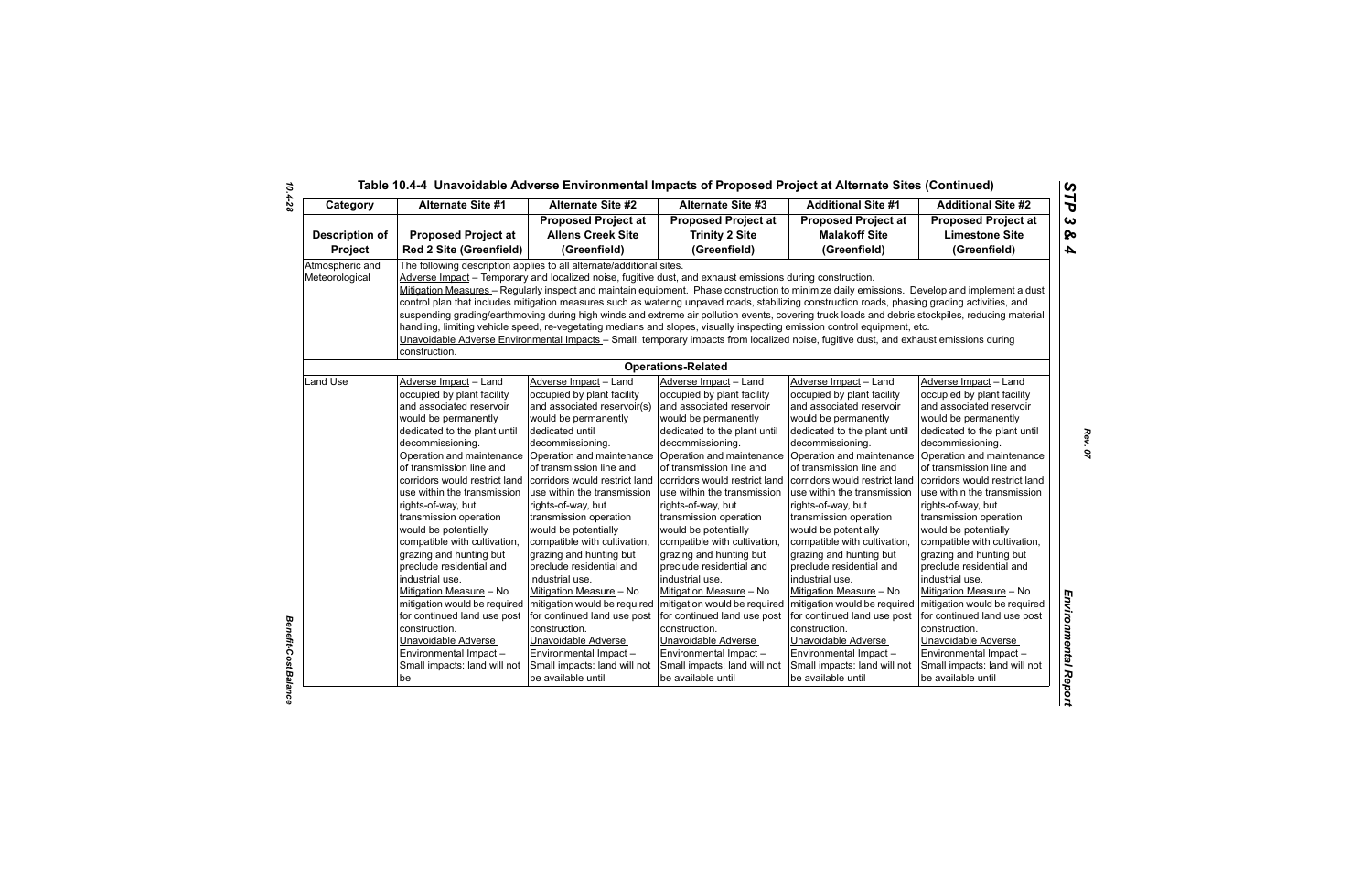| Category              | <b>Alternate Site #1</b>                                                                                                                                                                                            | <b>Alternate Site #2</b>   | Alternate Site #3                                                                                                                                                                                                                                                                                | <b>Additional Site #1</b>  | <b>Additional Site #2</b>  |  |  |
|-----------------------|---------------------------------------------------------------------------------------------------------------------------------------------------------------------------------------------------------------------|----------------------------|--------------------------------------------------------------------------------------------------------------------------------------------------------------------------------------------------------------------------------------------------------------------------------------------------|----------------------------|----------------------------|--|--|
|                       |                                                                                                                                                                                                                     | <b>Proposed Project at</b> | <b>Proposed Project at</b>                                                                                                                                                                                                                                                                       | <b>Proposed Project at</b> | <b>Proposed Project at</b> |  |  |
| <b>Description of</b> | <b>Proposed Project at</b>                                                                                                                                                                                          | <b>Allens Creek Site</b>   | <b>Trinity 2 Site</b>                                                                                                                                                                                                                                                                            | <b>Malakoff Site</b>       | <b>Limestone Site</b>      |  |  |
| Project               | <b>Red 2 Site (Greenfield)</b>                                                                                                                                                                                      | (Greenfield)               | (Greenfield)                                                                                                                                                                                                                                                                                     | (Greenfield)               | (Greenfield)               |  |  |
| Land Use              | available until                                                                                                                                                                                                     | decommissioning of the     | decommissioning of the                                                                                                                                                                                                                                                                           | decommissioning of the     | decommissioning of the     |  |  |
| (continued)           | decommissioning of the                                                                                                                                                                                              | plant.                     | plant.                                                                                                                                                                                                                                                                                           | plant.                     | plant.                     |  |  |
|                       | plant.                                                                                                                                                                                                              |                            |                                                                                                                                                                                                                                                                                                  |                            |                            |  |  |
| Land Use (Waste       | The following description applies to all alternate/additional sites.                                                                                                                                                |                            |                                                                                                                                                                                                                                                                                                  |                            |                            |  |  |
| Management)           |                                                                                                                                                                                                                     |                            | Adverse Impact - Operating the new units would generate radioactive and non-radioactive wastes that are required to be disposed in permitted                                                                                                                                                     |                            |                            |  |  |
|                       | disposal facilities or permitted landfills. Generation of spent fuel will require disposal in accordance with federal requirements.                                                                                 |                            |                                                                                                                                                                                                                                                                                                  |                            |                            |  |  |
|                       |                                                                                                                                                                                                                     |                            | Mitigation Measure - Implement waste minimization program. Disposal area(s) would be permitted waste disposal facility(ies) with a land use<br>designated for such activities. Temporary spent fuel storage facilities would be operated under appropriate regulations and guidelines until such |                            |                            |  |  |
|                       | time a NRC licensed high-level waste disposal facility is constructed. At that time, the storage facility area could be restored for other uses.                                                                    |                            |                                                                                                                                                                                                                                                                                                  |                            |                            |  |  |
|                       |                                                                                                                                                                                                                     |                            | Unavoidable Adverse Environmental Impacts - Small unavoidable impacts. Some land would be dedicated to permitted landfills or licensed                                                                                                                                                           |                            |                            |  |  |
|                       | disposal facilities and would not be available for other uses.                                                                                                                                                      |                            |                                                                                                                                                                                                                                                                                                  |                            |                            |  |  |
| Hydrology and         |                                                                                                                                                                                                                     |                            |                                                                                                                                                                                                                                                                                                  |                            |                            |  |  |
| Water Use             | The following description applies to all alternate/additional sites.<br>Adverse Impact - The site is assumed to require construction of a cooling water reservoir. Makeup water would be withdrawn from the cooling |                            |                                                                                                                                                                                                                                                                                                  |                            |                            |  |  |
|                       | water source to replace water lost to evaporation, drift, seepage, and blowdown.                                                                                                                                    |                            |                                                                                                                                                                                                                                                                                                  |                            |                            |  |  |
|                       | Mitigation Measure - Comply with surface water rights and water withdrawal requirements and restrictions. Design and operate intake structures                                                                      |                            |                                                                                                                                                                                                                                                                                                  |                            |                            |  |  |
|                       |                                                                                                                                                                                                                     |                            | based on best available technology. Monitor hydrological impacts as required by water permit(s).                                                                                                                                                                                                 |                            |                            |  |  |
|                       | Unavoidable Adverse Environmental Impacts - Small unavoidable adverse impacts.                                                                                                                                      |                            |                                                                                                                                                                                                                                                                                                  |                            |                            |  |  |
|                       |                                                                                                                                                                                                                     |                            |                                                                                                                                                                                                                                                                                                  |                            |                            |  |  |
|                       |                                                                                                                                                                                                                     |                            |                                                                                                                                                                                                                                                                                                  |                            |                            |  |  |
|                       | Adverse Impact - Operations would result in discharge of small amounts of chemicals to Texas waters. Water would be added back to the river                                                                         |                            |                                                                                                                                                                                                                                                                                                  |                            |                            |  |  |
|                       | through the blowdown discharge.                                                                                                                                                                                     |                            |                                                                                                                                                                                                                                                                                                  |                            |                            |  |  |
|                       | Mitigation Measure - All discharges would comply with TPDES permit and applicable water quality standards. Prepare and implement a SWPPP                                                                            |                            |                                                                                                                                                                                                                                                                                                  |                            |                            |  |  |
|                       | to avoid/minimize releases of contaminated storm water. Prepare and implement a SPCC plan to prevent/minimize contamination from spills.                                                                            |                            |                                                                                                                                                                                                                                                                                                  |                            |                            |  |  |
|                       | Unavoidable Adverse Environmental Impacts - Small unavoidable adverse impacts.                                                                                                                                      |                            |                                                                                                                                                                                                                                                                                                  |                            |                            |  |  |
|                       |                                                                                                                                                                                                                     |                            |                                                                                                                                                                                                                                                                                                  |                            |                            |  |  |
|                       | Mitigation Measure - The differences between plume temperature and ambient water temperature would be maintained within limits set in the                                                                           |                            | Adverse Impact - Operations may result in a small thermal plume discharged to Texas waters.                                                                                                                                                                                                      |                            |                            |  |  |
|                       | TPDES permit.                                                                                                                                                                                                       |                            |                                                                                                                                                                                                                                                                                                  |                            |                            |  |  |
|                       |                                                                                                                                                                                                                     |                            |                                                                                                                                                                                                                                                                                                  |                            |                            |  |  |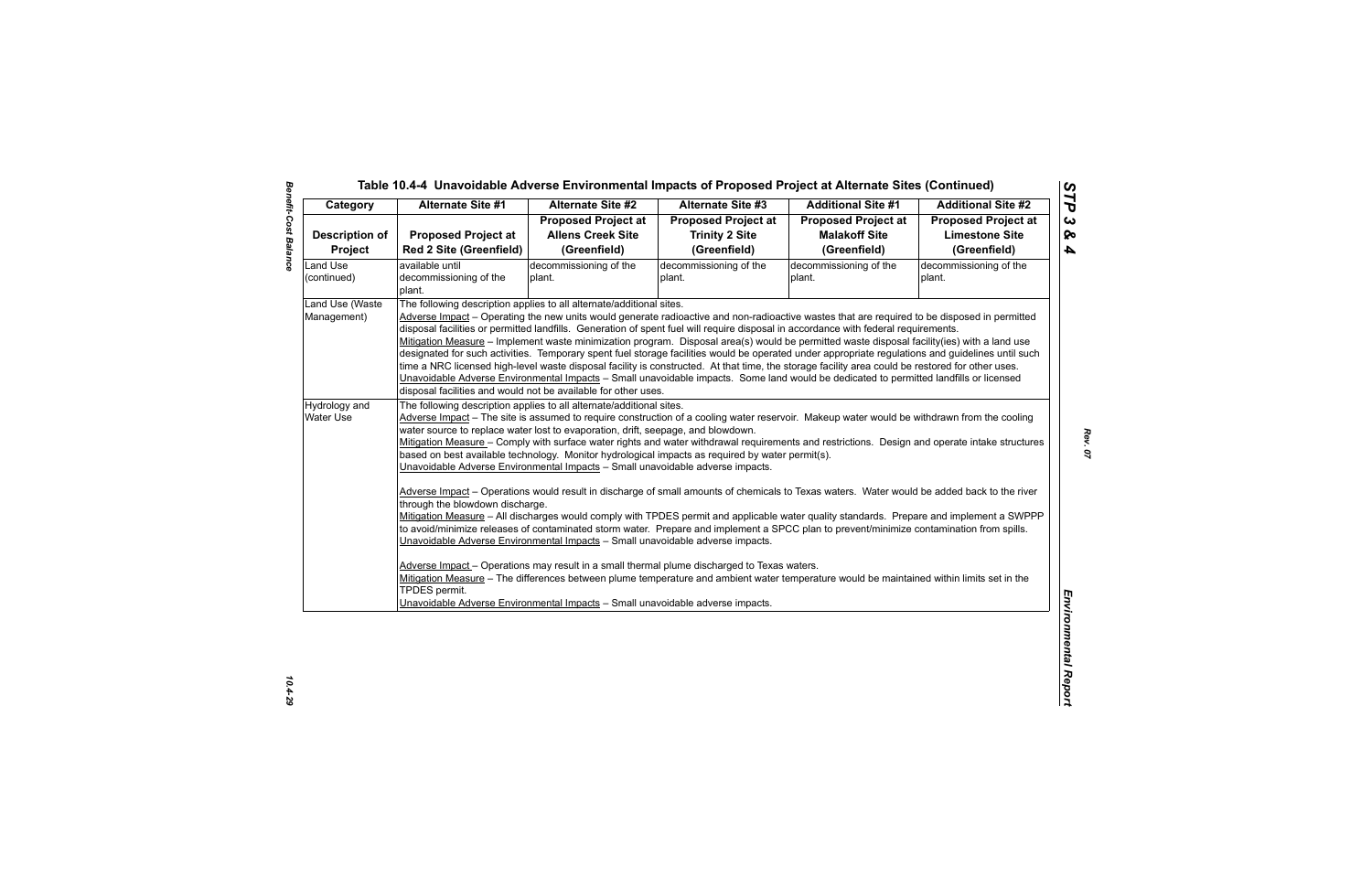# *STP 3 & 4* Tenetial Case of University Contribution and the Case of Proposed Project at Alternation Since 2<br>
Censory Alternation Since 2<br>
Censory Alternation Since 2<br>
Censory Alternation Since 2<br>
Censory Alternation Since 2<br>
Censory

*Benefit-Cost Balance*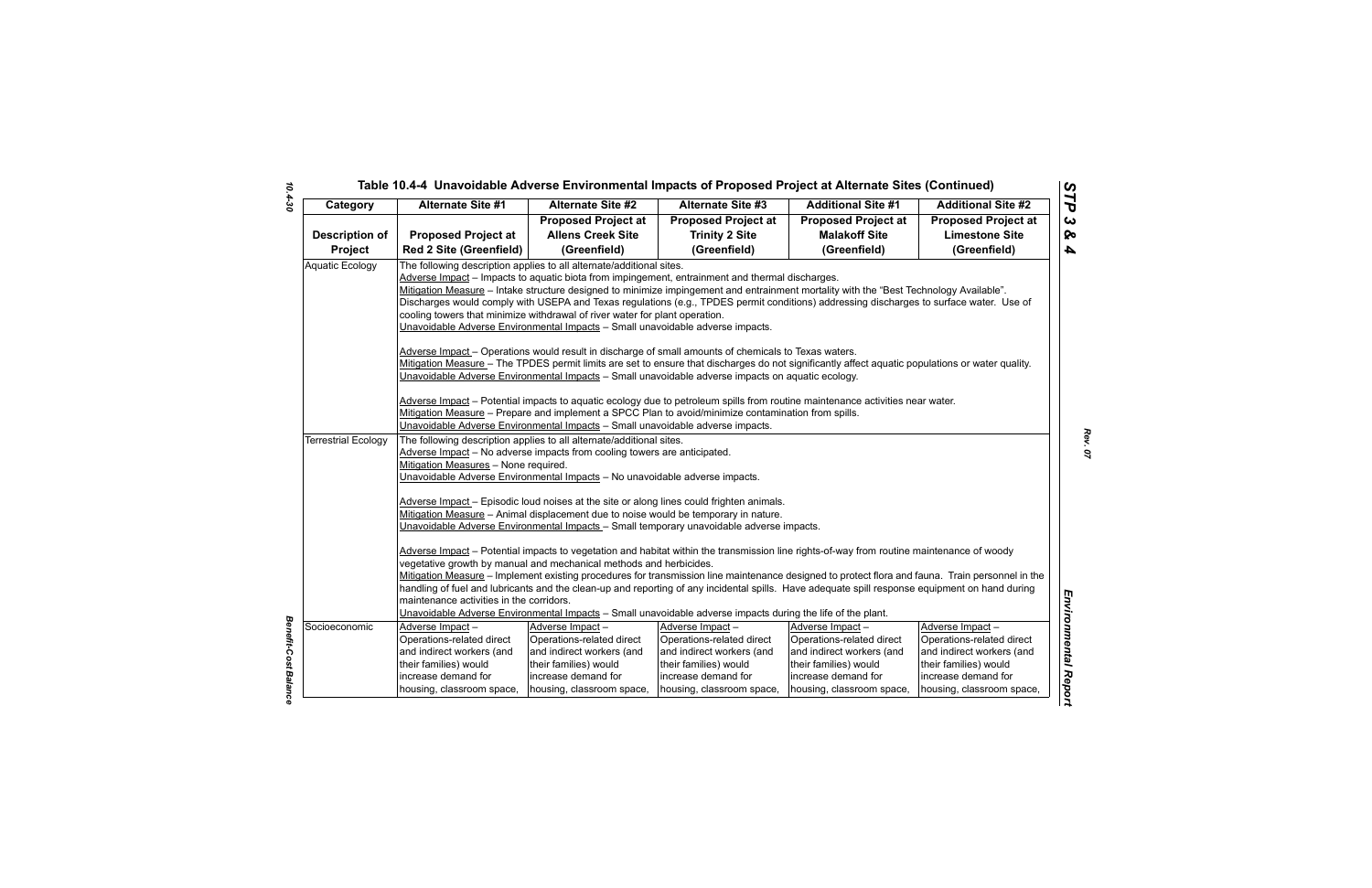| Category              | <b>Alternate Site #1</b>       | <b>Alternate Site #2</b>                                                                      | <b>Alternate Site #3</b>      | <b>Additional Site #1</b>     | <b>Additional Site #2</b>     |
|-----------------------|--------------------------------|-----------------------------------------------------------------------------------------------|-------------------------------|-------------------------------|-------------------------------|
|                       |                                | <b>Proposed Project at</b>                                                                    | <b>Proposed Project at</b>    | <b>Proposed Project at</b>    | <b>Proposed Project at</b>    |
| <b>Description of</b> | <b>Proposed Project at</b>     | <b>Allens Creek Site</b>                                                                      | <b>Trinity 2 Site</b>         | <b>Malakoff Site</b>          | <b>Limestone Site</b>         |
| Project               | <b>Red 2 Site (Greenfield)</b> | (Greenfield)                                                                                  | (Greenfield)                  | (Greenfield)                  | (Greenfield)                  |
| Socioeconomic         | and public services within     | and public services within                                                                    | and public services within    | and public services within    | and public services within    |
| (continued)           | Fannin and Grayson             | Austin and Fort Bend                                                                          | Freestone and Henderson       | Henderson and Ellis           | <b>Henderson and Ellis</b>    |
|                       | Counties and the ROI over      | Counties and the ROI over                                                                     | Counties and the ROI over     | Counties and the ROI over     | Counties and the ROI over     |
|                       | pre-construction conditions,   | pre-construction conditions,                                                                  | pre-construction conditions,  | pre-construction conditions,  | pre-construction conditions,  |
|                       | but much less than the         | but much less than the                                                                        | but much less than the        | but much less than the        | but much less than the        |
|                       | construction-related           | construction-related                                                                          | construction-related          | construction-related          | construction-related          |
|                       | population.                    | population.                                                                                   | population.                   | population.                   | population.                   |
|                       | Mitigation Measure -           | Mitigation Measure -                                                                          | Mitigation Measure -          | Mitigation Measure -          | Mitigation Measure -          |
|                       | Discuss anticipated influx of  | Discuss anticipated influx of                                                                 | Discuss anticipated influx of | Discuss anticipated influx of | Discuss anticipated influx of |
|                       | workers and schedule with      | workers and schedule with                                                                     | workers and schedule with     | workers and schedule with     | workers and schedule with     |
|                       | community leaders,             | community leaders,                                                                            | community leaders,            | community leaders,            | community leaders,            |
|                       | allowing local and regional    | allowing local and regional                                                                   | allowing local and regional   | allowing local and regional   | allowing local and regional   |
|                       | officials the opportunity to   | officials the opportunity to                                                                  | officials the opportunity to  | officials the opportunity to  | officials the opportunity to  |
|                       | plan for the influx. Builders  | plan for the influx. Builders                                                                 | plan for the influx. Builders | plan for the influx. Builders | plan for the influx. Builders |
|                       | and developers would meet      | and developers would meet                                                                     | and developers would meet     | and developers would meet     | and developers would meet     |
|                       | the demand for additional      | the demand for additional                                                                     | the demand for additional     | the demand for additional     | the demand for additional     |
|                       | housing. Increased tax         | housing. Increased tax                                                                        | housing. Increased tax        | housing. Increased tax        | housing. Increased tax        |
|                       | revenues as a result of the    | revenues as a result of the                                                                   | revenues as a result of the   | revenues as a result of the   | revenues as a result of the   |
|                       | project would fund             | project would fund                                                                            | project would fund            | project would fund            | project would fund            |
|                       | additional school resources,   | additional school resources,                                                                  | additional school resources,  | additional school resources,  | additional school resources,  |
|                       | and could be used to           | and could be used to                                                                          | and could be used to          | and could be used to          | and could be used to          |
|                       | purchase additional            | purchase additional                                                                           | purchase additional           | purchase additional           | purchase additional           |
|                       |                                | facilities/equipment and hire   facilities/equipment and hire   facilities/equipment and hire |                               | facilities/equipment and hire | facilities/equipment and hire |
|                       | train additional public        | train additional public                                                                       | train additional public       | train additional public       | train additional public       |
|                       | service staff if necessary.    | service staff if necessary.                                                                   | service staff if necessary.   | service staff if necessary.   | service staff if necessary.   |
|                       | Because the project has a      | Because the project has a                                                                     | Because the project has a     | Because the project has a     | Because the project has a     |
|                       | long lead time, it is likely   | long lead time, it is likely                                                                  | long lead time, it is likely  | long lead time, it is likely  | long lead time, it is likely  |
|                       | that if the community          | that if the community                                                                         | that if the community         | that if the community         | that if the community         |
|                       | anticipates the increase in    | anticipates the increase in                                                                   | anticipates the increase in   | anticipates the increase in   | anticipates the increase in   |
|                       | population, adequate           | population, adequate                                                                          | population, adequate          | population, adequate          | population, adequate          |
|                       | affordable housing,            | affordable housing,                                                                           | affordable housing,           | affordable housing,           | affordable housing,           |
|                       | classroom space, and           | classroom space, and                                                                          | classroom space, and          | classroom space, and          | classroom space, and          |
|                       | public services would be       | public services would be                                                                      | public services would be      | public services would be      | public services would be      |
|                       | available.                     | available.                                                                                    | available.                    | available.                    | available.                    |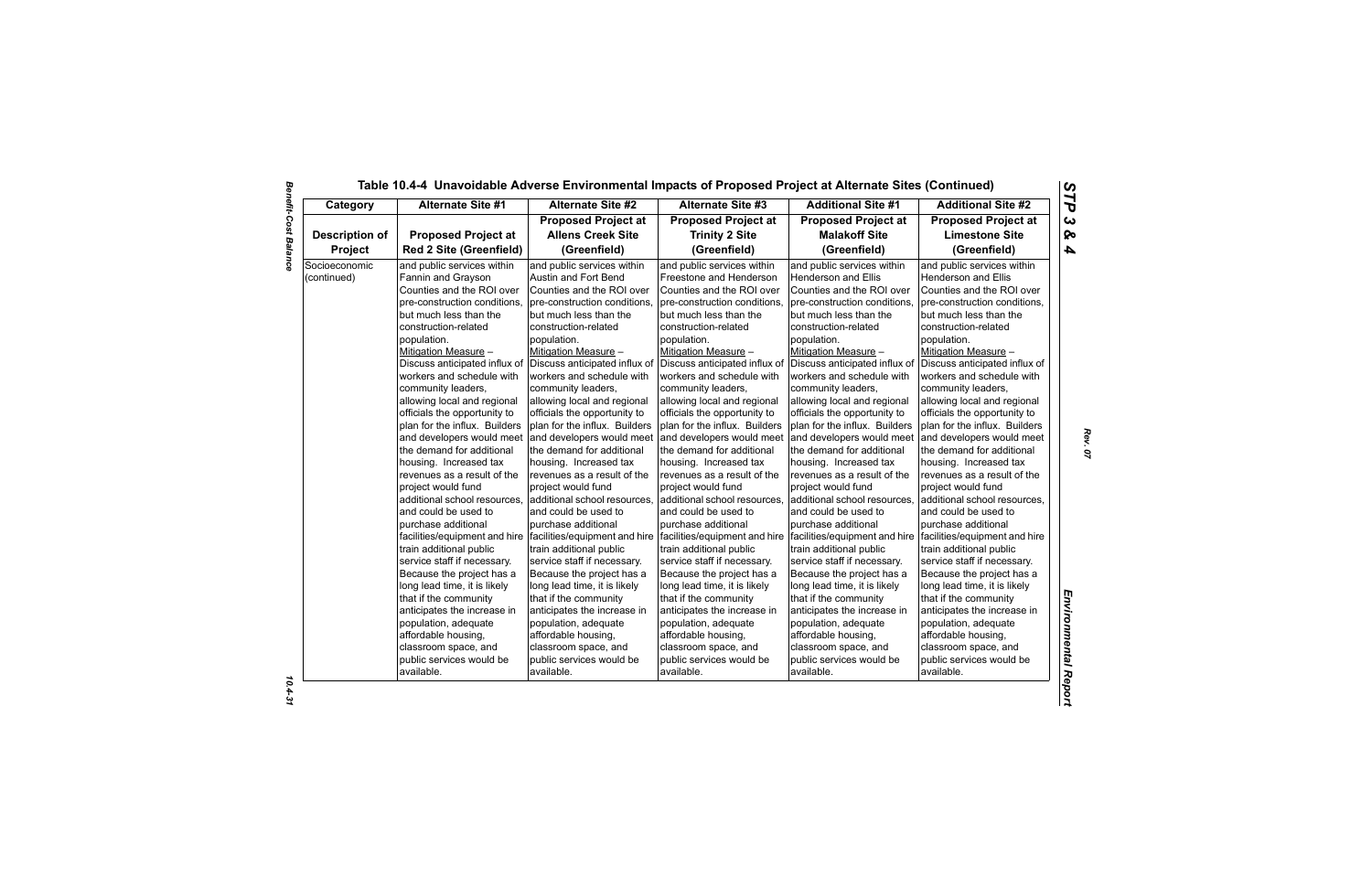| Category              | <b>Alternate Site #1</b>           | <b>Alternate Site #2</b>                                  | <b>Alternate Site #3</b>      | <b>Additional Site #1</b>      | <b>Additional Site #2</b>          |
|-----------------------|------------------------------------|-----------------------------------------------------------|-------------------------------|--------------------------------|------------------------------------|
|                       |                                    | <b>Proposed Project at</b>                                | <b>Proposed Project at</b>    | <b>Proposed Project at</b>     | <b>Proposed Project at</b>         |
| <b>Description of</b> | <b>Proposed Project at</b>         | <b>Allens Creek Site</b>                                  | <b>Trinity 2 Site</b>         | <b>Malakoff Site</b>           | <b>Limestone Site</b>              |
| Project               | <b>Red 2 Site (Greenfield)</b>     | (Greenfield)                                              | (Greenfield)                  | (Greenfield)                   | (Greenfield)                       |
| Socioeconomic         | Unavoidable Adverse                | Unavoidable Adverse                                       | Unavoidable Adverse           | Unavoidable Adverse            | Unavoidable Adverse                |
| (continued)           | Environmental Impacts -            | Environmental Impacts -                                   | Environmental Impacts -       | Environmental Impacts -        | Environmental Impacts -            |
|                       | Small to moderate                  | Small unavoidable adverse                                 | Small to moderate             | Small unavoidable adverse      | Small to moderate                  |
|                       | unavoidable adverse                | impacts given proximity to                                | unavoidable adverse           | impacts given site proximity   | unavoidable adverse                |
|                       | impacts.                           | metropolitan area of                                      | impacts.                      | to Dallas suburbs, which is    | impacts, given site's rural        |
|                       |                                    | Houston, which is expected                                |                               | expected to readily absorb     | location.                          |
|                       | <b>Adverse Impact - Operation</b>  | to readily absorb population   Adverse Impact - Operation |                               | population influx.             |                                    |
|                       | of two units would increase        | influx.                                                   | of two units would increase   |                                | Adverse Impact - Operation         |
|                       | the traffic on local roads         |                                                           | the traffic on local roads    | Adverse Impact - Operation     | of two units would increase        |
|                       | during shift change. Valley        | Adverse Impact - Operation                                | during shift change,          | of two units would increase    | the traffic on local roads         |
|                       | power plant is located             | of two units would increase                               | especially if they coincided  | the traffic on local roads     | during shift change,               |
|                       | adjacent to the site,              | the traffic on local roads                                | with operating shifts of      | during shift change; Trinidad  | especially given site's close      |
|                       | although its workforce is          | during shift change.                                      | workers at nearby Big         | power plant is nearby          | proximity to the existing          |
|                       | expected to be significantly       | Outages at the site would                                 | Brown plant and lignite       | although its workforce is      | Limestone coal plant and           |
|                       | smaller given type of plant.       | increase traffic even further. mining operations. Outages |                               | expected to be significantly   | lignite mining operations.         |
|                       | Outages at the site would          | Mitigation Measure -                                      | at the site would increase    | smaller given type of plant.   | Outages at the site would          |
|                       | increase traffic even further.     | Consider staggering outage                                | traffic even further.         | Outages at the site would      | increase traffic even further.     |
|                       | Mitigation Measure -               | shifts to reduce plant-                                   | Mitigation Measure -          | increase traffic even further. | Mitigation Measure -               |
|                       | Consider staggering outage         | associated traffic on local                               | Encourage                     | Mitigation Measure -           | Consider staggering outage         |
|                       | shifts to reduce plant-            | roads during shift changes;                               | carpooling/vanpooling, offer  | Consider staggering outage     | shifts to reduce plant-            |
|                       | associated traffic on local        | vanpooling and travel                                     | shuttle service to workers to | shifts to reduce plant-        | associated traffic on local        |
|                       | roads during shift changes;        | reduction incentives                                      | and from site, and travel     | associated traffic on local    | roads during shift changes;        |
|                       | vanpooling and travel              | (currently in use at STP                                  | reduction incentives          | roads during shift changes;    | vanpooling and travel              |
|                       | reduction incentives               | Units 1 & 2).                                             | (currently in use at STP      | vanpooling and travel          | reduction incentives               |
|                       | (currently in use at STP           | Unavoidable Adverse                                       | Units 1 & 2). Consider        | reduction incentives           | (currently in use at STP           |
|                       | Units 1 & 2).                      | Environmental Impacts -                                   | staggering outage shifts to   | (currently in use at STP       | Units 1 & 2).                      |
|                       | Unavoidable Adverse                | Small unavoidable adverse                                 | reduce plant-associated       | Units 1 & 2).                  | Unavoidable Adverse                |
|                       | Environmental Impacts -            | impacts.                                                  | traffic on local roads during | Unavoidable Adverse            | Environmental Impacts -            |
|                       | Small unavoidable adverse          |                                                           | shift changes.                | Environmental Impacts -        | Small to moderate                  |
|                       | impacts.                           | Adverse Impact-Additional                                 | Unavoidable Adverse           | Small to moderate              | unavoidable adverse                |
|                       |                                    | cooling towers may impact                                 | Environmental Impacts -       | unavoidable adverse            | impacts.                           |
|                       | <b>Adverse Impact - Additional</b> | existing viewscape.                                       | Small unavoidable adverse     | impacts.                       |                                    |
|                       | cooling towers may impact          | Mitigation Measure - During   impacts.                    |                               |                                | <b>Adverse Impact - Additional</b> |
|                       | existing viewscape.                | plant layout, attempt to                                  |                               | Adverse Impact - Additional    | cooling towers may impact          |
|                       | Mitigation Measure - During        | locate towers in an area                                  | Adverse Impact - Additional   | cooling towers may impact      | existing viewscape.                |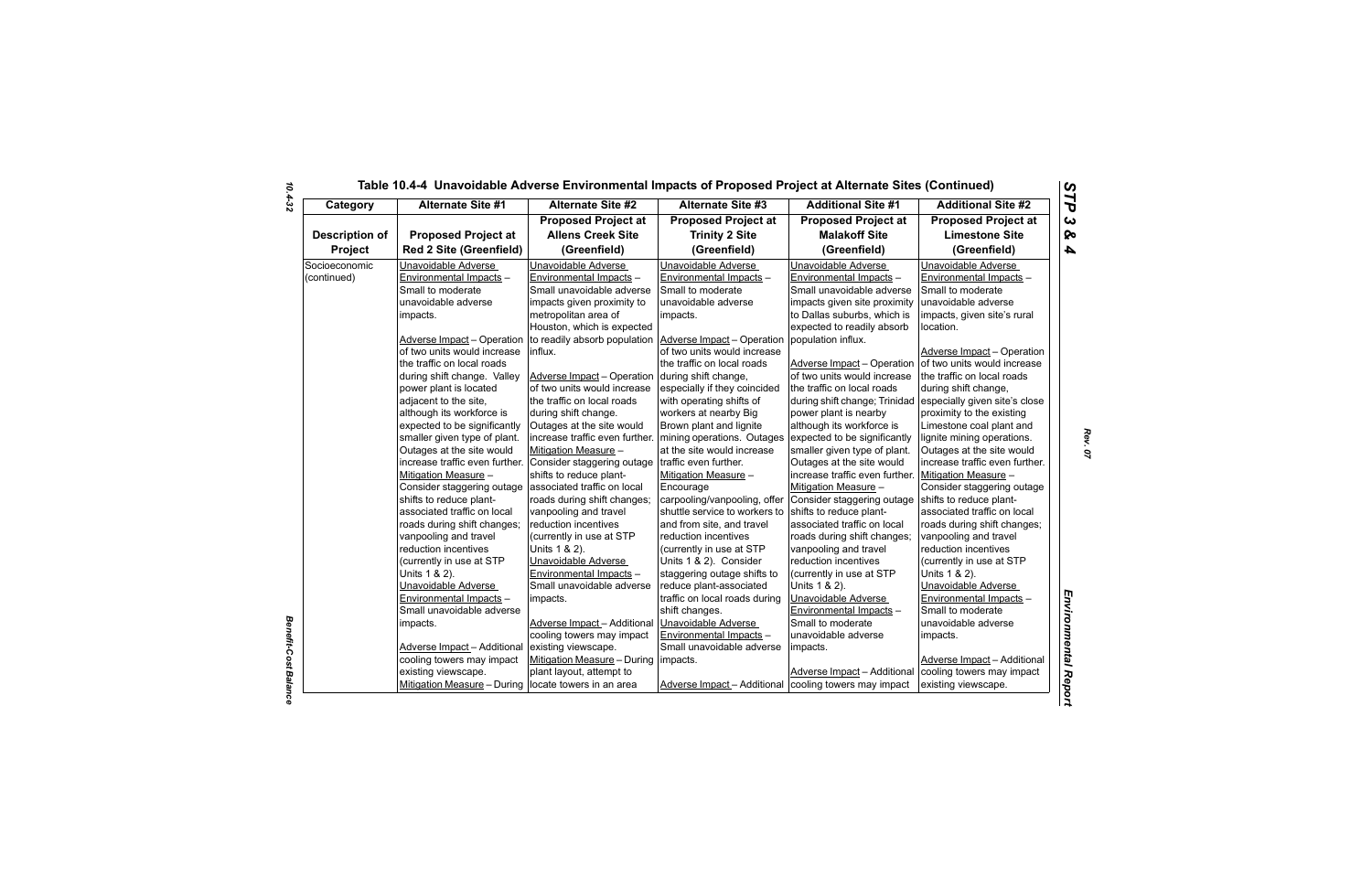| Category              | <b>Alternate Site #1</b>       | Alternate Site #2           | <b>Alternate Site #3</b>           | <b>Additional Site #1</b>   | <b>Additional Site #2</b>     |
|-----------------------|--------------------------------|-----------------------------|------------------------------------|-----------------------------|-------------------------------|
|                       |                                | <b>Proposed Project at</b>  | <b>Proposed Project at</b>         | <b>Proposed Project at</b>  | <b>Proposed Project at</b>    |
| <b>Description of</b> | <b>Proposed Project at</b>     | <b>Allens Creek Site</b>    | <b>Trinity 2 Site</b>              | <b>Malakoff Site</b>        | <b>Limestone Site</b>         |
| Project               | <b>Red 2 Site (Greenfield)</b> | (Greenfield)                | (Greenfield)                       | (Greenfield)                | (Greenfield)                  |
| Socioeconomic         | plant layout, attempt to       | isolated from area view     | cooling towers may impact          | existing viewscape,         | Mitigation Measure - During   |
| (continued)           | locate towers in an area       | points to maximum extent    | existing viewscape.                | especially given heavy      | plant layout, attempt to      |
|                       | isolated from area view        | possible.                   | <b>Mitigation Measure - During</b> | recreational use in the     | locate towers in an area      |
|                       | points to maximum extent       | Unavoidable Adverse         | plant layout, attempt to           | general area.               | isolated from area view       |
|                       | possible.                      | Environmental Impacts -     | locate towers in an area           | Mitigation Measure - During | points to maximum extent      |
|                       | Unavoidable Adverse            | Small to moderate           | isolated from area view            | plant layout, attempt to    | possible.                     |
|                       | Environmental Impacts -        | unavoidable adverse         | points to maximum extent           | locate towers in an area    | Unavoidable Adverse           |
|                       | Small to moderate              | impacts.                    | possible.                          | isolated from area view     | Environmental Impacts -       |
|                       | unavoidable adverse            |                             | Unavoidable Adverse                | points to maximum extent    | Site is located in an         |
|                       | impacts.                       | Adverse Impact-             | Environmental Impacts -            | possible.                   | industrialized area. Small    |
|                       |                                | Consumption of fossil fuels | Small to moderate                  | Unavoidable Adverse         | unavoidable adverse           |
|                       | Adverse Impact-                | during the fuel-cycle       | unavoidable adverse                | Environmental Impacts -     | impacts.                      |
|                       | Consumption of fossil fuels    | process would be small      | impacts.                           | Small to moderate           |                               |
|                       | during the fuel-cycle          | relative to the power       | Adverse Impact-                    | unavoidable adverse         | Adverse Impact-               |
|                       | process would be small         | production.                 | Consumption of fossil fuels        | impacts.                    | Consumption of fossil fuels   |
|                       | relative to the power          | Mitigation Measure - No     | during the fuel-cycle              |                             | during the fuel-cycle         |
|                       | production.                    | mitigation needed.          | process would be small             | Adverse Impact-             | process would be small        |
|                       | Mitigation Measure - No        | Unavoidable Adverse         | relative to the power              | Consumption of fossil fuels | relative to the power         |
|                       | mitigation needed.             | Environmental Impacts -     | production.                        | during the fuel-cycle       | production.                   |
|                       | Unavoidable Adverse            | Small unavoidable adverse   | Mitigation Measure - No            | process would be small      | Mitigation Measure - No       |
|                       | Environmental Impacts -        | impacts.                    | mitigation needed.                 | relative to the power       | mitigation needed.            |
|                       | Small unavoidable adverse      |                             | Unavoidable Adverse                | production.                 | Unavoidable Adverse           |
|                       | impacts.                       |                             | Environmental Impacts -            | Mitigation Measure - No     | Environmental Impacts -       |
|                       |                                |                             | Small unavoidable adverse          | mitigation needed.          | Small unavoidable adverse     |
|                       |                                |                             | impacts.                           | Unavoidable Adverse         | impacts.                      |
|                       |                                |                             |                                    | Environmental Impacts -     |                               |
|                       |                                |                             | Adverse Impact - Site is in        | Small unavoidable adverse   | Adverse Impact - Site is in   |
|                       |                                |                             | an area of historic and            | impacts.                    | an area of historic and       |
|                       |                                |                             | potential mineral                  |                             | potential mineral             |
|                       |                                |                             | development (evidence of           | Adverse Impact - Site is in | development (evidence of      |
|                       |                                |                             | oil and gas drilling and           | an area of historic and     | oil and gas drilling and      |
|                       |                                |                             | lignite mining operation           | potential mineral           | lignite mining operation      |
|                       |                                |                             | nearby). Purchase of               | development (evidence of    | nearby). Purchase of          |
|                       |                                |                             | mineral rights to develop          | oil and gas drilling and    | mineral rights to develop     |
|                       |                                |                             | site for nuclear would result      | lignite mining operation    | site for nuclear would result |

 $10.4 - 33$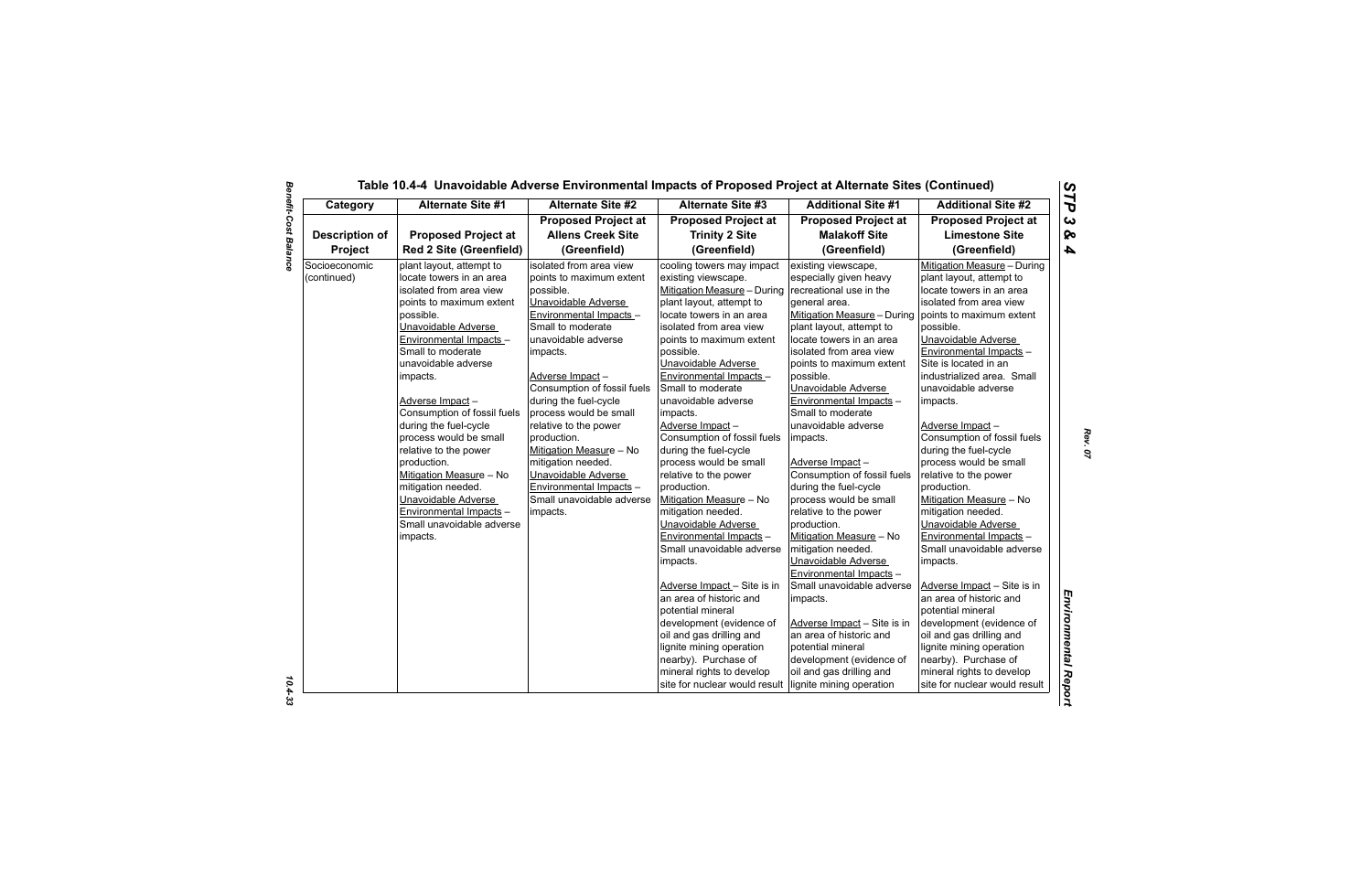| Category                         | <b>Alternate Site #1</b>                                                                                                                                                                                                                                                                                                                                                             | <b>Alternate Site #2</b>                                               | <b>Alternate Site #3</b>                                                                                                                                                                                                                                                                                                                                                                                                                                                                                                                                                                                                       | <b>Additional Site #1</b>                                                                                                                                                                                                                                                                                                                                                                                                                                                                                                                                                                                                                                                      | <b>Additional Site #2</b>                                                                                                                                                                                                                                                                                                                                                                                                                                                                                                                                                                                                               |  |
|----------------------------------|--------------------------------------------------------------------------------------------------------------------------------------------------------------------------------------------------------------------------------------------------------------------------------------------------------------------------------------------------------------------------------------|------------------------------------------------------------------------|--------------------------------------------------------------------------------------------------------------------------------------------------------------------------------------------------------------------------------------------------------------------------------------------------------------------------------------------------------------------------------------------------------------------------------------------------------------------------------------------------------------------------------------------------------------------------------------------------------------------------------|--------------------------------------------------------------------------------------------------------------------------------------------------------------------------------------------------------------------------------------------------------------------------------------------------------------------------------------------------------------------------------------------------------------------------------------------------------------------------------------------------------------------------------------------------------------------------------------------------------------------------------------------------------------------------------|-----------------------------------------------------------------------------------------------------------------------------------------------------------------------------------------------------------------------------------------------------------------------------------------------------------------------------------------------------------------------------------------------------------------------------------------------------------------------------------------------------------------------------------------------------------------------------------------------------------------------------------------|--|
| <b>Description of</b><br>Project | <b>Proposed Project at</b><br><b>Red 2 Site (Greenfield)</b>                                                                                                                                                                                                                                                                                                                         | <b>Proposed Project at</b><br><b>Allens Creek Site</b><br>(Greenfield) | <b>Proposed Project at</b><br><b>Trinity 2 Site</b><br>(Greenfield)                                                                                                                                                                                                                                                                                                                                                                                                                                                                                                                                                            | <b>Proposed Project at</b><br><b>Malakoff Site</b><br>(Greenfield)                                                                                                                                                                                                                                                                                                                                                                                                                                                                                                                                                                                                             | <b>Proposed Project at</b><br><b>Limestone Site</b><br>(Greenfield)                                                                                                                                                                                                                                                                                                                                                                                                                                                                                                                                                                     |  |
| Socioeconomic<br>(continued)     |                                                                                                                                                                                                                                                                                                                                                                                      |                                                                        | in displacement or loss of<br>active oil/gas wells; lost<br>potential to expand lignite<br>mining operations (if<br>needed for nearby Big<br>Brown coal plant); and<br>potential loss of oil and gas<br>exploration jobs.<br>Mitigation Measure -<br>Sufficient lead time for<br>current mineral rights<br>owners will allow them to<br>plan for loss of mineral<br>rights; workers could<br>presumably find<br>construction work at new<br>nuclear plant.<br>Unavoidable Adverse<br>Environmental Impacts -<br>Small unavoidable impact,<br>including loss of access to<br>potentially valuable<br>minerals (coal, oil, gas). | nearby). Purchase of<br>mineral rights to develop<br>site for nuclear would result<br>in displacement or loss of<br>active oil/gas wells (or<br>possible reopening of<br>historic lignite mine at<br>Malakoff); and potential loss<br>of oil and gas exploration<br>jobs.<br>Mitigation Measure -<br>Sufficient lead time for<br>current mineral rights<br>owners will allow them to<br>plan for loss of mineral<br>rights; workers could<br>presumably find<br>construction work at new<br>nuclear plant.<br>Unavoidable Adverse<br>Environmental Impacts -<br>Small unavoidable impact,<br>including loss of access to<br>potentially valuable<br>minerals (coal, oil, gas). | in displacement or loss of<br>active oil/gas wells; or<br>prevent potential plans to<br>expand existing lignite<br>mining operations (if<br>needed for Limestone<br>plant); and potential loss of<br>oil and gas exploration jobs.<br>Mitigation Measure -<br>Sufficient lead time for<br>current mineral rights<br>owners will allow them to<br>plan for loss of mineral<br>rights; workers could<br>presumably find<br>construction work at new<br>nuclear plant.<br>Unavoidable Adverse<br>Environmental Impacts -<br>Small unavoidable impact,<br>including loss of access to<br>potentially valuable<br>minerals (coal, oil, gas). |  |
| Environmental<br>Justice         | The following description applies to all alternate/additional sites.<br>Adverse Impact - No disproportionately high or adverse impacts on minority or low-income populations resulting from operation of the proposed<br>new units have been identified.<br>Mitigation Measure - No mitigation needed.<br>Unavoidable Adverse Environmental Impact - No unavoidable adverse impacts. |                                                                        |                                                                                                                                                                                                                                                                                                                                                                                                                                                                                                                                                                                                                                |                                                                                                                                                                                                                                                                                                                                                                                                                                                                                                                                                                                                                                                                                |                                                                                                                                                                                                                                                                                                                                                                                                                                                                                                                                                                                                                                         |  |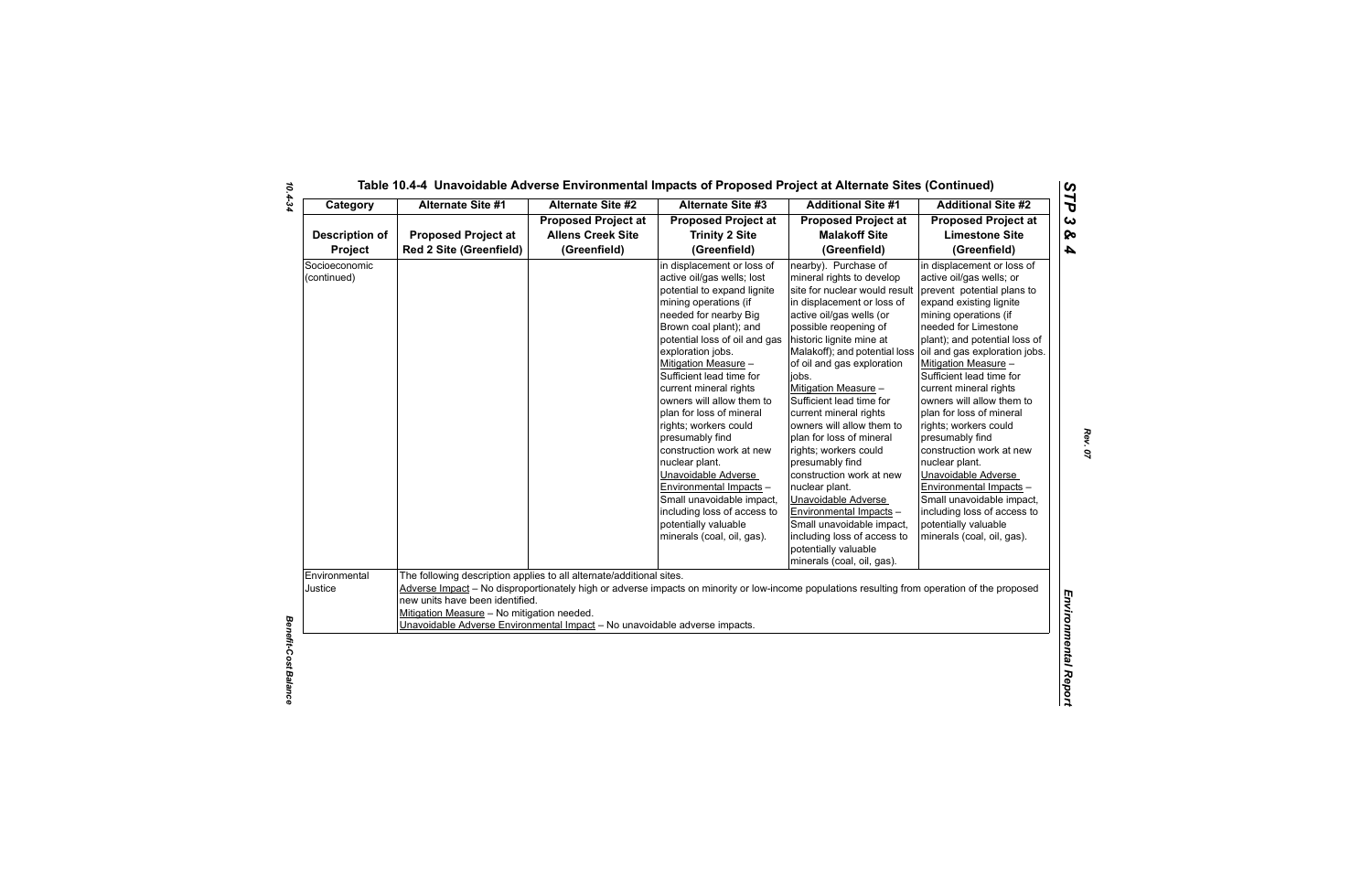| Category              | <b>Alternate Site #1</b>       | <b>Alternate Site #2</b>                                  | <b>Alternate Site #3</b>      | <b>Additional Site #1</b>     | <b>Additional Site #2</b>     |
|-----------------------|--------------------------------|-----------------------------------------------------------|-------------------------------|-------------------------------|-------------------------------|
|                       |                                | <b>Proposed Project at</b>                                | <b>Proposed Project at</b>    | <b>Proposed Project at</b>    | <b>Proposed Project at</b>    |
| <b>Description of</b> | <b>Proposed Project at</b>     | <b>Allens Creek Site</b>                                  | <b>Trinity 2 Site</b>         | <b>Malakoff Site</b>          | <b>Limestone Site</b>         |
| Project               | <b>Red 2 Site (Greenfield)</b> | (Greenfield)                                              | (Greenfield)                  | (Greenfield)                  | (Greenfield)                  |
| Physical and          | Adverse Impact - Potential     | Adverse Impact - Potential                                | Adverse Impact - Potential    | Adverse Impact - Potential    | Adverse Impact - Potential    |
| Non-Radiological      | for occupational injuries and  | for occupational injuries and                             | for occupational injuries and | for occupational injuries and | for occupational injuries and |
|                       | lillnesses.                    | lillnesses.                                               | illnesses.                    | illnesses.                    | illnesses.                    |
|                       | Mitigation Measure -           | Mitigation Measure -                                      | Mitigation Measure -          | Mitigation Measure -          | Mitigation Measure -          |
|                       | Implement industrial safety    | Implement industrial safety                               | Implement industrial safety   | Implement industrial safety   | Implement industrial safety   |
|                       | program.                       | program.                                                  | program.                      | program.                      | program.                      |
|                       | Unavoidable Adverse            | Unavoidable Adverse                                       | Unavoidable Adverse           | Unavoidable Adverse           | Unavoidable Adverse           |
|                       | Environmental Impacts -        | Environmental Impacts -                                   | Environmental Impacts -       | Environmental Impacts -       | Environmental Impacts -       |
|                       | Small unavoidable adverse      | Small unavoidable adverse                                 | Small to moderate             | Small unavoidable adverse     | Small unavoidable adverse     |
|                       | impacts.                       | impacts.                                                  | unavoidable adverse           | impacts.                      | impacts.                      |
|                       |                                |                                                           | impacts, depending on         |                               |                               |
|                       | Adverse Impact - The           | Adverse Impact - The                                      | mineral reserves found        | Adverse Impact - The          | Adverse Impact - The          |
|                       | plants emit low noise.         | plants emit low noise.                                    | beneath the site.             | plants emit low noise.        | plants emit low noise.        |
|                       | Mitigation Measure - Noise     | Mitigation Measure - Noise                                |                               | Mitigation Measure - Noise    | Mitigation Measure - Noise    |
|                       | levels would normally not be   | levels would normally not be Adverse Impact - The         |                               | levels would normally not be  | levels would normally not be  |
|                       | above background at the        | above background at the                                   | plants emit low noise.        | above background at the       | above background at the       |
|                       | site boundary. No mitigation   | site boundary. No mitigation   Mitigation Measure - Noise |                               | site boundary. No mitigation  | site boundary. No mitigation  |
|                       | is necessary.                  | is necessary.                                             | levels would normally not be  | is necessary.                 | is necessary.                 |
|                       | Unavoidable Adverse            | Unavoidable Adverse                                       | above background at the       | Unavoidable Adverse           | Unavoidable Adverse           |
|                       | Environmental Impacts -        | Environmental Impacts -                                   | site boundary. No mitigation  | Environmental Impacts -       | Environmental Impacts -       |
|                       | Small unavoidable adverse      | Small unavoidable adverse                                 | is necessary.                 | Small unavoidable adverse     | Small unavoidable adverse     |
|                       | impacts.                       | impacts.                                                  | Unavoidable Adverse           | impacts.                      | impacts.                      |
|                       |                                |                                                           | Environmental Impacts -       |                               |                               |
|                       | Adverse Impact - Episodic      | Adverse Impact - Episodic                                 | Small unavoidable adverse     | Adverse Impact - Episodic     | Adverse Impact - Episodic     |
|                       | loud noises could annoy        | loud noises could annoy                                   | impacts.                      | loud noises could annoy       | loud noises could annoy       |
|                       | nearby residents.              | nearby residents.                                         |                               | nearby residents.             | nearby residents.             |
|                       | Mitigation Measure -           | Mitigation Measure -                                      | Adverse Impact - Episodic     | Mitigation Measure -          | Mitigation Measure -          |
|                       | Handle incidents on a case-    | Handle incidents on a case-                               | loud noises could annoy       | Handle incidents on a case-   | Handle incidents on a case-   |
|                       | by-case basis.                 | by-case basis.                                            | nearby residents.             | by-case basis.                | by-case basis.                |
|                       | Unavoidable Adverse            | Unavoidable Adverse                                       | Mitigation Measure -          | Unavoidable Adverse           | Unavoidable Adverse           |
|                       | Environmental Impacts -        | Environmental Impacts -                                   | Handle incidents on a case-   | Environmental Impacts -       | Environmental Impacts -       |
|                       | Small temporary                | Small temporary                                           | by-case basis.                | Small temporary               | Small temporary               |
|                       | unavoidable adverse            | unavoidable adverse                                       | Unavoidable Adverse           | unavoidable adverse           | unavoidable adverse           |
|                       | impacts.                       | impacts.                                                  | Environmental Impacts -       | impacts.                      | impacts.                      |
|                       |                                |                                                           | Small temporary               |                               |                               |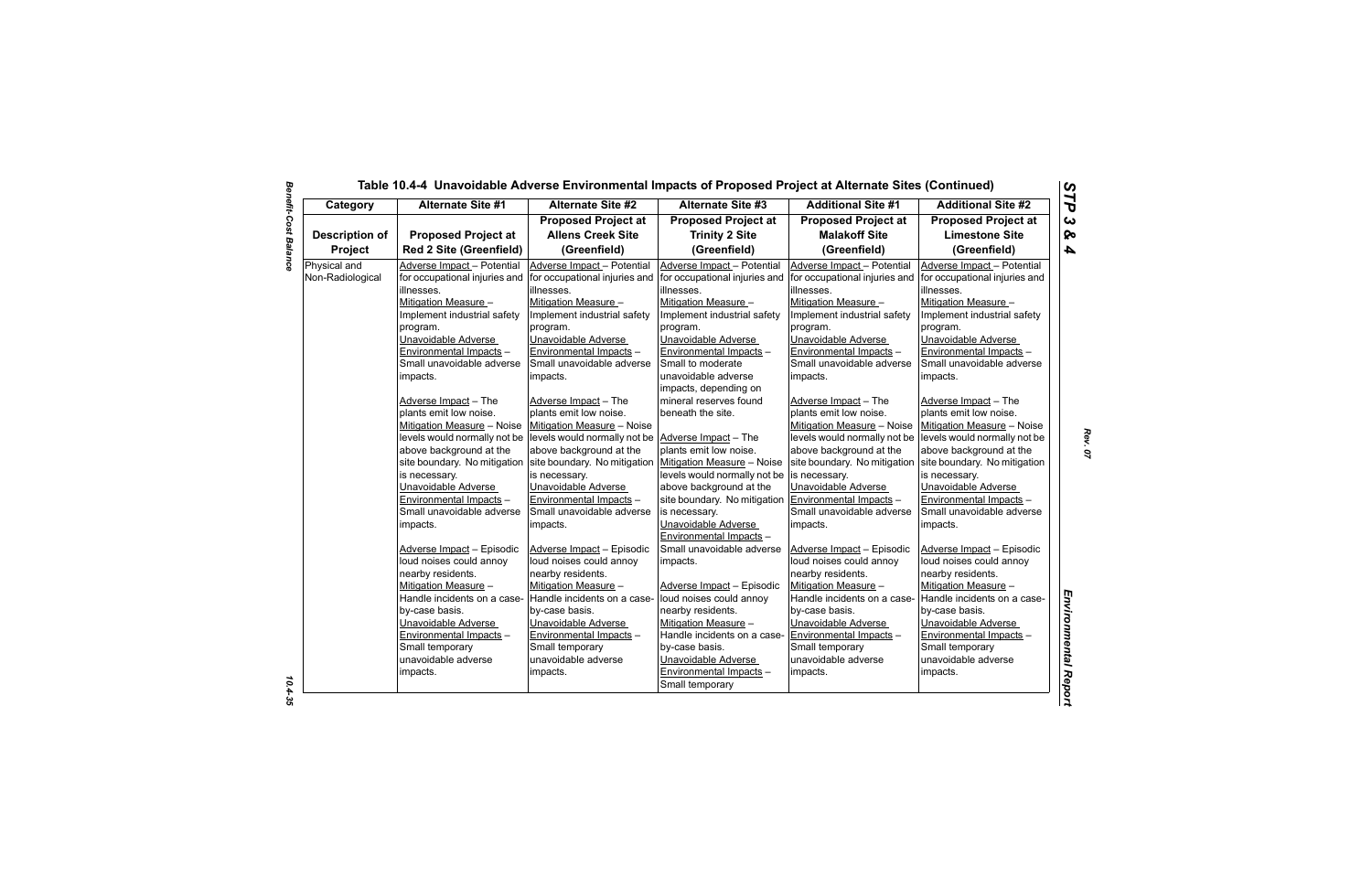| Category                                        | Alternate Site #1                                                                                                                                                                                                                                                                                                                                                                                                                                                                                                                                                                                                                                                                                                                                                                                                                                                                                                                                                       | <b>Alternate Site #2</b>                                                                                                                                                                                                                                                                                                           | <b>Alternate Site #3</b>                                                                                                                                                                                                                                                                                                                                              | <b>Additional Site #1</b>                                                                                                                                                                                                                                                                                                          | <b>Additional Site #2</b>                                                                                                                                                                                                                                                                                                          |  |
|-------------------------------------------------|-------------------------------------------------------------------------------------------------------------------------------------------------------------------------------------------------------------------------------------------------------------------------------------------------------------------------------------------------------------------------------------------------------------------------------------------------------------------------------------------------------------------------------------------------------------------------------------------------------------------------------------------------------------------------------------------------------------------------------------------------------------------------------------------------------------------------------------------------------------------------------------------------------------------------------------------------------------------------|------------------------------------------------------------------------------------------------------------------------------------------------------------------------------------------------------------------------------------------------------------------------------------------------------------------------------------|-----------------------------------------------------------------------------------------------------------------------------------------------------------------------------------------------------------------------------------------------------------------------------------------------------------------------------------------------------------------------|------------------------------------------------------------------------------------------------------------------------------------------------------------------------------------------------------------------------------------------------------------------------------------------------------------------------------------|------------------------------------------------------------------------------------------------------------------------------------------------------------------------------------------------------------------------------------------------------------------------------------------------------------------------------------|--|
|                                                 |                                                                                                                                                                                                                                                                                                                                                                                                                                                                                                                                                                                                                                                                                                                                                                                                                                                                                                                                                                         | <b>Proposed Project at</b>                                                                                                                                                                                                                                                                                                         | <b>Proposed Project at</b>                                                                                                                                                                                                                                                                                                                                            | <b>Proposed Project at</b>                                                                                                                                                                                                                                                                                                         | <b>Proposed Project at</b>                                                                                                                                                                                                                                                                                                         |  |
| <b>Description of</b>                           | <b>Proposed Project at</b>                                                                                                                                                                                                                                                                                                                                                                                                                                                                                                                                                                                                                                                                                                                                                                                                                                                                                                                                              | <b>Allens Creek Site</b>                                                                                                                                                                                                                                                                                                           | <b>Trinity 2 Site</b>                                                                                                                                                                                                                                                                                                                                                 | <b>Malakoff Site</b>                                                                                                                                                                                                                                                                                                               | <b>Limestone Site</b>                                                                                                                                                                                                                                                                                                              |  |
| Project                                         | <b>Red 2 Site (Greenfield)</b>                                                                                                                                                                                                                                                                                                                                                                                                                                                                                                                                                                                                                                                                                                                                                                                                                                                                                                                                          | (Greenfield)                                                                                                                                                                                                                                                                                                                       | (Greenfield)                                                                                                                                                                                                                                                                                                                                                          | (Greenfield)                                                                                                                                                                                                                                                                                                                       | (Greenfield)                                                                                                                                                                                                                                                                                                                       |  |
| Physical and<br>Non-Radiological<br>(continued) | Adverse Impact - New<br>transmission line has<br>potential to induce electric<br>shock in people standing<br>near the line.<br>Mitigation Measure - Build<br>transmission line to NESC<br>code to minimize noise and<br>electric shock.<br>Unavoidable Adverse<br>Environmental Impacts -<br>Small unavoidable adverse<br>impacts.                                                                                                                                                                                                                                                                                                                                                                                                                                                                                                                                                                                                                                      | Adverse Impact - New<br>transmission line has<br>potential to induce electric<br>shock in people standing<br>near the line.<br>Mitigation Measure - Build<br>transmission line to NESC<br>code to minimize noise and<br>electric shock.<br>Unavoidable Adverse<br>Environmental Impacts -<br>Small unavoidable adverse<br>impacts. | unavoidable adverse<br>impacts.<br>Adverse Impact - New<br>transmission line has<br>potential to induce electric<br>shock in people standing<br>near the line.<br>Mitigation Measure - Build<br>transmission line to NESC<br>code to minimize noise and<br>electric shock.<br>Unavoidable Adverse<br>Environmental Impacts -<br>Small unavoidable adverse<br>impacts. | Adverse Impact - New<br>transmission line has<br>potential to induce electric<br>shock in people standing<br>near the line.<br>Mitigation Measure - Build<br>transmission line to NESC<br>code to minimize noise and<br>electric shock.<br>Unavoidable Adverse<br>Environmental Impacts -<br>Small unavoidable adverse<br>impacts. | Adverse Impact - New<br>transmission line has<br>potential to induce electric<br>shock in people standing<br>near the line.<br>Mitigation Measure - Build<br>transmission line to NESC<br>code to minimize noise and<br>electric shock.<br>Unavoidable Adverse<br>Environmental Impacts -<br>Small unavoidable adverse<br>impacts. |  |
| Radiological                                    | The following description applies to all alternate/additional sites.<br>Adverse Impact - Potential doses to workers and members of the public from releases to air and surface water. Dose to terrestrial and aquatic<br>ecosystems from chronic radiation exposure caused by the small discharges of radioactive liquids. Dose to public and workers due to transport of<br>nuclear fuel.<br>Mitigation Measure - Monitor radiological releases as required by radiological monitoring program. All releases would be well below regulatory<br>limits. No further mitigation required.<br>Unavoidable Adverse Environmental Impact - Small unavoidable adverse impacts.<br>Adverse Impact - Fuel cycle activities would have liquid discharges.<br>Mitigation Measure - Monitor radiological releases as required by radiological monitoring program. No further mitigation required.<br>Unavoidable Adverse Environmental Impact - Small unavoidable adverse impacts. |                                                                                                                                                                                                                                                                                                                                    |                                                                                                                                                                                                                                                                                                                                                                       |                                                                                                                                                                                                                                                                                                                                    |                                                                                                                                                                                                                                                                                                                                    |  |